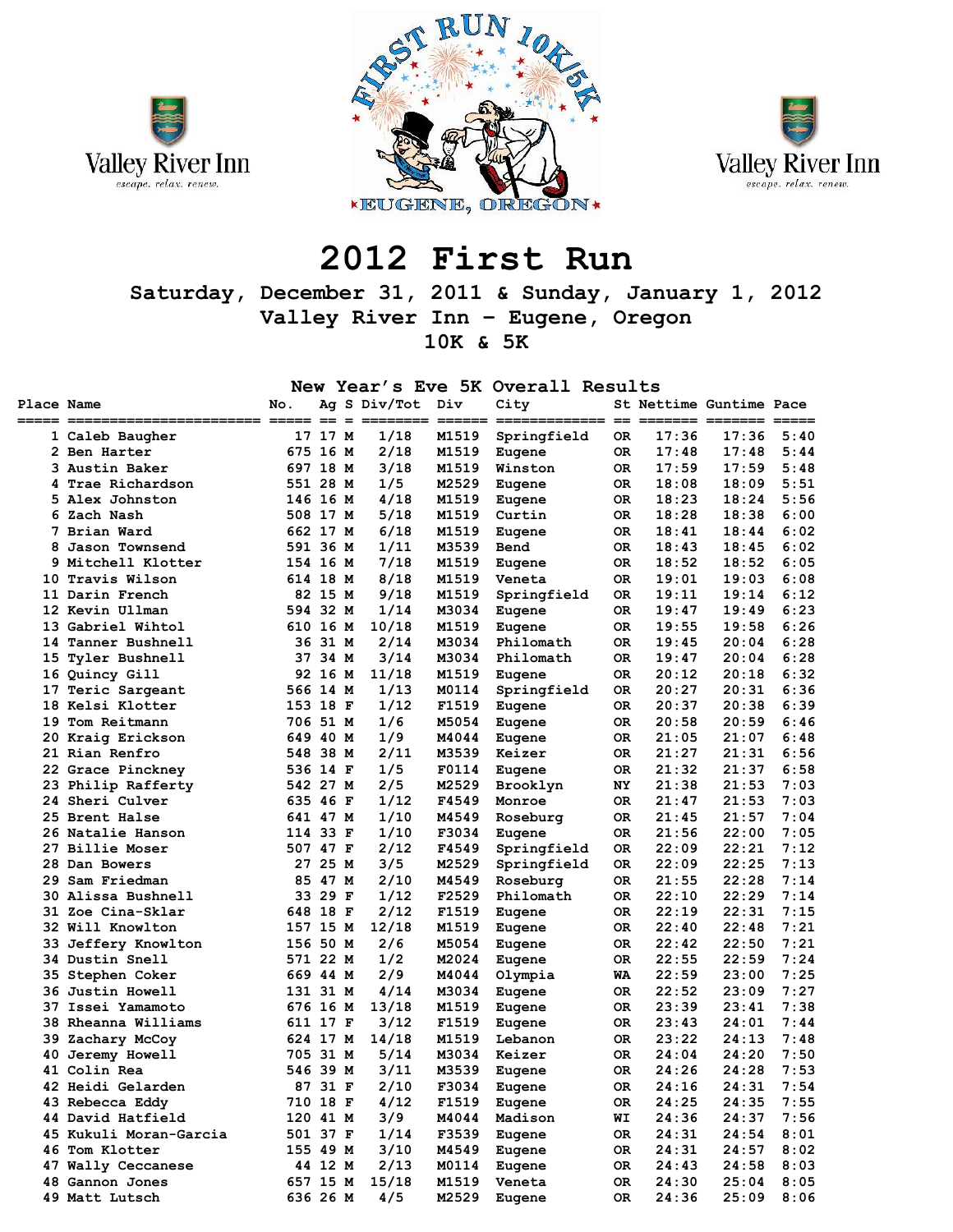|     | 50 Guy Polson            | 537 46 M |         | 4/10  | M4549 | Springfield      | 0R  | 24:56 | 25:14           | 8:08 |
|-----|--------------------------|----------|---------|-------|-------|------------------|-----|-------|-----------------|------|
|     | 51 Mark Eichler          |          | 70 42 M | 4/9   | M4044 | Salem            | 0R  | 25:12 | 25:20           | 8:10 |
|     | 52 Quinn Damitio         |          | 59 13 F | 2/5   | F0114 | Blodgett         | 0R  | 25:43 | 25:56           | 8:21 |
| 53. | Terry Bradetid           | 653 51 M |         | 3/6   | M5054 | Springfield      | 0R  | 25:27 | 25:58           | 8:22 |
|     | <b>54 Derek French</b>   |          | 83 46 M | 5/10  | M4549 | Springfield      | 0R  | 25:49 | 26:06           | 8:24 |
| 55. | John Hall                | 667 55 M |         | 1/3   | M5559 | Eugene           | 0R  | 25:52 | 26:07           | 8:25 |
|     | 56 Aaron Pratt           | 538 23 M |         | 2/2   | M2024 | Eugene           | OR  | 25:15 | 26:08           | 8:25 |
| 57. | Nate Anderson            | 655 31 M |         | 6/14  | M3034 | Eugene           | 0R  | 25:33 | 26:19           | 8:28 |
|     | <b>58 Rob Miller</b>     | 198 45 M |         | 6/10  | M4549 | Springfield      | 0R  | 26:06 | 26:25           | 8:30 |
|     |                          |          |         | 3/12  |       |                  |     |       |                 |      |
| 59. | Jody Rolnick             | 557 46 F |         |       | F4549 | Eugene           | 0R  | 25:56 | 26:39           | 8:35 |
|     | 60 Barrett Frobose       | 670 34 M |         | 7/14  | M3034 | Eugene           | OR  | 26:47 | 26:53           | 8:40 |
|     | 61 Michelle Frobose      | 671 30 F |         | 3/10  | F3034 | Eugene           | 0R  | 26:47 | 26:54           | 8:40 |
|     | 62 Casey Willits         | 613 17 M |         | 16/18 | M1519 | Eugene           | 0R  | 26:53 | 26:56           | 8:41 |
|     | 63 Rob Noble             | 514 38 M |         | 4/11  | M3539 | Springfield      | 0R  | 26:32 | 26:59           | 8:42 |
|     | 64 Dave Merwin           | 654 39 M |         | 5/11  | M3539 | Eugene           | OR  | 26:16 | 27:01           | 8:42 |
|     | 65 Caleb Buck            |          | 29 30 M | 8/14  | M3034 | Eugene           | 0R  | 26:50 | 27:02           | 8:42 |
|     | 66 Alexandria Barnes     | 698 17 F |         | 5/12  | F1519 |                  |     | 26:37 | 27:06           | 8:44 |
|     | 67 Lucas Schwin          | 685 12 M |         | 3/13  | M0114 | Eugene           | 0R  | 27:10 | 27:11           | 8:45 |
|     | 68 Brad Schwin           | 684 44 M |         | 5/9   | M4044 | Eugene           | 0R  | 27:11 | 27:14           | 8:46 |
|     | 69 J R Bonebrake         | 645 47 M |         | 7/10  | M4549 | Creswell         | 0R  | 27:00 | 27:26           | 8:50 |
| 70. | Gabe Perry               | 534 14 M |         | 4/13  | M0114 | Veneta           | 0R  | 27:25 | 27:27           | 8:51 |
|     |                          |          |         |       |       |                  |     |       |                 |      |
|     | <b>71 Aimee Green</b>    | 100 14 F |         | 3/5   | F0114 | Eugene           | 0R  | 27:26 | 27:28           | 8:51 |
|     | 72 Christy Gill          |          | 90 45 F | 4/12  | F4549 | Eugene           | 0R  | 27:20 | 27:34           | 8:53 |
|     | 73 Colt Gill             |          | 91 45 M | 8/10  | M4549 | Eugene           | 0R  | 27:20 | 27:34           | 8:53 |
|     | 74 Cara Kirkpatrick      | 152 46 F |         | 5/12  | F4549 | Eugene           | 0R  | 27:26 | 27:35           | 8:53 |
|     | <b>75 Dory Bennett</b>   |          | 22 48 F | 6/12  | F4549 | Roseburg         | 0R  | 27:29 | 27:41           | 8:55 |
|     | 76 Regan Grube           | 103 15 F |         | 6/12  | F1519 | Eugene           | 0R  | 27:40 | 27:42           | 8:55 |
|     | 77 Brian Kau             | 148 48 M |         | 9/10  | M4549 | Eugene           | 0R  | 27:31 | 27:46           | 8:56 |
|     | 78 Kyle Schwin           | 683 14 M |         | 5/13  | M0114 | Eugene           | 0R  | 27:45 | 27:47           | 8:57 |
|     | <b>79 Jeff Olson</b>     | 523 43 M |         | 6/9   | M4044 | Eugene           | 0R  | 27:35 | 27:52           | 8:58 |
|     | 80 Rebecca Gayley        |          | 86 44 F | 1/14  | F4044 | Salem            | 0R  | 27:17 | 27:53           | 8:59 |
|     | 81 Dina Liberatore       | 166 28 F |         | 2/12  | F2529 |                  | 0R  | 27:05 | 27:54           | 8:59 |
|     |                          |          |         |       |       | Springfield      |     |       |                 |      |
|     | 82 Shannon Jones         | 147 34 F |         | 4/10  | F3034 | Eugene           | 0R  | 27:49 | 27:56           | 9:00 |
|     | 83 Kristin Ward          | 602 29 F |         | 3/12  | F2529 | Springfield      | 0R  | 27:46 | 27:58           | 9:00 |
|     | 84 Becca Henry           | 126 39 F |         | 2/14  | F3539 | Eugene           | 0R  | 27:54 | 28:00           | 9:01 |
|     | 85 Heather Loyd          | 172 27 F |         | 4/12  | F2529 | Eugene           | 0R  | 27:15 | 28:05           | 9:03 |
|     | 86 Roland Guerro         | 105 41 M |         | 7/9   | M4044 | Eugene           | OR  | 27:54 | 28:16           | 9:06 |
| 87  | John McKay               | 194 30 M |         | 9/14  | M3034 | Dorris           | CA  | 28:14 | 28:29           | 9:10 |
|     | 88 Nate Erickson         |          | 72 38 M | 6/11  | M3539 | Salem            | 0R  | 27:57 | 28:33           | 9:12 |
|     | 89 Henry Nittler         | 513 15 M |         | 17/18 | M1519 | Eugene           | OR  | 28:21 | 28:41           | 9:14 |
| 90  | Tyee Williams            | 612 14 M |         | 6/13  | M0114 | Eugene           | OR  | 28:22 | 28:41           | 9:14 |
|     | 91 Hayden Melick         | 678 16 M |         | 18/18 | M1519 | Corvallis        | OR  | 28:36 | 28:43           | 9:15 |
|     | 92 Ron Stone             | 582 51 M |         | 4/6   | M5054 | Creswell         | 0R  | 28:26 | 28:47           | 9:16 |
|     | 93 Susan Staffel         | 580 61 F |         | 1/4   | F6064 | Springfield      | 0R  | 28:19 | 28:51           | 9:18 |
|     |                          |          |         |       |       |                  |     |       |                 |      |
|     | 94 Kym Townsend          | 626 29 F |         | 5/12  | F2529 | Bend             | OR  | 29:06 | 29:09           | 9:23 |
|     | 95 Tawnya Snoogles       | 573 30 F |         | 5/10  | F3034 | Eugene           | 0R  | 29:16 | 29:19           | 9:27 |
|     | 96 Jeff West             | 692 27 M |         | 5/5   | M2529 | Pleasant Hill OR |     | 29:19 | 29:44           | 9:34 |
|     | 97 Daelyn Wilde          | 691 11 F |         | 4/5   | F0114 | Pleasant Hill OR |     | 29:21 | 29:44           | 9:35 |
|     | 98 Christian Wihtol      | 609 56 M |         | 2/3   | M5559 | Eugene           | OR. | 29:02 | 29:45           | 9:35 |
|     | 99 Rayna Wilde           | 690 35 F |         | 3/14  | F3539 | Pleasant Hill OR |     | 29:22 | 29:45           | 9:35 |
|     | 100 Taylor Woolley       | 616 16 F |         | 7/12  | F1519 | Drain            | 0R  | 29:37 | 29:47           | 9:35 |
|     | 101 Greg Mellor          | 197 31 M |         | 10/14 | M3034 | Springfield      | OR  | 29:58 | 30:19           | 9:46 |
|     | 102 Troy Wallace         | 601 33 M |         | 11/14 | M3034 | Eugene           | OR  | 30:11 | 30:28           | 9:49 |
|     | 103 Bobette Bushnell     |          | 34 67 F | 1/1   | F6569 | Philomath        | OR  | 30:23 | 30:40           | 9:53 |
|     | 104 Jodie Mooney         | 500 49 F |         | 7/12  | F4549 | Eugene           | OR  | 30:25 | 30:47           | 9:55 |
|     | 105 Terry Falkenstern    |          | 74 55 F | 1/8   | F5559 | Eugene           | OR  | 30:33 | 30:58           | 9:58 |
|     | 106 Sara Gilmer          |          | 93 60 F | 2/4   | F6064 | Eugene           | OR  | 30:35 | 30:59           | 9:59 |
|     |                          |          |         |       |       |                  |     |       |                 |      |
|     | 107 Cheri Damitio        |          | 58 52 F | 1/5   | F5054 | Blodgett         | OR  | 31:01 | $31:14$ $10:03$ |      |
|     | <b>108 Amber Snell</b>   | 570 26 F |         | 6/12  | F2529 | Eugene           | OR  | 31:07 | $31:16$ $10:04$ |      |
|     | <b>109 Michele Schum</b> | 682 43 F |         | 2/14  | F4044 | Eugene           | OR  | 31:37 | $31:40$ $10:12$ |      |
|     | 110 Tonya Spangler       | 576 40 F |         | 3/14  | F4044 | Veneta           | OR  | 31:18 | $31:48$ $10:15$ |      |
|     | 111 Edwin Richardson     | 550 54 M |         | 5/6   | M5054 | Eugene           | OR  | 31:55 | 32:02 10:19     |      |
|     | 112 Eloise Cole          |          | 49 24 F | 1/4   | F2024 | Springfield      | OR  | 32:02 | $32:07$ 10:20   |      |
|     | 113 Shawn Bankos         |          | 14 35 M | 7/11  | M3539 | Springfield      | OR  | 32:02 | $32:07$ 10:20   |      |
|     | 114 Silma Rivera-Lyons   | 553 36 F |         | 4/14  | F3539 | Eugene           | OR  | 31:38 | $32:09$ $10:21$ |      |
|     | 115 Kevin Lyons          | 175 37 M |         | 8/11  | M3539 | Eugene           | OR  | 31:38 | $32:09$ $10:21$ |      |
|     | 116 Kristi Wallace       | 600 50 F |         | 2/5   | F5054 | Eugene           | OR  | 32:03 | $32:21$ $10:25$ |      |
|     | 117 Dennis Garboden      | 652 45 M |         | 10/10 | M4549 |                  |     | 32:25 | 32:32 10:29     |      |
|     |                          |          |         |       |       | Eugene           | 0R  |       |                 |      |
|     | 118 Gabe Garboden        | 651 11 M |         | 7/13  | M0114 | Eugene           | OR  | 32:25 | $32:32$ $10:29$ |      |
|     | 119 Jeff Paschall        | 528 39 M |         | 9/11  | M3539 | Springfield      | OR  | 32:04 | $32:35$ $10:30$ |      |
|     | 120 Rich Jones           | 658 44 M |         | 8/9   | M4044 | Veneta           | OR  | 32:10 | $32:45$ $10:33$ |      |
|     | 121 Angie Ruzicka        | 563 50 F |         | 3/5   | F5054 | Eugene           | OR  | 32:15 | $32:45$ $10:33$ |      |
|     | 122 Hannah Alverson      |          | 6 16 F  | 8/12  | F1519 | Eugene           | OR  | 32:15 | $32:46$ 10:33   |      |
|     | 123 Deanna Ota           | 525 42 F |         | 4/14  | F4044 | Eugene           | 0R  | 32:36 | 32:59 10:37     |      |
|     | 124 Carley Evans         | 656 29 F |         | 7/12  | F2529 | Veneta           | OR  | 32:28 | $33:10$ $10:41$ |      |
|     | 125 Gina Griffiths       | 712 43 F |         | 5/14  | F4044 | Eugene           | OR  | 32:27 | $33:11$ $10:41$ |      |
|     |                          |          |         |       |       |                  |     |       |                 |      |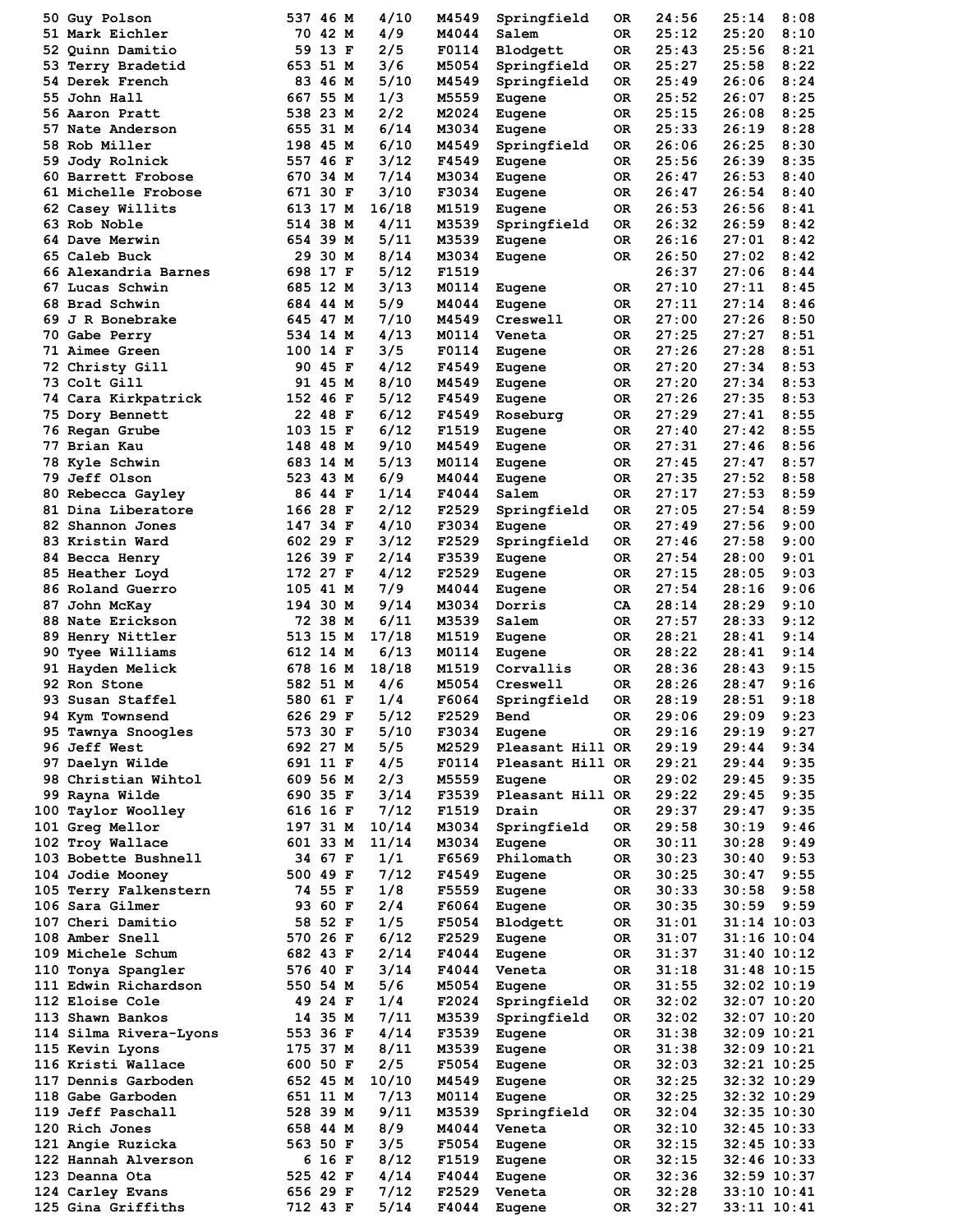| 126 Eileen Nittler                        |          | 512 44 F             |   | 6/14  | F4044 | Eugene           | 0R       | 33:02          | 33:22 10:45                |  |
|-------------------------------------------|----------|----------------------|---|-------|-------|------------------|----------|----------------|----------------------------|--|
| 127 Tasha Nunol                           |          | 520 36 F             |   | 5/14  | F3539 | Philomath        | 0R       | 33:04          | 33:24 10:45                |  |
| 128 Rivers Nuno                           | 519      | 9 F                  |   | 1/4   | F0110 | Philomath        | 0R       | 33:04          | 33:24 10:45                |  |
| 129 Eli Radke                             |          | 540 11 M             |   | 8/13  | M0114 | Eugene           | 0R       | 33:03          | 33:30 10:47                |  |
| 130 Susan Johnson                         | 145 41 F |                      |   | 7/14  | F4044 | Eugene           | 0R       | 32:43          | 33:36 10:49                |  |
| 131 Korrinne Ross                         |          | 559 39 F             |   | 6/14  | F3539 | Eugene           | 0R       | 32:46          | 33:39 10:50                |  |
| 132 Jackie Burt                           |          | 31 57 F              |   | 2/8   | F5559 | Eugene           | 0R       | 33:28          | 33:58 10:56                |  |
| 133 Tom Burt                              |          | 32 59 M              |   | 3/3   | M5559 | Eugene           | 0R       | 33:28          | 33:58 10:56                |  |
| 134 Haley Lyons                           |          | 639 30 F             |   | 6/10  | F3034 | Eugene           | 0R       | 33:35          | 34:21 11:04                |  |
| 135 Greg Lyons                            |          | 642 33 M             |   | 12/14 | M3034 | Eugene           | 0R       | 34:07          | 34:21 11:04                |  |
| 136 Jennifer Nyburg                       |          | 522 36 F             |   | 7/14  | F3539 | McMinnville      | 0R       | 33:50          | 34:26 11:05                |  |
| 137 Laura Hampton                         | 112 42 F |                      |   | 8/14  | F4044 | McMinnville      | 0R       | 33:51          | 34:26 11:05                |  |
| 138 Holly Locke                           | 169 24 F |                      |   | 2/4   | F2024 | Eugene           | 0R       | 33:50          | 34:30 11:07                |  |
| 139 Paul Neville                          |          | 509 60 M             |   | 1/2   | M6064 | Eugene           | 0R       | 34:19          | 34:32 11:07                |  |
| 140 Carrilynn Barry                       |          | 695 47 F             |   | 8/12  | F4549 | Corvallis        | 0R       | 33:47          | 34:36 11:09                |  |
| 141 Sandee Bybee                          |          | 40 37 F              |   | 8/14  | F3539 | Springfield      | 0R       | 34:36          | 34:47 11:12                |  |
| 142 Zack St. Clair                        | 579 30 M |                      |   | 13/14 | M3034 | Springfield      | 0R       | 34:34          | 35:22 11:23                |  |
| 143 Melissa St. Clair                     |          | 578 30 F             |   | 7/10  | F3034 | Springfield      | 0R       | 34:35          | 35:22 11:23                |  |
| 144 Erin Anderson                         |          | 637 31 F             |   | 8/10  | F3034 |                  | ΜN       | 34:59          | 35:46 11:31                |  |
| 145 Travis Anderson                       |          |                      |   | 14/14 |       | Wayzata          |          |                | 35:48 11:32                |  |
| 146 Shannon Miller                        | 199 43 F | 638 32 M             |   | 9/14  | M3034 | Wayzata          | ΜN       | 35:00          |                            |  |
|                                           |          |                      |   |       | F4044 | Springfield      | 0R       | 35:36          | 35:55 11:34                |  |
| 147 Bailey Mayer-Badke                    |          | 661 15 F             |   | 9/12  | F1519 | Eugene           | 0R       | 35:27          | 35:55 11:34                |  |
| 148 Helena Hafdahl                        | 109 26 F |                      |   | 8/12  | F2529 | Eugene           | 0R       | 35:41          | 36:05 11:37                |  |
| 149 Caitlin Hennessy                      |          | 643 18 F             |   | 10/12 | F1519 | Eugene           | 0R       | 35:22          | 36:06 11:37                |  |
| 150 Joanna Radke                          |          | 541 35 F             |   | 9/14  | F3539 | Eugene           | 0R       | 36:06          | 36:33 11:46                |  |
| 151 Johanna Field                         |          | 77 28 F              |   | 9/12  | F2529 | Eugene           | 0R       | 36:50          | 37:02 11:55                |  |
| 152 Jan Lutsch                            |          | 633 59 F             |   | 3/8   | F5559 | Eugene           | 0R       | 36:35          | 37:10 11:58                |  |
| 153 Melissa Lutsch                        | 634 27 F |                      |   | 10/12 | F2529 | Eugene           | 0R       | 36:37          | 37:10 11:58                |  |
| 154 Rebecca Whittaker                     |          | 608 37 F             |   | 10/14 | F3539 | Springfield      | 0R       | 37:07          | 37:29 12:04                |  |
| 155 Bob Cink                              |          | 628 37 M             |   | 10/11 | M3539 | Eugene           | 0R       | 37:07          | 37:29 12:04                |  |
| 156 Melissa Vargas                        |          | 625 37 F             |   | 11/14 | F3539 | Lebanon          | 0R       | 36:48          | 37:40 12:08                |  |
| 157 Diana Strand                          |          | 583 56 F             |   | 4/8   | F5559 | Eugene           | 0R       | 37:49          | 38:15 12:19                |  |
| 158 Laura Rains                           |          | 704 49 F             |   | 9/12  | F4549 | Eugene           | 0R       | 37:48          | 38:15 12:19                |  |
| 159 Ken Wedin                             |          | 607 66 M             |   | 1/1   | M6569 | Eugene           | 0R       | 38:08          | 38:33 12:25                |  |
| 160 Michael Hogan                         |          | 703 54 M             |   | 6/6   | M5054 | Cape Coral       | FL       | 38:40          | 39:35 12:45                |  |
| 161 Ashley McKay                          | 193 27 F |                      |   | 11/12 | F2529 | Dorris           | CA       | 39:21          | 39:36 12:45                |  |
| 162 Daniel French                         |          | 81 12 M              |   | 9/13  | M0114 | Springfield      | 0R       | 40:36          | 41:24 13:20                |  |
| 163 Alex McIntyre                         | 191 13 M |                      |   | 10/13 | M0114 | Springfield      | 0R       | 40:35          | 41:24 13:20                |  |
| 164 Andrew Jessie                         | 140 13 M |                      |   | 11/13 | M0114 | Eugene           | 0R       | 40:36          | 41:26 13:20                |  |
| 165 Marcos Athill                         | 629      | 3 M                  |   | 1/1   | M0110 | Corvallis        | 0R       | 41:29          | 41:29 13:21                |  |
| 166 Cari-Loo Snoogles                     | 572 30 F |                      |   | 9/10  | F3034 | Eugene           | 0R       | 41:51          | 41:55 13:30                |  |
| 167 Zane Knowlton                         | 158 12 M |                      |   | 12/13 | M0114 | Eugene           | 0R       | 41:46          | 42:30 13:41                |  |
| 168 Marian French                         |          | 84 44 F              |   | 10/14 | F4044 | Springfield      | 0R       | 41:57          | 42:45 13:46                |  |
| 169 Becky Chineworth                      |          | 47 59 F              |   | 5/8   | F5559 | Eugene           | OR       | 43:04          | 43:30 14:00                |  |
| 170 Austin Renfro                         |          | 547 12 M             |   | 13/13 | M0114 | Keizer           | OR       | 44:25          | 44:34 14:21                |  |
| 171 Martha Hough                          |          | 668 58 F             |   | 6/8   | F5559 | Eugene           | 0R       | 44:12          | 44:42 14:24                |  |
| 172 Summer Knowlton                       |          | 687 43 F             |   | 11/14 | F4044 | Eugene           | OR       | 44:04          | 44:49 14:26                |  |
| 173 Jennifer Beard                        |          | 18 17 F              |   | 11/12 | F1519 | Creswell         | OR       | 44:30          | 45:16 14:34                |  |
| 174 Theressa Clack                        |          | 48 18 F              |   | 12/12 | F1519 | Creswell         | ОR       | 44:31          | 45:16 14:34                |  |
| 175 Samantha Kasitz                       | 647 10 F |                      |   | 2/4   | F0110 |                  | 0R       | 44:44          | 45:20 14:36                |  |
|                                           |          | 646 41 F             |   | 12/14 | F4044 | Eugene           |          |                |                            |  |
| 176 Matilda Kasitz<br>177 Grace Shoemaker |          |                      |   | 3/4   | F0110 | Eugene           | OR       | 44:45<br>45:24 | 45:21 14:36                |  |
| 178 Marybeth Shoemaker                    |          | 664 10 F<br>663 45 F |   | 10/12 | F4549 | Eugene<br>Eugene | OR<br>OR | 45:25          | 45:30 14:39<br>45:30 14:39 |  |
|                                           |          |                      |   |       |       |                  |          |                |                            |  |
| 179 Christian Griesi                      | 101 41 M |                      |   | 9/9   | M4044 | Springfield      | OR       | 44:50          | 45:36 14:41                |  |
| 180 Michelle Urso                         |          | 596 36 F             |   | 12/14 | F3539 | Eugene           | 0R       | 45:38          | 46:18 14:55                |  |
| 181 Jeanine Rhode                         | 549 36 F |                      |   | 13/14 | F3539 | Leaburg          | 0R       | 45:39          | 46:19 14:55                |  |
| 182 Misty Griesi                          | 102 33 F |                      |   | 10/10 | F3034 | Springfield      | OR       | 45:33          | 46:20 14:55                |  |
| 183 David Zinniker                        |          | 681 37 M             |   | 11/11 | M3539 | Eugene           | OR       | 45:24          | 46:21 14:56                |  |
| 184 Nell Greeennylen                      |          | 666 37 F             |   | 14/14 | F3539 | Eugene           | 0R       | 45:26          | 46:24 14:56                |  |
| 185 Lisa Cole                             |          | 50 55 F              |   | 7/8   | F5559 | Springfield      | OR       | 46:23          | 46:29 14:58                |  |
| 186 Cory Jacobs                           | 136 48 F |                      |   | 11/12 | F4549 | Eugene           | OR       | 46:29          | 47:25 15:16                |  |
| 187 Gloria Moore                          |          | 627 59 F             |   | 8/8   | F5559 | Eugene           | OR       | 47:26          | 48:09 15:30                |  |
| 188 Paris Melick                          | 677 13 F |                      |   | 5/5   | F0114 | Springfield      | OR       | 49:14          | 49:22 15:54                |  |
| 189 Renee Grube                           | 104 50 F |                      |   | 4/5   | F5054 | Eugene           | OR       | 49:31          | 49:59 16:06                |  |
| 190 Michele Kau                           |          | 149 43 F             |   | 13/14 | F4044 | Eugene           | OR       | 49:31          | 49:59 16:06                |  |
| 191 Laura Ward                            | 603      |                      | F |       |       | Seattle          | WA       | 50:45          | 51:24 16:33                |  |
| 192 Zoey Deluca                           | 61       | 9 F                  |   | 4/4   | F0110 | Eugene           | OR       | 50:46          | 51:24 16:33                |  |
| 193 Jenny Deluca                          |          | 60 47 F              |   | 12/12 | F4549 | Eugene           | OR       | 50:49          | 51:25 16:33                |  |
| 194 Steve Brown                           | 28       |                      | м |       |       | Seattle          | WA       | 50:56          | 51:37 16:37                |  |
| 195 Linda Young                           | 620 62 F |                      |   | 3/4   | F6064 | Eugene           | 0R       | 50:59          | 51:37 16:37                |  |
| 196 Kelly Lacost                          | 686 41 F |                      |   | 14/14 | F4044 | Springfield      | OR       | 51:55          | 52:02 16:45                |  |
| 197 Wayne Hafdahl                         | 111 62 M |                      |   | 2/2   | M6064 | Eugene           | OR       | 52:24          | 52:51 17:01                |  |
| 198 Theresa Hafdahl                       | 110 54 F |                      |   | 5/5   | F5054 | Eugene           | OR       | 52:24          | 52:52 17:01                |  |
| 199 Caitlin Estes                         | 665 22 F |                      |   | 3/4   | F2024 | Eugene           | OR       | 54:06          | 54:49 17:39                |  |
| 200 Kristy Rodriguez                      |          | 556 25 F             |   | 12/12 | F2529 | Springfield      | OR       | 54:07          | 54:49 17:39                |  |
| 201 Megan Crookes                         |          | 56 23 F              |   | 4/4   | F2024 | Eugene           | 0R       | 54:07          | 54:49 17:39                |  |
|                                           |          |                      |   |       |       |                  |          |                |                            |  |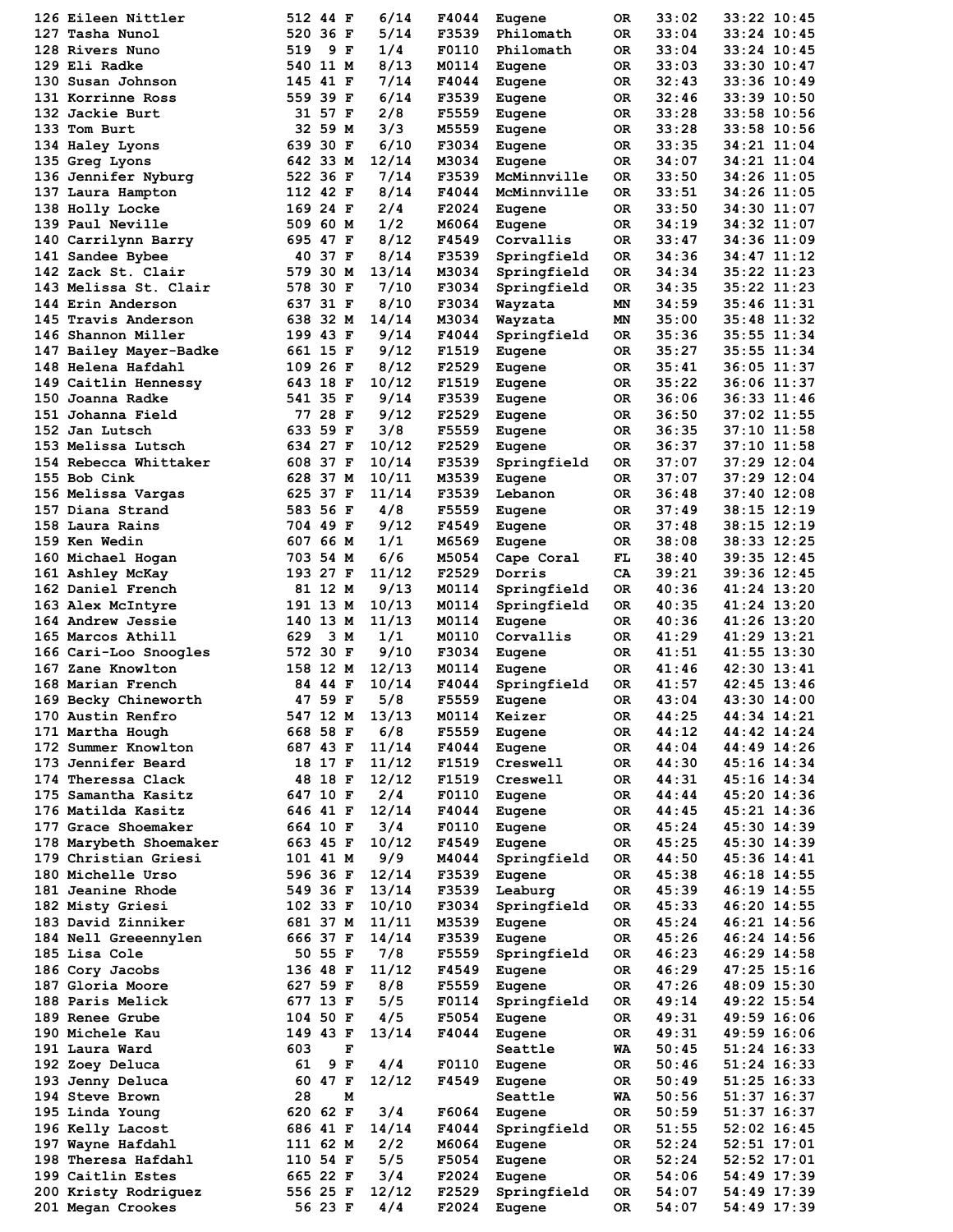**New Year's Eve 5K Results By Age Group**

| 1 Marcos Athill<br>3<br>41:29 13:21<br>FEMALE AGE GROUP: 1 TO 10<br>1 Rivers Nuno<br>9<br>$33:24$ 10:45<br>3 Grace Shoemaker<br>10<br>45:30 14:39<br>2 Samantha Kasitz<br>10<br>45:20 14:36<br>4 Zoey Deluca<br>9<br>51:24 16:33<br>MALE AGE GROUP: 11 TO 14<br>14<br>20:31<br>6:36<br>8 Eli Radke<br>11<br>$33:30$ $10:47$<br>1 Teric Sargeant<br>12<br>12<br>24:58<br>8:03<br>9 Daniel French<br>41:24 13:20<br>2 Wally Ceccanese<br>3 Lucas Schwin<br>12 <sup>1</sup><br>27:11<br>8:45<br>10 Alex McIntyre<br>13<br>41:24 13:20<br>27:27<br>8:51<br>4 Gabe Perry<br>14<br>11 Andrew Jessie<br>13<br>41:26 13:20<br>8:57<br>5 Kyle Schwin<br>14<br>27:47<br>12 Zane Knowlton<br>12<br>42:30 13:41<br>6 Tyee Williams<br>9:14<br>12<br>14<br>28:41<br>13 Austin Renfro<br>44:34 14:21<br>11<br>$32:32$ $10:29$<br>7 Gabe Garboden<br>FEMALE AGE GROUP: 11 TO 14<br>21:37<br>$29:44$ $9:35$<br>1 Grace Pinckney<br>6:58<br>11<br>14<br>4 Daelyn Wilde<br>5 Paris Melick<br>25:56<br>8:21<br>49:22 15:54<br>2 Quinn Damitio<br>13<br>13<br>3 Aimee Green<br>14<br>27:28<br>8:51<br>MALE AGE GROUP: 15 TO 19<br>17<br>17:36<br>5:40<br>10 Gabriel Wihtol<br>19:58<br>6:26<br>1 Caleb Baugher<br>16<br>6:32<br>16<br>17:48<br>5:44<br>11 Quincy Gill<br>20:18<br>2 Ben Harter<br>16<br>3 Austin Baker<br>18<br>17:59<br>5:48<br>12 Will Knowlton<br>15<br>22:48<br>7:21<br>7:38<br>4 Alex Johnston<br>18:24<br>5:56<br>13 Issei Yamamoto<br>16<br>23:41<br>16<br>5 Zach Nash<br>17<br>18:38<br>6:00<br>17<br>24:13<br>7:48<br>14 Zachary McCoy<br>18:44<br>6:02<br>6 Brian Ward<br>17<br>15 Gannon Jones<br>15<br>25:04<br>8:05<br>18:52<br>6:05<br>7 Mitchell Klotter<br>16<br>16 Casey Willits<br>17<br>26:56<br>8:41<br>8 Travis Wilson<br>18<br>19:03<br>6:08<br>17 Henry Nittler<br>15<br>28:41<br>9:14<br>9 Darin French<br>15<br>19:14<br>6:12<br>18 Hayden Melick<br>28:43<br>9:15<br>16<br>FEMALE AGE GROUP: 15 TO 19<br>1 Kelsi Klotter<br>18<br>20:38<br>6:39<br>$29:47$ $9:35$<br>7 Taylor Woolley<br>16<br>22:31<br>7:15<br>8 Hannah Alverson<br>2 Zoe Cina-Sklar<br>18<br>16<br>$32:46$ 10:33<br>24:01<br>9 Bailey Mayer-Badke<br>3 Rheanna Williams<br>17<br>7:44<br>15<br>$35:55$ $11:34$<br>10 Caitlin Hennessy<br>4 Rebecca Eddy<br>18<br>24:35<br>7:55<br>18<br>36:06 11:37<br>5 Alexandria Barnes<br>17<br>27:06<br>8:44<br>11 Jennifer Beard<br>17<br>45:16 14:34<br>6 Regan Grube<br>15<br>27:42<br>8:55<br>12 Theressa Clack<br>18<br>45:16 14:34<br>MALE AGE GROUP: 20 TO 24<br>1 Dustin Snell<br>22<br>22:59<br>7:24<br>2 Aaron Pratt<br>23<br>$26:08$ $8:25$<br>FEMALE AGE GROUP: 20 TO 24<br>32:07 10:20<br>1 Eloise Cole<br>24<br>3 Caitlin Estes<br>22<br>54:49 17:39<br>34:30 11:07<br>54:49 17:39<br>24<br>4 Megan Crookes<br>23<br>2 Holly Locke<br>MALE AGE GROUP: 25 TO 29<br>1 Trae Richardson<br>28<br>18:09<br>5:51<br>4 Matt Lutsch<br>26<br>25:09<br>8:06<br>2 Philip Rafferty<br>27<br>21:53<br>7:03<br>5 Jeff West<br>27<br>29:44<br>9:34<br>25<br>7:13<br>3 Dan Bowers<br>22:25<br>FEMALE AGE GROUP: 25 TO 29<br>29<br>22:29<br>7:14<br>29<br>$33:10$ $10:41$<br>1 Alissa Bushnell<br>7 Carley Evans<br>2 Dina Liberatore<br>28<br>27:54<br>8:59<br>8 Helena Hafdahl<br>26<br>$36:05$ 11:37<br>3 Kristin Ward<br>29<br>27:58<br>9:00<br>9 Johanna Field<br>28<br>$37:02$ 11:55<br>4 Heather Loyd<br>27<br>28:05<br>9:03<br>10 Melissa Lutsch<br>27<br>$37:10$ 11:58<br>29<br>9:23<br>27<br>5 Kym Townsend<br>29:09<br>39:36 12:45<br>11 Ashley McKay<br>6 Amber Snell<br>26<br>$31:16$ $10:04$<br>12 Kristy Rodriquez<br>25<br>54:49 17:39<br>MALE AGE GROUP: 30 TO 34<br>1 Kevin Ullman<br>19:49<br>6:23<br>8 Caleb Buck<br>30<br>27:02<br>8:42<br>32<br>6:28<br>2 Tanner Bushnell<br>31<br>20:04<br>30<br>28:29<br>9:10<br>9 John McKay<br>6:28<br>3 Tyler Bushnell<br>34<br>20:04<br>10 Greg Mellor<br>31<br>$30:19$ $9:46$<br>7:27<br>4 Justin Howell<br>31<br>23:09<br>11 Troy Wallace<br>33<br>$30:28$ 9:49<br>5 Jeremy Howell<br>31<br>24:20<br>7:50<br>33<br>34:21 11:04<br>12 Greg Lyons<br>6 Nate Anderson<br>31<br>26:19<br>8:28<br>13 Zack St. Clair<br>30<br>35:22 11:23<br>7 Barrett Frobose<br>34<br>26:53<br>8:40<br>14 Travis Anderson<br>$35:48$ 11:32<br>32<br>FEMALE AGE GROUP: 30 TO 34<br>1 Natalie Hanson<br>33<br>22:00<br>7:05<br>30<br>34:21 11:04<br>6 Haley Lyons<br>2 Heidi Gelarden<br>31<br>24:31<br>7:54<br>7 Melissa St. Clair<br>30<br>$35:22$ $11:23$<br>3 Michelle Frobose<br>30<br>26:54<br>8:40<br>8 Erin Anderson<br>31<br>35:46 11:31<br>34<br>27:56<br>9:00<br>9 Cari-Loo Snoogles<br>30<br>4 Shannon Jones<br>$41:55$ $13:30$<br>5 Tawnya Snoogles<br>30<br>29:19<br>9:27<br>10 Misty Griesi<br>33<br>46:20 14:55<br>MALE AGE GROUP: 35 TO 39 |
|--------------------------------------------------------------------------------------------------------------------------------------------------------------------------------------------------------------------------------------------------------------------------------------------------------------------------------------------------------------------------------------------------------------------------------------------------------------------------------------------------------------------------------------------------------------------------------------------------------------------------------------------------------------------------------------------------------------------------------------------------------------------------------------------------------------------------------------------------------------------------------------------------------------------------------------------------------------------------------------------------------------------------------------------------------------------------------------------------------------------------------------------------------------------------------------------------------------------------------------------------------------------------------------------------------------------------------------------------------------------------------------------------------------------------------------------------------------------------------------------------------------------------------------------------------------------------------------------------------------------------------------------------------------------------------------------------------------------------------------------------------------------------------------------------------------------------------------------------------------------------------------------------------------------------------------------------------------------------------------------------------------------------------------------------------------------------------------------------------------------------------------------------------------------------------------------------------------------------------------------------------------------------------------------------------------------------------------------------------------------------------------------------------------------------------------------------------------------------------------------------------------------------------------------------------------------------------------------------------------------------------------------------------------------------------------------------------------------------------------------------------------------------------------------------------------------------------------------------------------------------------------------------------------------------------------------------------------------------------------------------------------------------------------------------------------------------------------------------------------------------------------------------------------------------------------------------------------------------------------------------------------------------------------------------------------------------------------------------------------------------------------------------------------------------------------------------------------------------------------------------------------------------------------------------------------------------------------------------------------------------------------------------------------------------------------------------------------------------------------------------------------------------------------------------------------------------------------------------------------------------------------------------------------------------------------------------------------------------------------------------------------------------------------------------------------------------------------------------------------------------------------------------------------------------------------------------------------------------------------------------------------------------------------------------------------------------------------------------------------------------------------------------------------------------------------------------------------------------------------------------------------------------------------------------------------------------------------------------------------------------------------------------------------------------------------------------------------------------------|
|                                                                                                                                                                                                                                                                                                                                                                                                                                                                                                                                                                                                                                                                                                                                                                                                                                                                                                                                                                                                                                                                                                                                                                                                                                                                                                                                                                                                                                                                                                                                                                                                                                                                                                                                                                                                                                                                                                                                                                                                                                                                                                                                                                                                                                                                                                                                                                                                                                                                                                                                                                                                                                                                                                                                                                                                                                                                                                                                                                                                                                                                                                                                                                                                                                                                                                                                                                                                                                                                                                                                                                                                                                                                                                                                                                                                                                                                                                                                                                                                                                                                                                                                                                                                                                                                                                                                                                                                                                                                                                                                                                                                                                                                                                                                |
|                                                                                                                                                                                                                                                                                                                                                                                                                                                                                                                                                                                                                                                                                                                                                                                                                                                                                                                                                                                                                                                                                                                                                                                                                                                                                                                                                                                                                                                                                                                                                                                                                                                                                                                                                                                                                                                                                                                                                                                                                                                                                                                                                                                                                                                                                                                                                                                                                                                                                                                                                                                                                                                                                                                                                                                                                                                                                                                                                                                                                                                                                                                                                                                                                                                                                                                                                                                                                                                                                                                                                                                                                                                                                                                                                                                                                                                                                                                                                                                                                                                                                                                                                                                                                                                                                                                                                                                                                                                                                                                                                                                                                                                                                                                                |
|                                                                                                                                                                                                                                                                                                                                                                                                                                                                                                                                                                                                                                                                                                                                                                                                                                                                                                                                                                                                                                                                                                                                                                                                                                                                                                                                                                                                                                                                                                                                                                                                                                                                                                                                                                                                                                                                                                                                                                                                                                                                                                                                                                                                                                                                                                                                                                                                                                                                                                                                                                                                                                                                                                                                                                                                                                                                                                                                                                                                                                                                                                                                                                                                                                                                                                                                                                                                                                                                                                                                                                                                                                                                                                                                                                                                                                                                                                                                                                                                                                                                                                                                                                                                                                                                                                                                                                                                                                                                                                                                                                                                                                                                                                                                |
|                                                                                                                                                                                                                                                                                                                                                                                                                                                                                                                                                                                                                                                                                                                                                                                                                                                                                                                                                                                                                                                                                                                                                                                                                                                                                                                                                                                                                                                                                                                                                                                                                                                                                                                                                                                                                                                                                                                                                                                                                                                                                                                                                                                                                                                                                                                                                                                                                                                                                                                                                                                                                                                                                                                                                                                                                                                                                                                                                                                                                                                                                                                                                                                                                                                                                                                                                                                                                                                                                                                                                                                                                                                                                                                                                                                                                                                                                                                                                                                                                                                                                                                                                                                                                                                                                                                                                                                                                                                                                                                                                                                                                                                                                                                                |
|                                                                                                                                                                                                                                                                                                                                                                                                                                                                                                                                                                                                                                                                                                                                                                                                                                                                                                                                                                                                                                                                                                                                                                                                                                                                                                                                                                                                                                                                                                                                                                                                                                                                                                                                                                                                                                                                                                                                                                                                                                                                                                                                                                                                                                                                                                                                                                                                                                                                                                                                                                                                                                                                                                                                                                                                                                                                                                                                                                                                                                                                                                                                                                                                                                                                                                                                                                                                                                                                                                                                                                                                                                                                                                                                                                                                                                                                                                                                                                                                                                                                                                                                                                                                                                                                                                                                                                                                                                                                                                                                                                                                                                                                                                                                |
|                                                                                                                                                                                                                                                                                                                                                                                                                                                                                                                                                                                                                                                                                                                                                                                                                                                                                                                                                                                                                                                                                                                                                                                                                                                                                                                                                                                                                                                                                                                                                                                                                                                                                                                                                                                                                                                                                                                                                                                                                                                                                                                                                                                                                                                                                                                                                                                                                                                                                                                                                                                                                                                                                                                                                                                                                                                                                                                                                                                                                                                                                                                                                                                                                                                                                                                                                                                                                                                                                                                                                                                                                                                                                                                                                                                                                                                                                                                                                                                                                                                                                                                                                                                                                                                                                                                                                                                                                                                                                                                                                                                                                                                                                                                                |
|                                                                                                                                                                                                                                                                                                                                                                                                                                                                                                                                                                                                                                                                                                                                                                                                                                                                                                                                                                                                                                                                                                                                                                                                                                                                                                                                                                                                                                                                                                                                                                                                                                                                                                                                                                                                                                                                                                                                                                                                                                                                                                                                                                                                                                                                                                                                                                                                                                                                                                                                                                                                                                                                                                                                                                                                                                                                                                                                                                                                                                                                                                                                                                                                                                                                                                                                                                                                                                                                                                                                                                                                                                                                                                                                                                                                                                                                                                                                                                                                                                                                                                                                                                                                                                                                                                                                                                                                                                                                                                                                                                                                                                                                                                                                |
|                                                                                                                                                                                                                                                                                                                                                                                                                                                                                                                                                                                                                                                                                                                                                                                                                                                                                                                                                                                                                                                                                                                                                                                                                                                                                                                                                                                                                                                                                                                                                                                                                                                                                                                                                                                                                                                                                                                                                                                                                                                                                                                                                                                                                                                                                                                                                                                                                                                                                                                                                                                                                                                                                                                                                                                                                                                                                                                                                                                                                                                                                                                                                                                                                                                                                                                                                                                                                                                                                                                                                                                                                                                                                                                                                                                                                                                                                                                                                                                                                                                                                                                                                                                                                                                                                                                                                                                                                                                                                                                                                                                                                                                                                                                                |
|                                                                                                                                                                                                                                                                                                                                                                                                                                                                                                                                                                                                                                                                                                                                                                                                                                                                                                                                                                                                                                                                                                                                                                                                                                                                                                                                                                                                                                                                                                                                                                                                                                                                                                                                                                                                                                                                                                                                                                                                                                                                                                                                                                                                                                                                                                                                                                                                                                                                                                                                                                                                                                                                                                                                                                                                                                                                                                                                                                                                                                                                                                                                                                                                                                                                                                                                                                                                                                                                                                                                                                                                                                                                                                                                                                                                                                                                                                                                                                                                                                                                                                                                                                                                                                                                                                                                                                                                                                                                                                                                                                                                                                                                                                                                |
|                                                                                                                                                                                                                                                                                                                                                                                                                                                                                                                                                                                                                                                                                                                                                                                                                                                                                                                                                                                                                                                                                                                                                                                                                                                                                                                                                                                                                                                                                                                                                                                                                                                                                                                                                                                                                                                                                                                                                                                                                                                                                                                                                                                                                                                                                                                                                                                                                                                                                                                                                                                                                                                                                                                                                                                                                                                                                                                                                                                                                                                                                                                                                                                                                                                                                                                                                                                                                                                                                                                                                                                                                                                                                                                                                                                                                                                                                                                                                                                                                                                                                                                                                                                                                                                                                                                                                                                                                                                                                                                                                                                                                                                                                                                                |
|                                                                                                                                                                                                                                                                                                                                                                                                                                                                                                                                                                                                                                                                                                                                                                                                                                                                                                                                                                                                                                                                                                                                                                                                                                                                                                                                                                                                                                                                                                                                                                                                                                                                                                                                                                                                                                                                                                                                                                                                                                                                                                                                                                                                                                                                                                                                                                                                                                                                                                                                                                                                                                                                                                                                                                                                                                                                                                                                                                                                                                                                                                                                                                                                                                                                                                                                                                                                                                                                                                                                                                                                                                                                                                                                                                                                                                                                                                                                                                                                                                                                                                                                                                                                                                                                                                                                                                                                                                                                                                                                                                                                                                                                                                                                |
|                                                                                                                                                                                                                                                                                                                                                                                                                                                                                                                                                                                                                                                                                                                                                                                                                                                                                                                                                                                                                                                                                                                                                                                                                                                                                                                                                                                                                                                                                                                                                                                                                                                                                                                                                                                                                                                                                                                                                                                                                                                                                                                                                                                                                                                                                                                                                                                                                                                                                                                                                                                                                                                                                                                                                                                                                                                                                                                                                                                                                                                                                                                                                                                                                                                                                                                                                                                                                                                                                                                                                                                                                                                                                                                                                                                                                                                                                                                                                                                                                                                                                                                                                                                                                                                                                                                                                                                                                                                                                                                                                                                                                                                                                                                                |
|                                                                                                                                                                                                                                                                                                                                                                                                                                                                                                                                                                                                                                                                                                                                                                                                                                                                                                                                                                                                                                                                                                                                                                                                                                                                                                                                                                                                                                                                                                                                                                                                                                                                                                                                                                                                                                                                                                                                                                                                                                                                                                                                                                                                                                                                                                                                                                                                                                                                                                                                                                                                                                                                                                                                                                                                                                                                                                                                                                                                                                                                                                                                                                                                                                                                                                                                                                                                                                                                                                                                                                                                                                                                                                                                                                                                                                                                                                                                                                                                                                                                                                                                                                                                                                                                                                                                                                                                                                                                                                                                                                                                                                                                                                                                |
|                                                                                                                                                                                                                                                                                                                                                                                                                                                                                                                                                                                                                                                                                                                                                                                                                                                                                                                                                                                                                                                                                                                                                                                                                                                                                                                                                                                                                                                                                                                                                                                                                                                                                                                                                                                                                                                                                                                                                                                                                                                                                                                                                                                                                                                                                                                                                                                                                                                                                                                                                                                                                                                                                                                                                                                                                                                                                                                                                                                                                                                                                                                                                                                                                                                                                                                                                                                                                                                                                                                                                                                                                                                                                                                                                                                                                                                                                                                                                                                                                                                                                                                                                                                                                                                                                                                                                                                                                                                                                                                                                                                                                                                                                                                                |
|                                                                                                                                                                                                                                                                                                                                                                                                                                                                                                                                                                                                                                                                                                                                                                                                                                                                                                                                                                                                                                                                                                                                                                                                                                                                                                                                                                                                                                                                                                                                                                                                                                                                                                                                                                                                                                                                                                                                                                                                                                                                                                                                                                                                                                                                                                                                                                                                                                                                                                                                                                                                                                                                                                                                                                                                                                                                                                                                                                                                                                                                                                                                                                                                                                                                                                                                                                                                                                                                                                                                                                                                                                                                                                                                                                                                                                                                                                                                                                                                                                                                                                                                                                                                                                                                                                                                                                                                                                                                                                                                                                                                                                                                                                                                |
|                                                                                                                                                                                                                                                                                                                                                                                                                                                                                                                                                                                                                                                                                                                                                                                                                                                                                                                                                                                                                                                                                                                                                                                                                                                                                                                                                                                                                                                                                                                                                                                                                                                                                                                                                                                                                                                                                                                                                                                                                                                                                                                                                                                                                                                                                                                                                                                                                                                                                                                                                                                                                                                                                                                                                                                                                                                                                                                                                                                                                                                                                                                                                                                                                                                                                                                                                                                                                                                                                                                                                                                                                                                                                                                                                                                                                                                                                                                                                                                                                                                                                                                                                                                                                                                                                                                                                                                                                                                                                                                                                                                                                                                                                                                                |
|                                                                                                                                                                                                                                                                                                                                                                                                                                                                                                                                                                                                                                                                                                                                                                                                                                                                                                                                                                                                                                                                                                                                                                                                                                                                                                                                                                                                                                                                                                                                                                                                                                                                                                                                                                                                                                                                                                                                                                                                                                                                                                                                                                                                                                                                                                                                                                                                                                                                                                                                                                                                                                                                                                                                                                                                                                                                                                                                                                                                                                                                                                                                                                                                                                                                                                                                                                                                                                                                                                                                                                                                                                                                                                                                                                                                                                                                                                                                                                                                                                                                                                                                                                                                                                                                                                                                                                                                                                                                                                                                                                                                                                                                                                                                |
|                                                                                                                                                                                                                                                                                                                                                                                                                                                                                                                                                                                                                                                                                                                                                                                                                                                                                                                                                                                                                                                                                                                                                                                                                                                                                                                                                                                                                                                                                                                                                                                                                                                                                                                                                                                                                                                                                                                                                                                                                                                                                                                                                                                                                                                                                                                                                                                                                                                                                                                                                                                                                                                                                                                                                                                                                                                                                                                                                                                                                                                                                                                                                                                                                                                                                                                                                                                                                                                                                                                                                                                                                                                                                                                                                                                                                                                                                                                                                                                                                                                                                                                                                                                                                                                                                                                                                                                                                                                                                                                                                                                                                                                                                                                                |
|                                                                                                                                                                                                                                                                                                                                                                                                                                                                                                                                                                                                                                                                                                                                                                                                                                                                                                                                                                                                                                                                                                                                                                                                                                                                                                                                                                                                                                                                                                                                                                                                                                                                                                                                                                                                                                                                                                                                                                                                                                                                                                                                                                                                                                                                                                                                                                                                                                                                                                                                                                                                                                                                                                                                                                                                                                                                                                                                                                                                                                                                                                                                                                                                                                                                                                                                                                                                                                                                                                                                                                                                                                                                                                                                                                                                                                                                                                                                                                                                                                                                                                                                                                                                                                                                                                                                                                                                                                                                                                                                                                                                                                                                                                                                |
|                                                                                                                                                                                                                                                                                                                                                                                                                                                                                                                                                                                                                                                                                                                                                                                                                                                                                                                                                                                                                                                                                                                                                                                                                                                                                                                                                                                                                                                                                                                                                                                                                                                                                                                                                                                                                                                                                                                                                                                                                                                                                                                                                                                                                                                                                                                                                                                                                                                                                                                                                                                                                                                                                                                                                                                                                                                                                                                                                                                                                                                                                                                                                                                                                                                                                                                                                                                                                                                                                                                                                                                                                                                                                                                                                                                                                                                                                                                                                                                                                                                                                                                                                                                                                                                                                                                                                                                                                                                                                                                                                                                                                                                                                                                                |
|                                                                                                                                                                                                                                                                                                                                                                                                                                                                                                                                                                                                                                                                                                                                                                                                                                                                                                                                                                                                                                                                                                                                                                                                                                                                                                                                                                                                                                                                                                                                                                                                                                                                                                                                                                                                                                                                                                                                                                                                                                                                                                                                                                                                                                                                                                                                                                                                                                                                                                                                                                                                                                                                                                                                                                                                                                                                                                                                                                                                                                                                                                                                                                                                                                                                                                                                                                                                                                                                                                                                                                                                                                                                                                                                                                                                                                                                                                                                                                                                                                                                                                                                                                                                                                                                                                                                                                                                                                                                                                                                                                                                                                                                                                                                |
|                                                                                                                                                                                                                                                                                                                                                                                                                                                                                                                                                                                                                                                                                                                                                                                                                                                                                                                                                                                                                                                                                                                                                                                                                                                                                                                                                                                                                                                                                                                                                                                                                                                                                                                                                                                                                                                                                                                                                                                                                                                                                                                                                                                                                                                                                                                                                                                                                                                                                                                                                                                                                                                                                                                                                                                                                                                                                                                                                                                                                                                                                                                                                                                                                                                                                                                                                                                                                                                                                                                                                                                                                                                                                                                                                                                                                                                                                                                                                                                                                                                                                                                                                                                                                                                                                                                                                                                                                                                                                                                                                                                                                                                                                                                                |
|                                                                                                                                                                                                                                                                                                                                                                                                                                                                                                                                                                                                                                                                                                                                                                                                                                                                                                                                                                                                                                                                                                                                                                                                                                                                                                                                                                                                                                                                                                                                                                                                                                                                                                                                                                                                                                                                                                                                                                                                                                                                                                                                                                                                                                                                                                                                                                                                                                                                                                                                                                                                                                                                                                                                                                                                                                                                                                                                                                                                                                                                                                                                                                                                                                                                                                                                                                                                                                                                                                                                                                                                                                                                                                                                                                                                                                                                                                                                                                                                                                                                                                                                                                                                                                                                                                                                                                                                                                                                                                                                                                                                                                                                                                                                |
|                                                                                                                                                                                                                                                                                                                                                                                                                                                                                                                                                                                                                                                                                                                                                                                                                                                                                                                                                                                                                                                                                                                                                                                                                                                                                                                                                                                                                                                                                                                                                                                                                                                                                                                                                                                                                                                                                                                                                                                                                                                                                                                                                                                                                                                                                                                                                                                                                                                                                                                                                                                                                                                                                                                                                                                                                                                                                                                                                                                                                                                                                                                                                                                                                                                                                                                                                                                                                                                                                                                                                                                                                                                                                                                                                                                                                                                                                                                                                                                                                                                                                                                                                                                                                                                                                                                                                                                                                                                                                                                                                                                                                                                                                                                                |
|                                                                                                                                                                                                                                                                                                                                                                                                                                                                                                                                                                                                                                                                                                                                                                                                                                                                                                                                                                                                                                                                                                                                                                                                                                                                                                                                                                                                                                                                                                                                                                                                                                                                                                                                                                                                                                                                                                                                                                                                                                                                                                                                                                                                                                                                                                                                                                                                                                                                                                                                                                                                                                                                                                                                                                                                                                                                                                                                                                                                                                                                                                                                                                                                                                                                                                                                                                                                                                                                                                                                                                                                                                                                                                                                                                                                                                                                                                                                                                                                                                                                                                                                                                                                                                                                                                                                                                                                                                                                                                                                                                                                                                                                                                                                |
|                                                                                                                                                                                                                                                                                                                                                                                                                                                                                                                                                                                                                                                                                                                                                                                                                                                                                                                                                                                                                                                                                                                                                                                                                                                                                                                                                                                                                                                                                                                                                                                                                                                                                                                                                                                                                                                                                                                                                                                                                                                                                                                                                                                                                                                                                                                                                                                                                                                                                                                                                                                                                                                                                                                                                                                                                                                                                                                                                                                                                                                                                                                                                                                                                                                                                                                                                                                                                                                                                                                                                                                                                                                                                                                                                                                                                                                                                                                                                                                                                                                                                                                                                                                                                                                                                                                                                                                                                                                                                                                                                                                                                                                                                                                                |
|                                                                                                                                                                                                                                                                                                                                                                                                                                                                                                                                                                                                                                                                                                                                                                                                                                                                                                                                                                                                                                                                                                                                                                                                                                                                                                                                                                                                                                                                                                                                                                                                                                                                                                                                                                                                                                                                                                                                                                                                                                                                                                                                                                                                                                                                                                                                                                                                                                                                                                                                                                                                                                                                                                                                                                                                                                                                                                                                                                                                                                                                                                                                                                                                                                                                                                                                                                                                                                                                                                                                                                                                                                                                                                                                                                                                                                                                                                                                                                                                                                                                                                                                                                                                                                                                                                                                                                                                                                                                                                                                                                                                                                                                                                                                |
|                                                                                                                                                                                                                                                                                                                                                                                                                                                                                                                                                                                                                                                                                                                                                                                                                                                                                                                                                                                                                                                                                                                                                                                                                                                                                                                                                                                                                                                                                                                                                                                                                                                                                                                                                                                                                                                                                                                                                                                                                                                                                                                                                                                                                                                                                                                                                                                                                                                                                                                                                                                                                                                                                                                                                                                                                                                                                                                                                                                                                                                                                                                                                                                                                                                                                                                                                                                                                                                                                                                                                                                                                                                                                                                                                                                                                                                                                                                                                                                                                                                                                                                                                                                                                                                                                                                                                                                                                                                                                                                                                                                                                                                                                                                                |
|                                                                                                                                                                                                                                                                                                                                                                                                                                                                                                                                                                                                                                                                                                                                                                                                                                                                                                                                                                                                                                                                                                                                                                                                                                                                                                                                                                                                                                                                                                                                                                                                                                                                                                                                                                                                                                                                                                                                                                                                                                                                                                                                                                                                                                                                                                                                                                                                                                                                                                                                                                                                                                                                                                                                                                                                                                                                                                                                                                                                                                                                                                                                                                                                                                                                                                                                                                                                                                                                                                                                                                                                                                                                                                                                                                                                                                                                                                                                                                                                                                                                                                                                                                                                                                                                                                                                                                                                                                                                                                                                                                                                                                                                                                                                |
|                                                                                                                                                                                                                                                                                                                                                                                                                                                                                                                                                                                                                                                                                                                                                                                                                                                                                                                                                                                                                                                                                                                                                                                                                                                                                                                                                                                                                                                                                                                                                                                                                                                                                                                                                                                                                                                                                                                                                                                                                                                                                                                                                                                                                                                                                                                                                                                                                                                                                                                                                                                                                                                                                                                                                                                                                                                                                                                                                                                                                                                                                                                                                                                                                                                                                                                                                                                                                                                                                                                                                                                                                                                                                                                                                                                                                                                                                                                                                                                                                                                                                                                                                                                                                                                                                                                                                                                                                                                                                                                                                                                                                                                                                                                                |
|                                                                                                                                                                                                                                                                                                                                                                                                                                                                                                                                                                                                                                                                                                                                                                                                                                                                                                                                                                                                                                                                                                                                                                                                                                                                                                                                                                                                                                                                                                                                                                                                                                                                                                                                                                                                                                                                                                                                                                                                                                                                                                                                                                                                                                                                                                                                                                                                                                                                                                                                                                                                                                                                                                                                                                                                                                                                                                                                                                                                                                                                                                                                                                                                                                                                                                                                                                                                                                                                                                                                                                                                                                                                                                                                                                                                                                                                                                                                                                                                                                                                                                                                                                                                                                                                                                                                                                                                                                                                                                                                                                                                                                                                                                                                |
|                                                                                                                                                                                                                                                                                                                                                                                                                                                                                                                                                                                                                                                                                                                                                                                                                                                                                                                                                                                                                                                                                                                                                                                                                                                                                                                                                                                                                                                                                                                                                                                                                                                                                                                                                                                                                                                                                                                                                                                                                                                                                                                                                                                                                                                                                                                                                                                                                                                                                                                                                                                                                                                                                                                                                                                                                                                                                                                                                                                                                                                                                                                                                                                                                                                                                                                                                                                                                                                                                                                                                                                                                                                                                                                                                                                                                                                                                                                                                                                                                                                                                                                                                                                                                                                                                                                                                                                                                                                                                                                                                                                                                                                                                                                                |
|                                                                                                                                                                                                                                                                                                                                                                                                                                                                                                                                                                                                                                                                                                                                                                                                                                                                                                                                                                                                                                                                                                                                                                                                                                                                                                                                                                                                                                                                                                                                                                                                                                                                                                                                                                                                                                                                                                                                                                                                                                                                                                                                                                                                                                                                                                                                                                                                                                                                                                                                                                                                                                                                                                                                                                                                                                                                                                                                                                                                                                                                                                                                                                                                                                                                                                                                                                                                                                                                                                                                                                                                                                                                                                                                                                                                                                                                                                                                                                                                                                                                                                                                                                                                                                                                                                                                                                                                                                                                                                                                                                                                                                                                                                                                |
|                                                                                                                                                                                                                                                                                                                                                                                                                                                                                                                                                                                                                                                                                                                                                                                                                                                                                                                                                                                                                                                                                                                                                                                                                                                                                                                                                                                                                                                                                                                                                                                                                                                                                                                                                                                                                                                                                                                                                                                                                                                                                                                                                                                                                                                                                                                                                                                                                                                                                                                                                                                                                                                                                                                                                                                                                                                                                                                                                                                                                                                                                                                                                                                                                                                                                                                                                                                                                                                                                                                                                                                                                                                                                                                                                                                                                                                                                                                                                                                                                                                                                                                                                                                                                                                                                                                                                                                                                                                                                                                                                                                                                                                                                                                                |
|                                                                                                                                                                                                                                                                                                                                                                                                                                                                                                                                                                                                                                                                                                                                                                                                                                                                                                                                                                                                                                                                                                                                                                                                                                                                                                                                                                                                                                                                                                                                                                                                                                                                                                                                                                                                                                                                                                                                                                                                                                                                                                                                                                                                                                                                                                                                                                                                                                                                                                                                                                                                                                                                                                                                                                                                                                                                                                                                                                                                                                                                                                                                                                                                                                                                                                                                                                                                                                                                                                                                                                                                                                                                                                                                                                                                                                                                                                                                                                                                                                                                                                                                                                                                                                                                                                                                                                                                                                                                                                                                                                                                                                                                                                                                |
|                                                                                                                                                                                                                                                                                                                                                                                                                                                                                                                                                                                                                                                                                                                                                                                                                                                                                                                                                                                                                                                                                                                                                                                                                                                                                                                                                                                                                                                                                                                                                                                                                                                                                                                                                                                                                                                                                                                                                                                                                                                                                                                                                                                                                                                                                                                                                                                                                                                                                                                                                                                                                                                                                                                                                                                                                                                                                                                                                                                                                                                                                                                                                                                                                                                                                                                                                                                                                                                                                                                                                                                                                                                                                                                                                                                                                                                                                                                                                                                                                                                                                                                                                                                                                                                                                                                                                                                                                                                                                                                                                                                                                                                                                                                                |
|                                                                                                                                                                                                                                                                                                                                                                                                                                                                                                                                                                                                                                                                                                                                                                                                                                                                                                                                                                                                                                                                                                                                                                                                                                                                                                                                                                                                                                                                                                                                                                                                                                                                                                                                                                                                                                                                                                                                                                                                                                                                                                                                                                                                                                                                                                                                                                                                                                                                                                                                                                                                                                                                                                                                                                                                                                                                                                                                                                                                                                                                                                                                                                                                                                                                                                                                                                                                                                                                                                                                                                                                                                                                                                                                                                                                                                                                                                                                                                                                                                                                                                                                                                                                                                                                                                                                                                                                                                                                                                                                                                                                                                                                                                                                |
|                                                                                                                                                                                                                                                                                                                                                                                                                                                                                                                                                                                                                                                                                                                                                                                                                                                                                                                                                                                                                                                                                                                                                                                                                                                                                                                                                                                                                                                                                                                                                                                                                                                                                                                                                                                                                                                                                                                                                                                                                                                                                                                                                                                                                                                                                                                                                                                                                                                                                                                                                                                                                                                                                                                                                                                                                                                                                                                                                                                                                                                                                                                                                                                                                                                                                                                                                                                                                                                                                                                                                                                                                                                                                                                                                                                                                                                                                                                                                                                                                                                                                                                                                                                                                                                                                                                                                                                                                                                                                                                                                                                                                                                                                                                                |
|                                                                                                                                                                                                                                                                                                                                                                                                                                                                                                                                                                                                                                                                                                                                                                                                                                                                                                                                                                                                                                                                                                                                                                                                                                                                                                                                                                                                                                                                                                                                                                                                                                                                                                                                                                                                                                                                                                                                                                                                                                                                                                                                                                                                                                                                                                                                                                                                                                                                                                                                                                                                                                                                                                                                                                                                                                                                                                                                                                                                                                                                                                                                                                                                                                                                                                                                                                                                                                                                                                                                                                                                                                                                                                                                                                                                                                                                                                                                                                                                                                                                                                                                                                                                                                                                                                                                                                                                                                                                                                                                                                                                                                                                                                                                |
|                                                                                                                                                                                                                                                                                                                                                                                                                                                                                                                                                                                                                                                                                                                                                                                                                                                                                                                                                                                                                                                                                                                                                                                                                                                                                                                                                                                                                                                                                                                                                                                                                                                                                                                                                                                                                                                                                                                                                                                                                                                                                                                                                                                                                                                                                                                                                                                                                                                                                                                                                                                                                                                                                                                                                                                                                                                                                                                                                                                                                                                                                                                                                                                                                                                                                                                                                                                                                                                                                                                                                                                                                                                                                                                                                                                                                                                                                                                                                                                                                                                                                                                                                                                                                                                                                                                                                                                                                                                                                                                                                                                                                                                                                                                                |
|                                                                                                                                                                                                                                                                                                                                                                                                                                                                                                                                                                                                                                                                                                                                                                                                                                                                                                                                                                                                                                                                                                                                                                                                                                                                                                                                                                                                                                                                                                                                                                                                                                                                                                                                                                                                                                                                                                                                                                                                                                                                                                                                                                                                                                                                                                                                                                                                                                                                                                                                                                                                                                                                                                                                                                                                                                                                                                                                                                                                                                                                                                                                                                                                                                                                                                                                                                                                                                                                                                                                                                                                                                                                                                                                                                                                                                                                                                                                                                                                                                                                                                                                                                                                                                                                                                                                                                                                                                                                                                                                                                                                                                                                                                                                |
|                                                                                                                                                                                                                                                                                                                                                                                                                                                                                                                                                                                                                                                                                                                                                                                                                                                                                                                                                                                                                                                                                                                                                                                                                                                                                                                                                                                                                                                                                                                                                                                                                                                                                                                                                                                                                                                                                                                                                                                                                                                                                                                                                                                                                                                                                                                                                                                                                                                                                                                                                                                                                                                                                                                                                                                                                                                                                                                                                                                                                                                                                                                                                                                                                                                                                                                                                                                                                                                                                                                                                                                                                                                                                                                                                                                                                                                                                                                                                                                                                                                                                                                                                                                                                                                                                                                                                                                                                                                                                                                                                                                                                                                                                                                                |
|                                                                                                                                                                                                                                                                                                                                                                                                                                                                                                                                                                                                                                                                                                                                                                                                                                                                                                                                                                                                                                                                                                                                                                                                                                                                                                                                                                                                                                                                                                                                                                                                                                                                                                                                                                                                                                                                                                                                                                                                                                                                                                                                                                                                                                                                                                                                                                                                                                                                                                                                                                                                                                                                                                                                                                                                                                                                                                                                                                                                                                                                                                                                                                                                                                                                                                                                                                                                                                                                                                                                                                                                                                                                                                                                                                                                                                                                                                                                                                                                                                                                                                                                                                                                                                                                                                                                                                                                                                                                                                                                                                                                                                                                                                                                |
|                                                                                                                                                                                                                                                                                                                                                                                                                                                                                                                                                                                                                                                                                                                                                                                                                                                                                                                                                                                                                                                                                                                                                                                                                                                                                                                                                                                                                                                                                                                                                                                                                                                                                                                                                                                                                                                                                                                                                                                                                                                                                                                                                                                                                                                                                                                                                                                                                                                                                                                                                                                                                                                                                                                                                                                                                                                                                                                                                                                                                                                                                                                                                                                                                                                                                                                                                                                                                                                                                                                                                                                                                                                                                                                                                                                                                                                                                                                                                                                                                                                                                                                                                                                                                                                                                                                                                                                                                                                                                                                                                                                                                                                                                                                                |
|                                                                                                                                                                                                                                                                                                                                                                                                                                                                                                                                                                                                                                                                                                                                                                                                                                                                                                                                                                                                                                                                                                                                                                                                                                                                                                                                                                                                                                                                                                                                                                                                                                                                                                                                                                                                                                                                                                                                                                                                                                                                                                                                                                                                                                                                                                                                                                                                                                                                                                                                                                                                                                                                                                                                                                                                                                                                                                                                                                                                                                                                                                                                                                                                                                                                                                                                                                                                                                                                                                                                                                                                                                                                                                                                                                                                                                                                                                                                                                                                                                                                                                                                                                                                                                                                                                                                                                                                                                                                                                                                                                                                                                                                                                                                |
|                                                                                                                                                                                                                                                                                                                                                                                                                                                                                                                                                                                                                                                                                                                                                                                                                                                                                                                                                                                                                                                                                                                                                                                                                                                                                                                                                                                                                                                                                                                                                                                                                                                                                                                                                                                                                                                                                                                                                                                                                                                                                                                                                                                                                                                                                                                                                                                                                                                                                                                                                                                                                                                                                                                                                                                                                                                                                                                                                                                                                                                                                                                                                                                                                                                                                                                                                                                                                                                                                                                                                                                                                                                                                                                                                                                                                                                                                                                                                                                                                                                                                                                                                                                                                                                                                                                                                                                                                                                                                                                                                                                                                                                                                                                                |
|                                                                                                                                                                                                                                                                                                                                                                                                                                                                                                                                                                                                                                                                                                                                                                                                                                                                                                                                                                                                                                                                                                                                                                                                                                                                                                                                                                                                                                                                                                                                                                                                                                                                                                                                                                                                                                                                                                                                                                                                                                                                                                                                                                                                                                                                                                                                                                                                                                                                                                                                                                                                                                                                                                                                                                                                                                                                                                                                                                                                                                                                                                                                                                                                                                                                                                                                                                                                                                                                                                                                                                                                                                                                                                                                                                                                                                                                                                                                                                                                                                                                                                                                                                                                                                                                                                                                                                                                                                                                                                                                                                                                                                                                                                                                |
|                                                                                                                                                                                                                                                                                                                                                                                                                                                                                                                                                                                                                                                                                                                                                                                                                                                                                                                                                                                                                                                                                                                                                                                                                                                                                                                                                                                                                                                                                                                                                                                                                                                                                                                                                                                                                                                                                                                                                                                                                                                                                                                                                                                                                                                                                                                                                                                                                                                                                                                                                                                                                                                                                                                                                                                                                                                                                                                                                                                                                                                                                                                                                                                                                                                                                                                                                                                                                                                                                                                                                                                                                                                                                                                                                                                                                                                                                                                                                                                                                                                                                                                                                                                                                                                                                                                                                                                                                                                                                                                                                                                                                                                                                                                                |
|                                                                                                                                                                                                                                                                                                                                                                                                                                                                                                                                                                                                                                                                                                                                                                                                                                                                                                                                                                                                                                                                                                                                                                                                                                                                                                                                                                                                                                                                                                                                                                                                                                                                                                                                                                                                                                                                                                                                                                                                                                                                                                                                                                                                                                                                                                                                                                                                                                                                                                                                                                                                                                                                                                                                                                                                                                                                                                                                                                                                                                                                                                                                                                                                                                                                                                                                                                                                                                                                                                                                                                                                                                                                                                                                                                                                                                                                                                                                                                                                                                                                                                                                                                                                                                                                                                                                                                                                                                                                                                                                                                                                                                                                                                                                |
|                                                                                                                                                                                                                                                                                                                                                                                                                                                                                                                                                                                                                                                                                                                                                                                                                                                                                                                                                                                                                                                                                                                                                                                                                                                                                                                                                                                                                                                                                                                                                                                                                                                                                                                                                                                                                                                                                                                                                                                                                                                                                                                                                                                                                                                                                                                                                                                                                                                                                                                                                                                                                                                                                                                                                                                                                                                                                                                                                                                                                                                                                                                                                                                                                                                                                                                                                                                                                                                                                                                                                                                                                                                                                                                                                                                                                                                                                                                                                                                                                                                                                                                                                                                                                                                                                                                                                                                                                                                                                                                                                                                                                                                                                                                                |
|                                                                                                                                                                                                                                                                                                                                                                                                                                                                                                                                                                                                                                                                                                                                                                                                                                                                                                                                                                                                                                                                                                                                                                                                                                                                                                                                                                                                                                                                                                                                                                                                                                                                                                                                                                                                                                                                                                                                                                                                                                                                                                                                                                                                                                                                                                                                                                                                                                                                                                                                                                                                                                                                                                                                                                                                                                                                                                                                                                                                                                                                                                                                                                                                                                                                                                                                                                                                                                                                                                                                                                                                                                                                                                                                                                                                                                                                                                                                                                                                                                                                                                                                                                                                                                                                                                                                                                                                                                                                                                                                                                                                                                                                                                                                |
|                                                                                                                                                                                                                                                                                                                                                                                                                                                                                                                                                                                                                                                                                                                                                                                                                                                                                                                                                                                                                                                                                                                                                                                                                                                                                                                                                                                                                                                                                                                                                                                                                                                                                                                                                                                                                                                                                                                                                                                                                                                                                                                                                                                                                                                                                                                                                                                                                                                                                                                                                                                                                                                                                                                                                                                                                                                                                                                                                                                                                                                                                                                                                                                                                                                                                                                                                                                                                                                                                                                                                                                                                                                                                                                                                                                                                                                                                                                                                                                                                                                                                                                                                                                                                                                                                                                                                                                                                                                                                                                                                                                                                                                                                                                                |
|                                                                                                                                                                                                                                                                                                                                                                                                                                                                                                                                                                                                                                                                                                                                                                                                                                                                                                                                                                                                                                                                                                                                                                                                                                                                                                                                                                                                                                                                                                                                                                                                                                                                                                                                                                                                                                                                                                                                                                                                                                                                                                                                                                                                                                                                                                                                                                                                                                                                                                                                                                                                                                                                                                                                                                                                                                                                                                                                                                                                                                                                                                                                                                                                                                                                                                                                                                                                                                                                                                                                                                                                                                                                                                                                                                                                                                                                                                                                                                                                                                                                                                                                                                                                                                                                                                                                                                                                                                                                                                                                                                                                                                                                                                                                |
|                                                                                                                                                                                                                                                                                                                                                                                                                                                                                                                                                                                                                                                                                                                                                                                                                                                                                                                                                                                                                                                                                                                                                                                                                                                                                                                                                                                                                                                                                                                                                                                                                                                                                                                                                                                                                                                                                                                                                                                                                                                                                                                                                                                                                                                                                                                                                                                                                                                                                                                                                                                                                                                                                                                                                                                                                                                                                                                                                                                                                                                                                                                                                                                                                                                                                                                                                                                                                                                                                                                                                                                                                                                                                                                                                                                                                                                                                                                                                                                                                                                                                                                                                                                                                                                                                                                                                                                                                                                                                                                                                                                                                                                                                                                                |
|                                                                                                                                                                                                                                                                                                                                                                                                                                                                                                                                                                                                                                                                                                                                                                                                                                                                                                                                                                                                                                                                                                                                                                                                                                                                                                                                                                                                                                                                                                                                                                                                                                                                                                                                                                                                                                                                                                                                                                                                                                                                                                                                                                                                                                                                                                                                                                                                                                                                                                                                                                                                                                                                                                                                                                                                                                                                                                                                                                                                                                                                                                                                                                                                                                                                                                                                                                                                                                                                                                                                                                                                                                                                                                                                                                                                                                                                                                                                                                                                                                                                                                                                                                                                                                                                                                                                                                                                                                                                                                                                                                                                                                                                                                                                |
|                                                                                                                                                                                                                                                                                                                                                                                                                                                                                                                                                                                                                                                                                                                                                                                                                                                                                                                                                                                                                                                                                                                                                                                                                                                                                                                                                                                                                                                                                                                                                                                                                                                                                                                                                                                                                                                                                                                                                                                                                                                                                                                                                                                                                                                                                                                                                                                                                                                                                                                                                                                                                                                                                                                                                                                                                                                                                                                                                                                                                                                                                                                                                                                                                                                                                                                                                                                                                                                                                                                                                                                                                                                                                                                                                                                                                                                                                                                                                                                                                                                                                                                                                                                                                                                                                                                                                                                                                                                                                                                                                                                                                                                                                                                                |
|                                                                                                                                                                                                                                                                                                                                                                                                                                                                                                                                                                                                                                                                                                                                                                                                                                                                                                                                                                                                                                                                                                                                                                                                                                                                                                                                                                                                                                                                                                                                                                                                                                                                                                                                                                                                                                                                                                                                                                                                                                                                                                                                                                                                                                                                                                                                                                                                                                                                                                                                                                                                                                                                                                                                                                                                                                                                                                                                                                                                                                                                                                                                                                                                                                                                                                                                                                                                                                                                                                                                                                                                                                                                                                                                                                                                                                                                                                                                                                                                                                                                                                                                                                                                                                                                                                                                                                                                                                                                                                                                                                                                                                                                                                                                |
|                                                                                                                                                                                                                                                                                                                                                                                                                                                                                                                                                                                                                                                                                                                                                                                                                                                                                                                                                                                                                                                                                                                                                                                                                                                                                                                                                                                                                                                                                                                                                                                                                                                                                                                                                                                                                                                                                                                                                                                                                                                                                                                                                                                                                                                                                                                                                                                                                                                                                                                                                                                                                                                                                                                                                                                                                                                                                                                                                                                                                                                                                                                                                                                                                                                                                                                                                                                                                                                                                                                                                                                                                                                                                                                                                                                                                                                                                                                                                                                                                                                                                                                                                                                                                                                                                                                                                                                                                                                                                                                                                                                                                                                                                                                                |
|                                                                                                                                                                                                                                                                                                                                                                                                                                                                                                                                                                                                                                                                                                                                                                                                                                                                                                                                                                                                                                                                                                                                                                                                                                                                                                                                                                                                                                                                                                                                                                                                                                                                                                                                                                                                                                                                                                                                                                                                                                                                                                                                                                                                                                                                                                                                                                                                                                                                                                                                                                                                                                                                                                                                                                                                                                                                                                                                                                                                                                                                                                                                                                                                                                                                                                                                                                                                                                                                                                                                                                                                                                                                                                                                                                                                                                                                                                                                                                                                                                                                                                                                                                                                                                                                                                                                                                                                                                                                                                                                                                                                                                                                                                                                |
|                                                                                                                                                                                                                                                                                                                                                                                                                                                                                                                                                                                                                                                                                                                                                                                                                                                                                                                                                                                                                                                                                                                                                                                                                                                                                                                                                                                                                                                                                                                                                                                                                                                                                                                                                                                                                                                                                                                                                                                                                                                                                                                                                                                                                                                                                                                                                                                                                                                                                                                                                                                                                                                                                                                                                                                                                                                                                                                                                                                                                                                                                                                                                                                                                                                                                                                                                                                                                                                                                                                                                                                                                                                                                                                                                                                                                                                                                                                                                                                                                                                                                                                                                                                                                                                                                                                                                                                                                                                                                                                                                                                                                                                                                                                                |
|                                                                                                                                                                                                                                                                                                                                                                                                                                                                                                                                                                                                                                                                                                                                                                                                                                                                                                                                                                                                                                                                                                                                                                                                                                                                                                                                                                                                                                                                                                                                                                                                                                                                                                                                                                                                                                                                                                                                                                                                                                                                                                                                                                                                                                                                                                                                                                                                                                                                                                                                                                                                                                                                                                                                                                                                                                                                                                                                                                                                                                                                                                                                                                                                                                                                                                                                                                                                                                                                                                                                                                                                                                                                                                                                                                                                                                                                                                                                                                                                                                                                                                                                                                                                                                                                                                                                                                                                                                                                                                                                                                                                                                                                                                                                |
| 1 Jason Townsend<br>36<br>18:45<br>6:02<br>7 Shawn Bankos<br>35<br>$32:07$ 10:20                                                                                                                                                                                                                                                                                                                                                                                                                                                                                                                                                                                                                                                                                                                                                                                                                                                                                                                                                                                                                                                                                                                                                                                                                                                                                                                                                                                                                                                                                                                                                                                                                                                                                                                                                                                                                                                                                                                                                                                                                                                                                                                                                                                                                                                                                                                                                                                                                                                                                                                                                                                                                                                                                                                                                                                                                                                                                                                                                                                                                                                                                                                                                                                                                                                                                                                                                                                                                                                                                                                                                                                                                                                                                                                                                                                                                                                                                                                                                                                                                                                                                                                                                                                                                                                                                                                                                                                                                                                                                                                                                                                                                                               |
| 6:56<br>2 Rian Renfro<br>38<br>21:31<br>8 Kevin Lyons<br>37<br>$32:09$ $10:21$                                                                                                                                                                                                                                                                                                                                                                                                                                                                                                                                                                                                                                                                                                                                                                                                                                                                                                                                                                                                                                                                                                                                                                                                                                                                                                                                                                                                                                                                                                                                                                                                                                                                                                                                                                                                                                                                                                                                                                                                                                                                                                                                                                                                                                                                                                                                                                                                                                                                                                                                                                                                                                                                                                                                                                                                                                                                                                                                                                                                                                                                                                                                                                                                                                                                                                                                                                                                                                                                                                                                                                                                                                                                                                                                                                                                                                                                                                                                                                                                                                                                                                                                                                                                                                                                                                                                                                                                                                                                                                                                                                                                                                                 |
| 3 Colin Rea<br>39<br>24:28<br>7:53<br>9 Jeff Paschall<br>39<br>$32:35$ $10:30$<br>26:59                                                                                                                                                                                                                                                                                                                                                                                                                                                                                                                                                                                                                                                                                                                                                                                                                                                                                                                                                                                                                                                                                                                                                                                                                                                                                                                                                                                                                                                                                                                                                                                                                                                                                                                                                                                                                                                                                                                                                                                                                                                                                                                                                                                                                                                                                                                                                                                                                                                                                                                                                                                                                                                                                                                                                                                                                                                                                                                                                                                                                                                                                                                                                                                                                                                                                                                                                                                                                                                                                                                                                                                                                                                                                                                                                                                                                                                                                                                                                                                                                                                                                                                                                                                                                                                                                                                                                                                                                                                                                                                                                                                                                                        |
| 37<br>4 Rob Noble<br>38<br>8:42<br>10 Bob Cink<br>37:29 12:04                                                                                                                                                                                                                                                                                                                                                                                                                                                                                                                                                                                                                                                                                                                                                                                                                                                                                                                                                                                                                                                                                                                                                                                                                                                                                                                                                                                                                                                                                                                                                                                                                                                                                                                                                                                                                                                                                                                                                                                                                                                                                                                                                                                                                                                                                                                                                                                                                                                                                                                                                                                                                                                                                                                                                                                                                                                                                                                                                                                                                                                                                                                                                                                                                                                                                                                                                                                                                                                                                                                                                                                                                                                                                                                                                                                                                                                                                                                                                                                                                                                                                                                                                                                                                                                                                                                                                                                                                                                                                                                                                                                                                                                                  |
|                                                                                                                                                                                                                                                                                                                                                                                                                                                                                                                                                                                                                                                                                                                                                                                                                                                                                                                                                                                                                                                                                                                                                                                                                                                                                                                                                                                                                                                                                                                                                                                                                                                                                                                                                                                                                                                                                                                                                                                                                                                                                                                                                                                                                                                                                                                                                                                                                                                                                                                                                                                                                                                                                                                                                                                                                                                                                                                                                                                                                                                                                                                                                                                                                                                                                                                                                                                                                                                                                                                                                                                                                                                                                                                                                                                                                                                                                                                                                                                                                                                                                                                                                                                                                                                                                                                                                                                                                                                                                                                                                                                                                                                                                                                                |
| 39<br>27:01<br>8:42<br>11 David Zinniker<br>37<br>46:21 14:56<br>5 Dave Merwin<br>38<br>28:33<br>9:12<br>6 Nate Erickson                                                                                                                                                                                                                                                                                                                                                                                                                                                                                                                                                                                                                                                                                                                                                                                                                                                                                                                                                                                                                                                                                                                                                                                                                                                                                                                                                                                                                                                                                                                                                                                                                                                                                                                                                                                                                                                                                                                                                                                                                                                                                                                                                                                                                                                                                                                                                                                                                                                                                                                                                                                                                                                                                                                                                                                                                                                                                                                                                                                                                                                                                                                                                                                                                                                                                                                                                                                                                                                                                                                                                                                                                                                                                                                                                                                                                                                                                                                                                                                                                                                                                                                                                                                                                                                                                                                                                                                                                                                                                                                                                                                                       |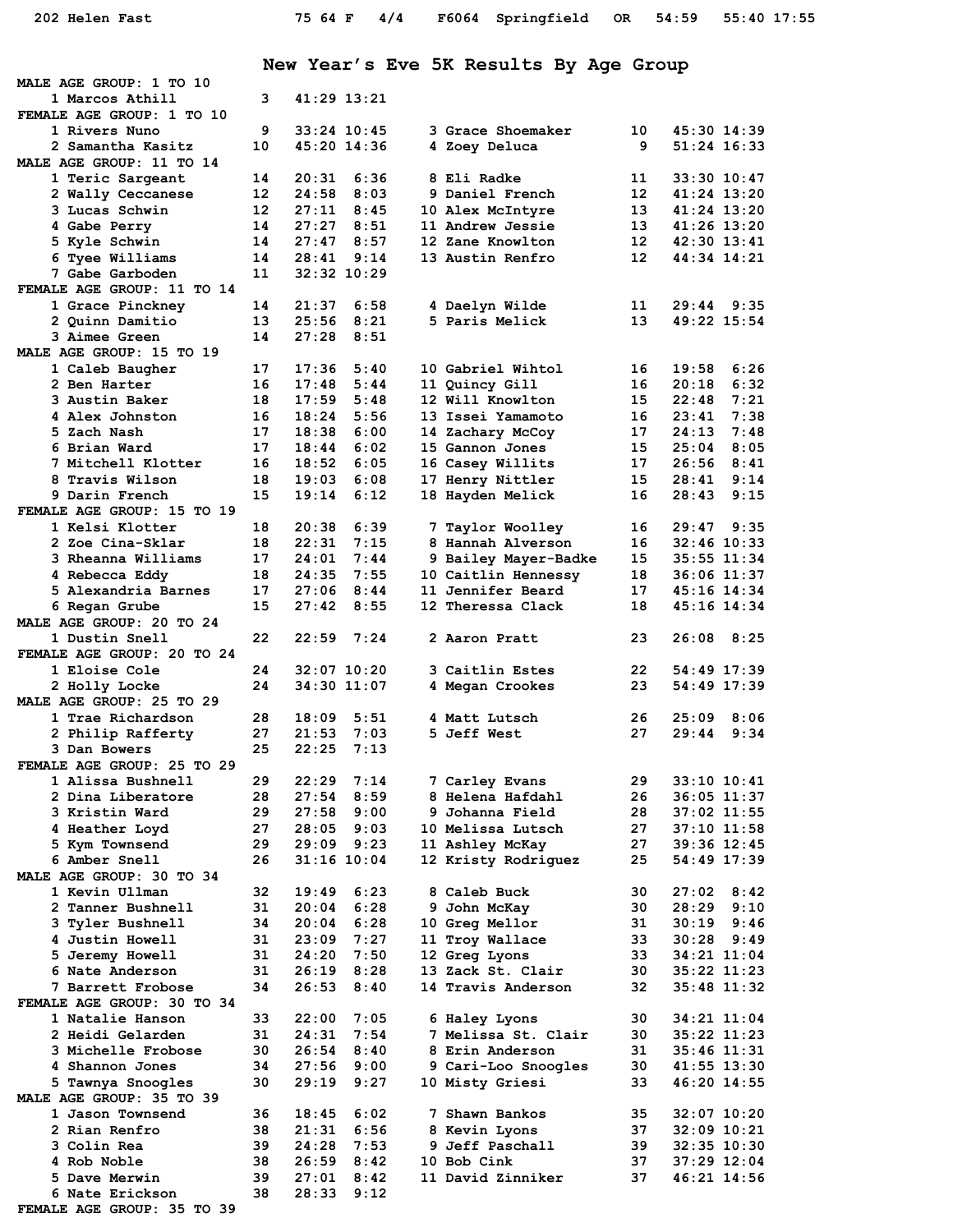| 1 Kukuli Moran-Garcia      | 37 | 24:54<br>8:01   |   | 8 Sandee Bybee        | 37 | 34:47 11:12     |
|----------------------------|----|-----------------|---|-----------------------|----|-----------------|
| 2 Becca Henry              | 39 | 28:00<br>9:01   |   | 9 Joanna Radke        | 35 | 36:33 11:46     |
| 3 Rayna Wilde              | 35 | 29:45<br>9:35   |   | 10 Rebecca Whittaker  | 37 | 37:29 12:04     |
| 4 Silma Rivera-Lyons       | 36 | $32:09$ $10:21$ |   | 11 Melissa Vargas     | 37 | $37:40$ 12:08   |
| 5 Tasha Nunol              | 36 | $33:24$ 10:45   |   | 12 Michelle Urso      | 36 | 46:18 14:55     |
| 6 Korrinne Ross            | 39 | $33:39$ 10:50   |   | 13 Jeanine Rhode      | 36 | 46:19 14:55     |
| 7 Jennifer Nyburg          | 36 | 34:26 11:05     |   | 14 Nell Greeennylen   | 37 | 46:24 14:56     |
| MALE AGE GROUP: 40 TO 44   |    |                 |   |                       |    |                 |
| 1 Kraig Erickson           | 40 | 21:07<br>6:48   |   | 6 Jeff Olson          | 43 | $27:52$ 8:58    |
| 2 Stephen Coker            | 44 | 23:00<br>7:25   |   | 7 Roland Guerro       | 41 | $28:16$ 9:06    |
| 3 David Hatfield           | 41 | 7:56<br>24:37   |   | 8 Rich Jones          | 44 | $32:45$ 10:33   |
| 4 Mark Eichler             | 42 | 25:20<br>8:10   |   | 9 Christian Griesi    | 41 | 45:36 14:41     |
| 5 Brad Schwin              | 44 | 27:14<br>8:46   |   |                       |    |                 |
| FEMALE AGE GROUP: 40 TO 44 |    |                 |   |                       |    |                 |
| 1 Rebecca Gayley           | 44 | $27:53$ $8:59$  |   | 8 Laura Hampton       | 42 | 34:26 11:05     |
| 2 Michele Schum            | 43 | $31:40$ $10:12$ |   | 9 Shannon Miller      | 43 | 35:55 11:34     |
| 3 Tonya Spangler           | 40 | 31:48 10:15     |   | 10 Marian French      | 44 | $42:45$ $13:46$ |
|                            |    |                 |   |                       |    |                 |
| 4 Deanna Ota               | 42 | $32:59$ 10:37   |   | 11 Summer Knowlton    | 43 | 44:49 14:26     |
| 5 Gina Griffiths           | 43 | $33:11$ $10:41$ |   | 12 Matilda Kasitz     | 41 | 45:21 14:36     |
| 6 Eileen Nittler           | 44 | $33:22$ 10:45   |   | 13 Michele Kau        | 43 | 49:59 16:06     |
| 7 Susan Johnson            | 41 | 33:36 10:49     |   | 14 Kelly Lacost       | 41 | $52:02$ 16:45   |
| MALE AGE GROUP: 45 TO 49   |    |                 |   |                       |    |                 |
| 1 Brent Halse              | 47 | 21:57<br>7:04   |   | 6 Rob Miller          | 45 | 26:25<br>8:30   |
| 2 Sam Friedman             | 47 | 22:28<br>7:14   |   | 7 J R Bonebrake       | 47 | 27:26<br>8:50   |
| 3 Tom Klotter              | 49 | 24:57<br>8:02   |   | 8 Colt Gill           | 45 | $27:34$ 8:53    |
| 4 Guy Polson               | 46 | 25:14<br>8:08   |   | 9 Brian Kau           | 48 | $27:46$ 8:56    |
| 5 Derek French             | 46 | 26:06<br>8:24   |   | 10 Dennis Garboden    | 45 | $32:32$ $10:29$ |
| FEMALE AGE GROUP: 45 TO 49 |    |                 |   |                       |    |                 |
| 1 Sheri Culver             | 46 | 21:53<br>7:03   |   | 7 Jodie Mooney        | 49 | $30:47$ $9:55$  |
| 2 Billie Moser             | 47 | 22:21<br>7:12   |   | 8 Carrilynn Barry     | 47 | 34:36 11:09     |
| 3 Jody Rolnick             | 46 | 26:39<br>8:35   |   | 9 Laura Rains         | 49 | $38:15$ $12:19$ |
| 4 Christy Gill             | 45 | 27:34<br>8:53   |   | 10 Marybeth Shoemaker | 45 | 45:30 14:39     |
| 5 Cara Kirkpatrick         | 46 | 27:35<br>8:53   |   | 11 Cory Jacobs        | 48 | 47:25 15:16     |
| 6 Dory Bennett             | 48 | 8:55<br>27:41   |   | 12 Jenny Deluca       | 47 | 51:25 16:33     |
| MALE AGE GROUP: 50 TO 54   |    |                 |   |                       |    |                 |
|                            |    |                 |   | 4 Ron Stone           |    |                 |
| 1 Tom Reitmann             | 51 | 20:59<br>6:46   |   |                       | 51 | $28:47$ $9:16$  |
| 2 Jeffery Knowlton         | 50 | 22:50<br>7:21   |   | 5 Edwin Richardson    | 54 | $32:02$ 10:19   |
| 3 Terry Bradetid           | 51 | 8:22<br>25:58   |   | 6 Michael Hogan       | 54 | 39:35 12:45     |
| FEMALE AGE GROUP: 50 TO 54 |    |                 |   |                       |    |                 |
| 1 Cheri Damitio            | 52 | $31:14$ 10:03   |   | 4 Renee Grube         | 50 | 49:59 16:06     |
| 2 Kristi Wallace           | 50 | $32:21$ $10:25$ |   | 5 Theresa Hafdahl     | 54 | $52:52$ 17:01   |
| 3 Angie Ruzicka            | 50 | $32:45$ 10:33   |   |                       |    |                 |
| MALE AGE GROUP: 55 TO 59   |    |                 |   |                       |    |                 |
| 1 John Hall                | 55 | $26:07$ 8:25    | 3 | Tom Burt              | 59 | 33:58 10:56     |
| 2 Christian Wihtol         | 56 | $29:45$ $9:35$  |   |                       |    |                 |
| FEMALE AGE GROUP: 55 TO 59 |    |                 |   |                       |    |                 |
| 1 Terry Falkenstern        | 55 | $30:58$ $9:58$  |   | 5 Becky Chineworth    | 59 | 43:30 14:00     |
| 2 Jackie Burt              | 57 | $33:58$ 10:56   |   | 6 Martha Hough        | 58 | 44:42 14:24     |
| 3 Jan Lutsch               | 59 | $37:10$ 11:58   |   | 7 Lisa Cole           | 55 | 46:29 14:58     |
| 4 Diana Strand             | 56 | $38:15$ $12:19$ |   | 8 Gloria Moore        | 59 | 48:09 15:30     |
| MALE AGE GROUP: 60 TO 64   |    |                 |   |                       |    |                 |
| 1 Paul Neville             | 60 | 34:32 11:07     |   | 2 Wayne Hafdahl       | 62 | $52:51$ $17:01$ |
| FEMALE AGE GROUP: 60 TO 64 |    |                 |   |                       |    |                 |
| 1 Susan Staffel            | 61 | $28:51$ $9:18$  |   | 3 Linda Young         | 62 | 51:37 16:37     |
| 2 Sara Gilmer              | 60 | $30:59$ $9:59$  |   | 4 Helen Fast          | 64 |                 |
|                            |    |                 |   |                       |    | 55:40 17:55     |
| MALE AGE GROUP: 65 TO 69   |    |                 |   |                       |    |                 |
| 1 Ken Wedin                | 66 | 38:33 12:25     |   |                       |    |                 |
| FEMALE AGE GROUP: 65 TO 69 |    |                 |   |                       |    |                 |
| 1 Bobette Bushnell         | 67 | $30:40$ 9:53    |   |                       |    |                 |

### **New Year's Eve 10K Overall Results**

| Place Name |                    | No.      |         | Ag S Div/Tot | Div   | City          |           |       | St Nettime Guntime Pace |      |
|------------|--------------------|----------|---------|--------------|-------|---------------|-----------|-------|-------------------------|------|
|            | ================== |          |         |              |       |               |           |       |                         |      |
|            | 1 Alex Mauro       | 644 18 M |         | 1/5          | M1519 | Eugene        | 0R        | 34:05 | 34:07                   | 5:30 |
|            | 2 Brad Ferner      |          | 76 17 M | 2/5          | M1519 | Roseburg      | 0R        | 37:11 | 37:12                   | 6:00 |
|            | 3 Samuel McElwain  | 190 30 M |         | 1/9          | M3034 | Eugene        | <b>OR</b> | 37:40 | 37:46                   | 6:05 |
|            | 4 Tim Cheek        | 709 36 M |         | 1/5          | M3539 | Harrisburg    | <b>OR</b> | 39:24 | 39:26                   | 6:21 |
|            | 5 Timothy Duringer |          | 67 35 M | 2/5          | M3539 | Brownsville   | <b>OR</b> | 40:44 | 40:47                   | 6:34 |
|            | 6 Michael Johnson  | 144 22 M |         | 1/4          | M2024 | Springfield   | <b>OR</b> | 41:14 | 41:23                   | 6:40 |
|            | 7 John Howe        | 632 37 M |         | 3/5          | M3539 | Eugene        | 0R        | 41:58 | 42:01                   | 6:46 |
|            | 8 Eric Sessions    | 659 28 M |         | 1/3          | M2529 | Eugene        | <b>OR</b> | 41:58 | 42:06                   | 6:47 |
|            | 9 Caleb Morgan     | 502 17 M |         | 3/5          | M1519 | Eugene        | <b>OR</b> | 42:14 | 42:16                   | 6:49 |
|            | 10 David Gent      |          | 88 34 M | 2/9          | M3034 | Harrisburg    | <b>OR</b> | 42:49 | 42:55                   | 6:55 |
|            | 11 Gregory Sweeney | 660 50 M |         | 1/5          | M5054 | Hillsboro     | <b>OR</b> | 43:06 | 43:12                   | 6:57 |
|            | 12 Ben Coutant     |          | 54 51 M | 2/5          | M5054 | Eugene        | <b>OR</b> | 43:46 | 43:50                   | 7:04 |
|            | 13 Max Sanchez     | 564 31 M |         | 3/9          | M3034 | <b>Bisbee</b> | AZ        | 44:05 | 44:11                   | 7:07 |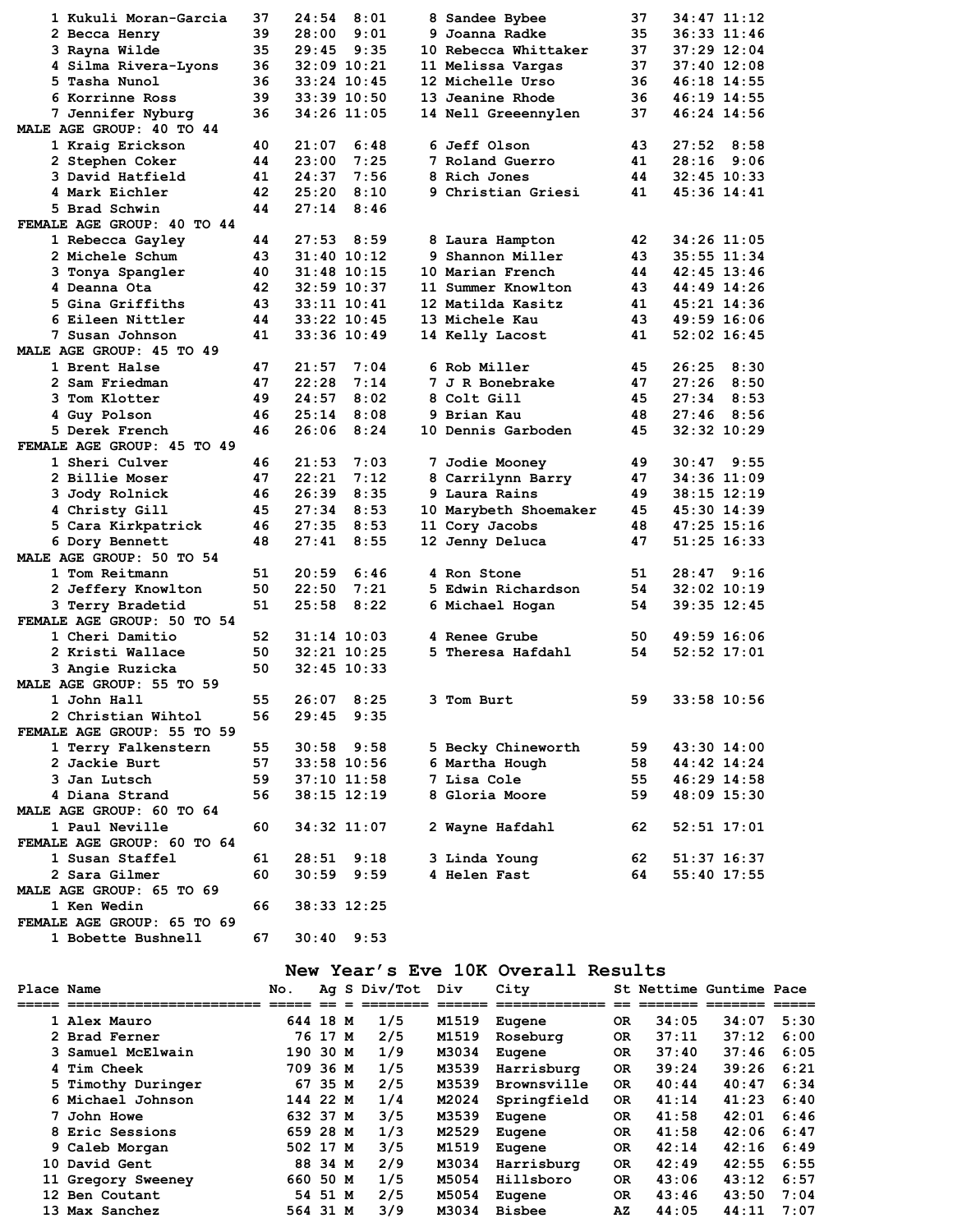| 14 Andrew Damitio                     |     | 57 14 M  | 1/2 | M0114 | Blodgett                               | 0R | 44:11              | 44:14                    | 7:07 |
|---------------------------------------|-----|----------|-----|-------|----------------------------------------|----|--------------------|--------------------------|------|
| 15 Colleen Wedin                      |     | 606 42 F | 1/5 | F4044 | Eugene                                 | 0R | 44:17              | 44:19                    | 7:08 |
| 16 Jeffrey Nyburg                     |     | 521 40 M | 1/7 | M4044 | McMinnville                            | 0R | 44:47              | 44:59                    | 7:15 |
| 17 Michael Hampton                    |     | 113 42 M | 2/7 | M4044 | McMinnville                            | 0R | 45:03              | 45:14                    | 7:17 |
| 18 Jason Bushnell                     |     | 35 40 M  | 3/7 | M4044 | Philomath                              | 0R | 45:20              | 45:39                    | 7:21 |
| 19 Rodrigo Hidalgo                    |     | 689 34 M | 4/9 | M3034 | Eugene                                 | 0R | 45:16              | 45:45                    | 7:22 |
| 20 Carla Spangler                     |     | 574 40 F | 2/5 | F4044 | Eugene                                 | 0R | 45:48              | 45:54                    | 7:24 |
| 21 David Jacobs                       |     | 137 48 M | 1/4 | M4549 | Eugene                                 | 0R | 46:04              | 46:08                    | 7:26 |
| 22 James Headings                     |     | 631 41 M | 4/7 | M4044 | Eugene                                 | 0R | 45:59              | 46:13                    | 7:27 |
| 23 Jerry Stromme                      |     | 584 50 M | 3/5 | M5054 | Eugene                                 | 0R | 46:39              | 46:46                    | 7:32 |
| 24 Devin Burroughs                    | 30. | 16 M     | 4/5 | M1519 | Lebanon                                | 0R | 45:58              | 46:50                    | 7:33 |
| 25 Brad Bauer                         |     | 16 47 M  | 2/4 | M4549 | Lebanon                                | 0R | 46:44              | 47:35                    | 7:40 |
| 26 Moises Lucero                      |     | 174 32 M | 5/9 | M3034 | Eugene                                 | 0R | 48:30              | 48:52                    | 7:52 |
| 27 Bryan Eilers                       |     | 71 42 M  | 5/7 | M4044 | Lebanon                                | 0R | 48:06              | 48:58                    | 7:53 |
| 28 Tyler Linscott                     | 168 | 31 M     | 6/9 | M3034 | Corvallis                              | OR | 48:52              | 49:13                    | 7:56 |
| 29 Bill Sharp                         |     | 568 59 M | 1/4 | M5559 | Eugene                                 | 0R | 49:09              | 49:14                    | 7:56 |
| 30 Tiese Morgan                       |     | 505 42 F | 3/5 | F4044 | Eugene                                 | 0R | 49:56              | 50:11                    | 8:05 |
| 31 Sam Jewell                         |     | 141 24 M | 2/4 | M2024 | Eugene                                 | 0R | 50:59              | 51:04                    | 8:13 |
| 32 Gary Elce                          |     | 650 20 M | 3/4 | M2024 | Springfield                            | 0R | 51:24              | 51:29                    | 8:18 |
| 33 Carol Dubbels                      |     | 65 33 F  | 1/4 | F3034 | Eugene                                 | OR | 51:37              | 51:45                    | 8:20 |
| 34 Steven Abbott                      | 3   | 57 M     | 2/4 | M5559 | Eugene                                 | 0R | 52:04              | 52:16                    | 8:25 |
| 35 Kialing Perez                      | 673 | м        |     |       | Eugene                                 | OR | 52:54              | 53:03                    | 8:33 |
| <b>36 Bonnie McAuthur</b>             |     | 630 42 F | 4/5 | F4044 | Albany                                 | OR | 53:23              | 53:38                    | 8:38 |
| 37 Barrett Avery                      |     | 11 31 M  | 7/9 | M3034 | Springfield                            | 0R | 53:30              | 53:41                    | 8:39 |
| 38 Lauren Haugen                      |     | 122 13 F | 1/1 | F0114 | Eugene                                 | 0R | 53:32              | 53:42                    | 8:39 |
| 39 Jim Haugen                         |     | 121 40 M | 6/7 | M4044 | Eugene                                 | 0R | 53:32              | 53:42                    | 8:39 |
| 40 Kristi Rudolph                     |     | 560 28 F | 1/5 | F2529 | Salem                                  | ОR | 53:46              | 54:18                    | 8:45 |
| 41 Michael Harry                      |     | 119 25 M | 2/3 | M2529 | Springfield                            | 0R | 54:40              | 54:45                    | 8:49 |
| 42 Phillip Harris                     |     | 118 48 M | 3/4 | M4549 | Bandon                                 | 0R | 54:48              | 55:04                    | 8:52 |
| 43 Steven Modee                       |     | 200 60 M | 1/3 | M6064 | Veneta                                 | OR | 55:30              | 56:11                    | 9:03 |
| 44 David Blankenship                  |     | 25 37 M  | 4/5 | M3539 | Eugene                                 | OR | 55:47              | 56:20                    | 9:04 |
| 45 Marcia Beard                       | 19  | 44 F     | 5/5 | F4044 | Creswell                               | 0R | 56:25              | 56:41                    | 9:08 |
| 46 Kevin Marino                       |     | 181 33 M | 8/9 | M3034 | Eugene                                 | 0R | 56:05              | 57:01                    | 9:11 |
| 47 Jay Delblock                       |     | 679 32 M | 9/9 | M3034 | Allegany                               | OR | 56:41              | 57:22                    | 9:14 |
| 48 Timothy Kellar                     |     | 150 52 M | 4/5 | M5054 | Lowell                                 | OR | 57:57              | 58:18                    | 9:23 |
| 49 Patrick Haugen                     |     | 123 14 M | 2/2 | M0114 | Eugene                                 | 0R | 58:26              | 58:36                    | 9:26 |
| 50 Regina Kruit                       |     | 161 27 F | 2/5 | F2529 | Eugene                                 | OR | 58:40              | 59:29                    | 9:35 |
| 51 Hyon Shim Chong                    |     | 707 24 F | 1/2 | F2024 | Eugene                                 | 0R | 59:20              | 59:33                    | 9:35 |
| 52 Manuel Balesteri                   |     | 13 62 M  | 2/3 | M6064 | Springfield                            | 0R | 58:58              | 59:38                    | 9:36 |
| 53 Elise Balesteri                    | 12  | F        |     |       | Springfield                            | 0R | 59:00              | 59:39                    | 9:36 |
| 54 Evan Hough                         | 129 | 25 M     | 3/3 | M2529 | Eugene                                 |    | OR 1:00:22 1:00:36 |                          | 9:46 |
| 55 Merlyn Hough                       |     | 130 61 M | 3/3 | M6064 | Eugene                                 |    | OR 1:00:27 1:00:41 |                          | 9:46 |
| 56 Aleigh Harris                      |     | 117 26 F | 3/5 | F2529 | Bandon                                 |    | OR 1:00:53 1:01:10 |                          | 9:51 |
| <b>57 Rose Deblock</b>                |     | 680 30 F | 2/4 | F3034 | Cloverdale                             |    |                    | OR 1:01:39 1:02:21 10:02 |      |
| 58 Angela Avery                       |     | 10 31 F  | 3/4 | F3034 | Springfield                            |    |                    | OR 1:02:39 1:02:53 10:08 |      |
| 59 Paul Berger                        |     | 23 52 M  | 5/5 | M5054 | Eugene                                 |    |                    | OR 1:02:45 1:02:58 10:09 |      |
| 60 Tim Fiechtner                      |     | 693 41 M | 7/7 | M4044 | Monroe                                 |    |                    | OR 1:02:40 1:03:23 10:12 |      |
| 61 Rock Rakosi                        |     | 544 47 M | 4/4 | M4549 | Myrtle Point                           |    |                    | OR 1:02:48 1:03:41 10:15 |      |
| 62 Ann Rakosi                         |     | 543 48 F | 1/3 | F4549 | Myrtle Point                           |    |                    | OR 1:02:48 1:03:42 10:15 |      |
|                                       |     | 694 59 F | 1/2 | F5559 | Salem                                  |    |                    | OR 1:03:24 1:04:00 10:18 |      |
| 63 Cheryl Nordhager<br>64 Riko Ozawa  |     | 526 21 F | 2/2 | F2024 |                                        |    |                    | OR 1:04:23 1:04:34 10:24 |      |
| 65 Tatiana Cordova                    |     | 53 29 F  | 4/5 | F2529 | Eugene<br>McMinnville                  |    |                    | OR 1:06:20 1:06:37 10:44 |      |
|                                       |     | 26 46 F  | 2/3 | F4549 |                                        |    |                    | OR 1:07:42 1:08:16 11:00 |      |
| 66 Shelley Bokor<br>67 Wayne Anderson |     |          | 3/4 |       | Salem                                  |    |                    |                          |      |
|                                       |     | 674 58 M |     | M5559 | Eugene                                 |    |                    | OR 1:08:56 1:09:24 11:11 |      |
| 68 Jane Krauss                        |     | 701 53 F | 1/2 | F5054 | Eugene                                 |    |                    | OR 1:08:55 1:09:25 11:11 |      |
| 69 Doug Crispin                       |     | 672 59 M | 4/4 | M5559 | Eugene                                 |    |                    | OR 1:08:56 1:09:25 11:11 |      |
| 70 Audrey Blankenship                 |     | 24 30 F  | 4/4 | F3034 | Eugene                                 |    |                    | OR 1:10:11 1:10:43 11:23 |      |
| 71 Christopher Mussanel               |     | 708 23 M | 4/4 | M2024 | Eugene                                 |    |                    | OR 1:11:13 1:11:25 11:30 |      |
| 72 Jeff Uphold                        |     | 711 37 M | 5/5 | M3539 | Veneta                                 |    |                    | OR 1:10:49 1:11:34 11:32 |      |
| 73 Eric Uphold                        |     | 713 15 M | 5/5 | M1519 | Veneta                                 |    |                    | OR 1:10:50 1:11:35 11:32 |      |
| 74 Melanie Nichol                     |     | 702 39 F | 1/1 | F3539 | Springfield                            |    |                    | OR 1:11:18 1:11:40 11:32 |      |
| 75 Anna Houpt                         |     | 640 57 F | 2/2 | F5559 | Creswell                               |    |                    | OR 1:11:05 1:11:58 11:35 |      |
| 76 Grace Godfrey                      |     | 688 29 F | 5/5 | F2529 | Eugene                                 |    |                    | OR 1:13:50 1:14:45 12:02 |      |
| 77 Barbara Gentry                     |     | 89 63 F  | 1/1 | F6064 | Springfield                            |    |                    | OR 1:26:43 1:27:28 14:05 |      |
| 78 Kat Keys                           |     | 696 54 F | 2/2 | F5054 | Salem                                  |    |                    | OR 1:26:52 1:27:28 14:05 |      |
| 79 Pamela Ramos                       |     | 699 48 F | 3/3 | F4549 | Junction City OR 1:42:25 1:42:34 16:31 |    |                    |                          |      |

# **New Year's Eve 10K Results By Age Group**

| MALE AGE GROUP: 11 TO 14      |               |                   |    |            |  |
|-------------------------------|---------------|-------------------|----|------------|--|
| 1 Andrew Damitio              | 14 44:14 7:07 | 2 Patrick Haugen  | 14 | 58:36 9:26 |  |
| FEMALE AGE GROUP: 11 TO 14    |               |                   |    |            |  |
| 1 Lauren Haugen 13 53:42 8:39 |               |                   |    |            |  |
| MALE AGE GROUP: 15 TO 19      |               |                   |    |            |  |
| 1 Alex Mauro                  | 18 34:07 5:30 | 4 Devin Burroughs | 16 | 46:50 7:33 |  |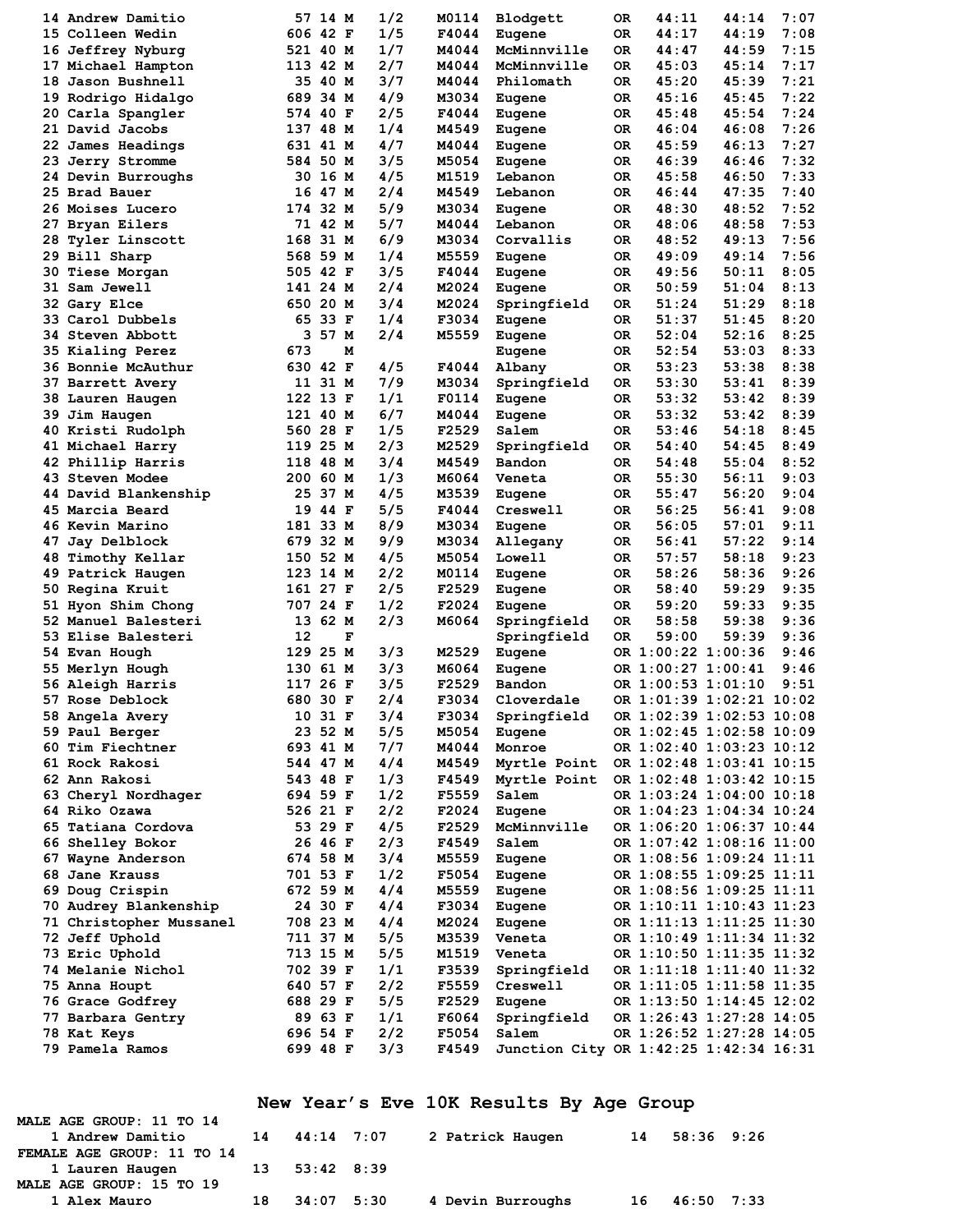| 2 Brad Ferner              | 17   | 37:12            | 6:00 |                                         |    | 15 1:11:35 11:32 |                |  |
|----------------------------|------|------------------|------|-----------------------------------------|----|------------------|----------------|--|
|                            |      |                  | 6:49 | 5 Eric Uphold                           |    |                  |                |  |
| 3 Caleb Morgan             | 17   | 42:16            |      |                                         |    |                  |                |  |
| MALE AGE GROUP: 20 TO 24   |      |                  |      |                                         |    |                  |                |  |
| 1 Michael Johnson          | 22   | 41:23            | 6:40 | 3 Gary Elce                             | 20 |                  | $51:29$ $8:18$ |  |
| 2 Sam Jewell               | 24   | 51:04            | 8:13 | 4 Christopher Mussanel 23 1:11:25 11:30 |    |                  |                |  |
| FEMALE AGE GROUP: 20 TO 24 |      |                  |      |                                         |    |                  |                |  |
| 1 Hyon Shim Chong          | 24   | 59:33            | 9:35 | 2 Riko Ozawa                            |    | 21 1:04:34 10:24 |                |  |
| MALE AGE GROUP: 25 TO 29   |      |                  |      |                                         |    |                  |                |  |
| 1 Eric Sessions            | 28   | 42:06            | 6:47 | 3 Evan Hough                            |    | 25 1:00:36 9:46  |                |  |
| 2 Michael Harry            | 25   | 54:45            | 8:49 |                                         |    |                  |                |  |
| FEMALE AGE GROUP: 25 TO 29 |      |                  |      |                                         |    |                  |                |  |
|                            |      |                  |      |                                         |    |                  |                |  |
| 1 Kristi Rudolph           | 28   | 54:18 8:45       |      | 4 Tatiana Cordova                       |    | 29 1:06:37 10:44 |                |  |
| 2 Regina Kruit             | 27   | 59:29            | 9:35 | 5 Grace Godfrey                         |    | 29 1:14:45 12:02 |                |  |
| 3 Aleigh Harris            |      | 26 1:01:10       | 9:51 |                                         |    |                  |                |  |
| MALE AGE GROUP: 30 TO 34   |      |                  |      |                                         |    |                  |                |  |
| 1 Samuel McElwain          | 30   | 37:46            | 6:05 | 6 Tyler Linscott                        | 31 | 49:13            | 7:56           |  |
| 2 David Gent               | 34   | 42:55            | 6:55 | 7 Barrett Avery                         | 31 | 53:41            | 8:39           |  |
| 3 Max Sanchez              | 31   | 44:11 7:07       |      | 8 Kevin Marino                          | 33 | 57:01            | 9:11           |  |
| 4 Rodrigo Hidalgo          | 34   | $45:45$ 7:22     |      | 9 Jay Delblock                          | 32 | 57:22            | 9:14           |  |
| 5 Moises Lucero            | 32   | 48:52            | 7:52 |                                         |    |                  |                |  |
| FEMALE AGE GROUP: 30 TO 34 |      |                  |      |                                         |    |                  |                |  |
|                            |      |                  |      |                                         |    |                  |                |  |
| 1 Carol Dubbels            | 33   | 51:45 8:20       |      | 3 Angela Avery                          |    | 31 1:02:53 10:08 |                |  |
| 2 Rose Deblock             |      | 30 1:02:21 10:02 |      | 4 Audrey Blankenship                    |    | 30 1:10:43 11:23 |                |  |
| MALE AGE GROUP: 35 TO 39   |      |                  |      |                                         |    |                  |                |  |
| 1 Tim Cheek                | 36   | 39:26            | 6:21 | 4 David Blankenship                     | 37 |                  | 56:20 9:04     |  |
| 2 Timothy Duringer         | 35   | 40:47            | 6:34 | 5 Jeff Uphold                           |    | 37 1:11:34 11:32 |                |  |
| <b>3 John Howe</b>         | 37   | 42:01            | 6:46 |                                         |    |                  |                |  |
| FEMALE AGE GROUP: 35 TO 39 |      |                  |      |                                         |    |                  |                |  |
| 1 Melanie Nichol           |      | 39 1:11:40 11:32 |      |                                         |    |                  |                |  |
| MALE AGE GROUP: 40 TO 44   |      |                  |      |                                         |    |                  |                |  |
|                            |      |                  |      |                                         |    |                  |                |  |
| 1 Jeffrey Nyburg           | 40   | 44:59            | 7:15 | 5 Bryan Eilers                          | 42 | 48:58            | 7:53           |  |
| 2 Michael Hampton          | 42   | $45:14$ 7:17     |      | 6 Jim Haugen                            | 40 |                  | $53:42$ $8:39$ |  |
| 3 Jason Bushnell           | 40   | 45:39            | 7:21 | 7 Tim Fiechtner                         |    | 41 1:03:23 10:12 |                |  |
| 4 James Headings           | 41   | 46:13            | 7:27 |                                         |    |                  |                |  |
| FEMALE AGE GROUP: 40 TO 44 |      |                  |      |                                         |    |                  |                |  |
| 1 Colleen Wedin            | 42   | 44:19            | 7:08 | 4 Bonnie McAuthur                       | 42 | 53:38            | 8:38           |  |
| 2 Carla Spangler           | 40   | 45:54            | 7:24 | 5 Marcia Beard                          | 44 | 56:41            | 9:08           |  |
| 3 Tiese Morgan             | 42   | 50:11            | 8:05 |                                         |    |                  |                |  |
| MALE AGE GROUP: 45 TO 49   |      |                  |      |                                         |    |                  |                |  |
| 1 David Jacobs             | 48   | 46:08            | 7:26 | 3 Phillip Harris                        | 48 |                  | $55:04$ 8:52   |  |
|                            |      |                  | 7:40 | 4 Rock Rakosi                           |    |                  |                |  |
| 2 Brad Bauer               | 47   | 47:35            |      |                                         |    | 47 1:03:41 10:15 |                |  |
| FEMALE AGE GROUP: 45 TO 49 |      |                  |      |                                         |    |                  |                |  |
| 1 Ann Rakosi               |      | 48 1:03:42 10:15 |      | 3 Pamela Ramos                          |    | 48 1:42:34 16:31 |                |  |
| 2 Shelley Bokor            |      | 46 1:08:16 11:00 |      |                                         |    |                  |                |  |
| MALE AGE GROUP: 50 TO 54   |      |                  |      |                                         |    |                  |                |  |
| 1 Gregory Sweeney          |      | 50 43:12 6:57    |      | 4 Timothy Kellar                        | 52 |                  | 58:18 9:23     |  |
| 2 Ben Coutant              |      | 51 43:50 7:04    |      | 5 Paul Berger                           |    | 52 1:02:58 10:09 |                |  |
| 3 Jerry Stromme            | 50.  | $46:46$ 7:32     |      |                                         |    |                  |                |  |
| FEMALE AGE GROUP: 50 TO 54 |      |                  |      |                                         |    |                  |                |  |
| 1 Jane Krauss              |      | 53 1:09:25 11:11 |      | 2 Kat Keys                              |    | 54 1:27:28 14:05 |                |  |
|                            |      |                  |      |                                         |    |                  |                |  |
| MALE AGE GROUP: 55 TO 59   |      |                  |      |                                         |    |                  |                |  |
| 1 Bill Sharp               | 59 — | 49:14 7:56       |      | 3 Wayne Anderson                        |    | 58 1:09:24 11:11 |                |  |
| 2 Steven Abbott            | 57   | $52:16$ $8:25$   |      | 4 Doug Crispin                          |    | 59 1:09:25 11:11 |                |  |
| FEMALE AGE GROUP: 55 TO 59 |      |                  |      |                                         |    |                  |                |  |
| 1 Cheryl Nordhager         |      | 59 1:04:00 10:18 |      | 2 Anna Houpt                            |    | 57 1:11:58 11:35 |                |  |
| MALE AGE GROUP: 60 TO 64   |      |                  |      |                                         |    |                  |                |  |
| 1 Steven Modee             | 60   | 56:11 9:03       |      | 3 Merlyn Hough                          |    | 61 1:00:41 9:46  |                |  |
| 2 Manuel Balesteri         | 62   | 59:38 9:36       |      |                                         |    |                  |                |  |
| FEMALE AGE GROUP: 60 TO 64 |      |                  |      |                                         |    |                  |                |  |
|                            |      | 63 1:27:28 14:05 |      |                                         |    |                  |                |  |
| 1 Barbara Gentry           |      |                  |      |                                         |    |                  |                |  |

### **New Year's Day 5K Overall Results**

| Place Name |                   | No.      |         | Ag S Div/Tot | Div   | City       |           |       | St Nettime Guntime Pace |      |
|------------|-------------------|----------|---------|--------------|-------|------------|-----------|-------|-------------------------|------|
|            |                   |          |         |              |       |            |           |       |                         |      |
|            | 1 Johnny MacLean  | 176 32 M |         | 1/11         | M3034 | Cedar City | UT        | 18:16 | 18:19                   | 5:54 |
|            | 2 Robert Franklin |          | 80 44 M | 1/6          | M4044 | Eugene     | OR        | 18:30 | 18:31                   | 5:58 |
|            | 3 Jason Townsend  | 591 36 M |         | 1/4          | M3539 | Bend       | <b>OR</b> | 18:36 | 18:36                   | 6:00 |
|            | 4 Enrique Benitez |          | 21 31 M | 2/11         | M3034 | Eugene     | 0R        | 18:34 | 18:36                   | 6:00 |
|            | 5 Holly Thomson   | 734 25 F |         | 1/6          | F2529 | Eugene     | OR        | 18:37 | 18:39                   | 6:01 |
|            | 6 Alex Johnston   | 146 16 M |         | 1/2          | M1519 | Eugene     | OR        | 19:14 | 19:16                   | 6:12 |
|            | 7 Randy Hilliard  | 127 51 M |         | 1/4          | M5054 | Eugene     | OR        | 19:52 | 19:53                   | 6:24 |
|            | 8 Sarah Raber     | 539 20 F |         | 1/7          | F2024 | Flagstaff  | ΑZ        | 20:27 | 20:28                   | 6:36 |
|            | 9 John Howe       | 632 37 M |         | 2/4          | M3539 | Eugene     | OR        | 20:29 | 20:31                   | 6:36 |
|            | 10 Angel Amores   | 719 47 M |         | 1/5          | M4549 | Eugene     | OR        | 20:39 | 20:42                   | 6:40 |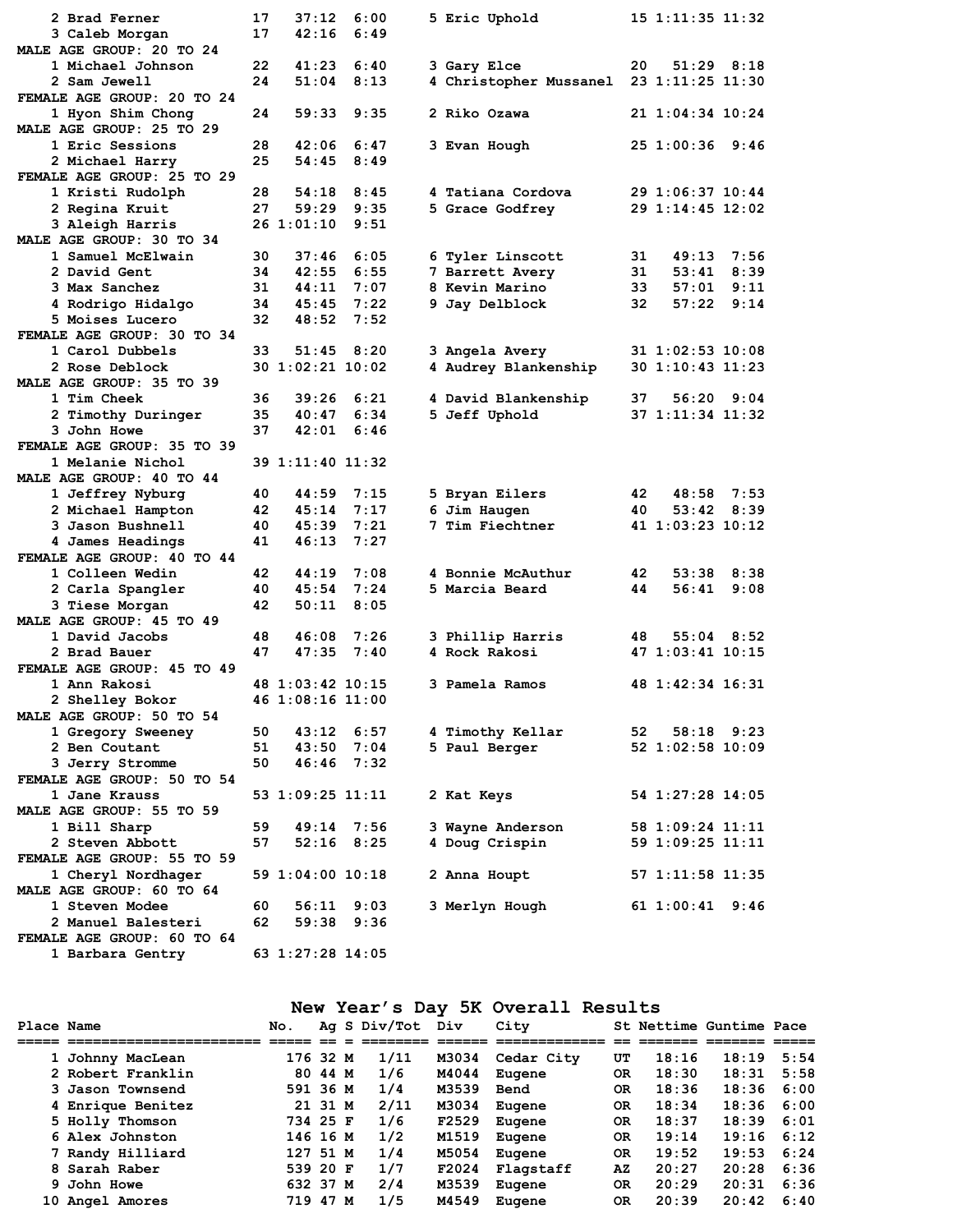| 11 Natalie Hanson                  |     | 114 33 F | 1/10  | F3034 | Eugene           | 0R  | 21:19 | 21:19           | 6:52 |
|------------------------------------|-----|----------|-------|-------|------------------|-----|-------|-----------------|------|
| 12 Kraig Erickson                  |     | 649 40 M | 2/6   | M4044 | Eugene           | 0R  | 21:27 | 21:30           | 6:55 |
| <b>13 Colleen Wedin</b>            |     | 606 42 F | 1/8   | F4044 | Eugene           | 0R  | 21:47 | 21:48           | 7:01 |
| 14 Daniel Hawkins                  |     | 735 23 M | 1/2   | M2024 | Cedar Hills      | 0R  | 22:08 | 22:21           | 7:12 |
| 15 Mike Spangler                   |     | 575 46 M | 2/5   | M4549 | Eugene           | 0R  | 22:21 | 22:27           | 7:14 |
| 16 Matt Johnson                    |     | 736 30 M | 3/11  | M3034 | Tigard           | 0R  | 22:30 | 22:34           | 7:16 |
| 17 Justin Howell                   |     | 131 31 M | 4/11  | M3034 | Eugene           | 0R  | 22:39 | 22:41           | 7:18 |
| 18 Jay Sexton                      |     | 567 53 M | 2/4   | M5054 | Philomath        | 0R  | 22:54 | 23:01           | 7:25 |
| 19 Adriane Marcellus               |     | 180 24 F | 2/7   | F2024 | Eugene           | 0R  | 23:12 | 23:15           | 7:29 |
| 20 Bob Hacker                      |     | 107 58 M | 1/4   | M5559 | Eugene           | 0R  | 23:19 | 23:23           | 7:32 |
| 21 Sebastian St. Clair             | 757 | 8 M      | 1/2   | M0110 | Springfield      | 0R  | 23:29 | 23:33           | 7:35 |
| 22 Jason St. Clair                 |     | 758 32 M | 5/11  | M3034 | Springfield      | 0R  | 23:29 | 23:33           | 7:35 |
|                                    |     | 716 51 F | 1/7   | F5054 | Philomath        | 0R  | 24:12 | 24:18           | 7:50 |
| 23 Dale Looney                     |     |          |       |       |                  |     |       |                 |      |
| <b>24 Jeremy Howell</b>            |     | 705 31 M | 6/11  | M3034 | Keizer           | 0R  | 24:17 | 24:20           | 7:50 |
| 25 Zack St. Clair                  |     | 579 30 M | 7/11  | M3034 | Springfield      | 0R  | 24:38 | 24:43           | 7:58 |
| 26 Andy Burke                      |     | 746 41 M | 3/6   | M4044 | Eugene           | 0R  | 24:20 | 25:00           | 8:03 |
| 27 Rick Keller                     |     | 151 68 M | 1/3   | M6569 | Harrisburg       | 0R  | 26:00 | 26:06           | 8:24 |
| 28 Tyler Strong                    |     | 586 16 M | 2/2   | M1519 | Eugene           | 0R  | 25:37 | 26:06           | 8:24 |
| 29 Bob Hawkins                     |     | 124 53 M | 3/4   | M5054 | Eugene           | 0R  | 25:59 | 26:12           | 8:26 |
| 30 Judith Harold                   | 115 | 69 F     | 1/2   | F6569 | Springfield      | 0R  | 26:20 | 26:26           | 8:31 |
| <b>31 Levi Filkins</b>             |     | 764 22 M | 2/2   | M2024 | Eugene           | 0R  | 26:02 | 26:28           | 8:31 |
| 32 Heather Lindsey                 |     | 167 31 F | 2/10  | F3034 | Eugene           | 0R  | 26:29 | 26:38           | 8:35 |
| 33 Brian Nicol                     |     | 510 60 M | 1/3   | M6064 | Corvallis        | 0R  | 26:36 | 26:45           | 8:37 |
| 34 David Wright                    |     | 617 41 M | 4/6   | M4044 | Eugene           | OR  | 26:37 | 26:51           | 8:39 |
| 35 Eric Risdal                     |     | 552 34 M | 8/11  | M3034 | Creswell         | 0R  | 26:38 | 26:58           | 8:41 |
| 36 Terry-Lynn Lovison              |     | 171 56 F | 1/3   | F5559 | Eugene           | 0R  | 26:50 | 27:06           | 8:44 |
|                                    |     |          |       |       |                  |     |       |                 |      |
| 37 Sara Perez                      | 767 | 32 F     | 3/10  | F3034 | Eugene           | 0R  | 26:58 | 27:14           | 8:46 |
| 38 Heather Loyd                    |     | 172 27 F | 2/6   | F2529 | Eugene           | 0R  | 26:58 | 27:16           | 8:47 |
| 39 Rebecca Gayley                  |     | 86 44 F  | 2/8   | F4044 | Salem            | 0R  | 27:17 | 27:18           | 8:47 |
| 40 Tonya Spangler                  |     | 576 40 F | 3/8   | F4044 | Veneta           | OR. | 27:15 | 27:20           | 8:48 |
| 41 Micheal McCleery                |     | 183 32 M | 9/11  | M3034 | Halsey           | 0R  | 27:27 | 27:35           | 8:53 |
| 42 Tom Parrisit                    |     | 761 49 M | 3/5   | M4549 | Seattle          | WA  | 27:25 | 27:35           | 8:53 |
| 43 Cara Kirkpatrick                |     | 152 46 F | 1/8   | F4549 | Eugene           | 0R  | 27:41 | 27:48           | 8:57 |
| 44 Kym Townsend                    |     | 626 29 F | 3/6   | F2529 | Bend             | 0R  | 27:52 | 27:52           | 8:59 |
| 45 Manuel Balesteri                |     | 13 62 M  | 2/3   | M6064 | Springfield      | 0R  | 27:40 | 28:10           | 9:04 |
| 46 Toni Hoyman                     |     | 132 57 F | 2/3   | F5559 | Philomath        | 0R  | 27:49 | 28:31           | 9:11 |
| 47 Grace Fletcher                  |     | 730 31 F | 4/10  | F3034 | Eugene           | 0R  | 29:29 | 29:33           | 9:31 |
| 48 Sheila Wallace                  |     | 729 47 F | 2/8   | F4549 | Eugene           | 0R  | 29:30 | 29:33           | 9:31 |
| 49 Beth Sprague                    |     | 752 37 F | 1/11  | F3539 | Lowell           | 0R  | 29:23 | 29:42           | 9:34 |
|                                    |     | 108 20 F | 3/7   | F2024 |                  |     | 29:11 | 29:42           | 9:34 |
| 50 Emily Hacker                    |     |          |       |       | Eugene<br>Lowell | 0R  |       |                 |      |
| 51 Dustin Sprauge                  |     | 751 38 M | 3/4   | M3539 |                  | 0R  | 29:25 | 29:44           | 9:35 |
| 52 George Letchworth               |     | 165 71 M | 1/2   | M7074 | Blue River       | 0R  | 29:43 | 29:48           | 9:36 |
| 53 Doug Holston                    |     | 733 42 M | 5/6   | M4044 | Pleasant Hill OR |     | 30:08 | 30:26           | 9:48 |
| 54 Ingrid Kessler                  |     | 747 48 F | 3/8   | F4549 | Eugene           | 0R  | 30:09 | 30:26           | 9:48 |
| 55 Jo Schutte                      |     | 753 39 F | 2/11  | F3539 | Springfield      | 0R  | 30:00 | 30:30           | 9:49 |
| 56 Pam Long                        |     | 742 46 F | 4/8   | F4549 | Eugene           | 0R  | 30:20 | 30:31           | 9:50 |
| 57 Sherry Callahan                 |     | 720 34 F | 5/10  | F3034 | Eugene           | OR  | 30:50 | 30:57           | 9:58 |
| 58 Rikki McEachern                 |     | 189 35 F | 3/11  | F3539 | Cottage Grove OR |     | 31:01 | $31:12$ $10:03$ |      |
| 59 Silma Rivera-Lyons              |     | 553 36 F | 4/11  | F3539 | Eugene           | 0R  | 30:33 | 31:13 10:03     |      |
| 60 Gary Hill                       |     | 718 42 M | 6/6   | M4044 | Salem            | OR  | 31:11 | $31:18$ 10:05   |      |
| 61 Ruth Odadal                     |     | 745 62 F | 1/4   | F6064 | Eugene           | 0R  | 30:52 | $31:27$ $10:08$ |      |
| 62 Amber Snell                     |     | 570 26 F | 4/6   | F2529 | Eugene           | OR  | 31:21 | 31:29 10:08     |      |
| 63 Cathey Susman                   |     | 743 39 F | 5/11  | F3539 | Eugene           | OR  | 31:14 | $31:29$ $10:08$ |      |
| 64 David Wilkins                   |     | 750 68 M | 2/3   | M6569 | Eugene           | OR  | 31:14 | $31:30$ $10:09$ |      |
| 65 Liz Carter                      |     | 41 46 F  | 5/8   | F4549 | Eugene           | OR  | 31:01 | 31:34 10:10     |      |
| 66 Jerry Davis                     |     | 749 58 M |       |       |                  |     |       |                 |      |
|                                    |     |          | 2/4   | M5559 | Eugene           | OR  | 31:59 | $32:15$ $10:23$ |      |
| 67 Ray Wissig                      |     | 722 59 M | 3/4   | M5559 | Eugene           | OR  | 31:33 | 32:26 10:27     |      |
| 68 Alex Hacker                     |     | 106 26 F | 5/6   | F2529 | Eugene           | OR  | 31:59 | 32:30 10:28     |      |
| 69 Angie Ruzicka                   |     | 563 50 F | 2/7   | F5054 | Eugene           | OR  | 32:03 | 32:44 10:32     |      |
| 70 Amy Ruckman                     |     | 765 23 F | 4/7   | F2024 | Eugene           | OR  | 32:20 | 32:46 10:33     |      |
| 71 Jina Lange-Olson                |     | 162 38 F | 6/11  | F3539 | Eugene           | 0R  | 32:14 | 32:47 10:34     |      |
| 72 Linda Knox                      |     | 159 43 F | 4/8   | F4044 | Elmira           | OR  | 32:18 | 32:51 10:35     |      |
| 73 Lesley Middleton                |     | 766 23 F | 5/7   | F2024 | Eugene           | OR  | 32:38 | 33:03 10:39     |      |
| 74 Kaily Foreman                   |     | 763 23 F | 6/7   | F2024 | Eugene           | OR  | 32:38 | 33:05 10:39     |      |
| 75 Lori Barnes                     |     | 15 38 F  | 7/11  | F3539 | Creswell         | OR  | 33:09 | 33:29 10:47     |      |
| 76 Gabrielle Utz                   |     | 597 12 F | 1/3   | F0114 | Eugene           | 0R  | 32:58 | 33:29 10:47     |      |
| 77 Ava Gore                        | 97  | 7 F      | 1/3   | F0110 | Springfield      | OR  | 33:20 | $33:32$ $10:48$ |      |
| <b>78 Mike Gore</b>                |     | 98 32 M  | 10/11 | M3034 | Springfield      | OR  | 33:20 | 33:32 10:48     |      |
| 79 Hannah Alverson                 |     | 16 F     | 1/1   | F1519 |                  | OR  | 32:52 | 33:33 10:48     |      |
|                                    | 6   |          |       |       | Eugene           |     |       |                 |      |
| 80 Marie Sweeten                   |     | 587 31 F | 6/10  | F3034 | Eugene           | OR  | 33:27 | $33:48$ 10:53   |      |
| <b>81 Misty Griesi</b>             |     | 756 33 F | 7/10  | F3034 | Springfield      | OR  | 33:24 | 33:51 10:54     |      |
| 82 Madysen Utz                     | 598 | 9 F      | 2/3   | F0110 | Eugene           | OR  | 33:36 | 34:07 10:59     |      |
| 83 Krista St. Clair                |     | 759 31 F | 8/10  | F3034 | Springfield      | OR  | 34:21 | 34:48 11:12     |      |
| 84 Marjean Yates                   |     | 618 55 F | 3/3   | F5559 | Eugene           | OR  | 34:32 | $35:04$ 11:17   |      |
|                                    |     | 760 45 F | 6/8   | F4549 | Eugene           | OR  | 35:58 | 36:08 11:38     |      |
| 85 Lisa Gardner<br>86 Kevin Marino |     | 181 33 M | 11/11 | M3034 |                  | 0R  | 36:03 | 36:36 11:47     |      |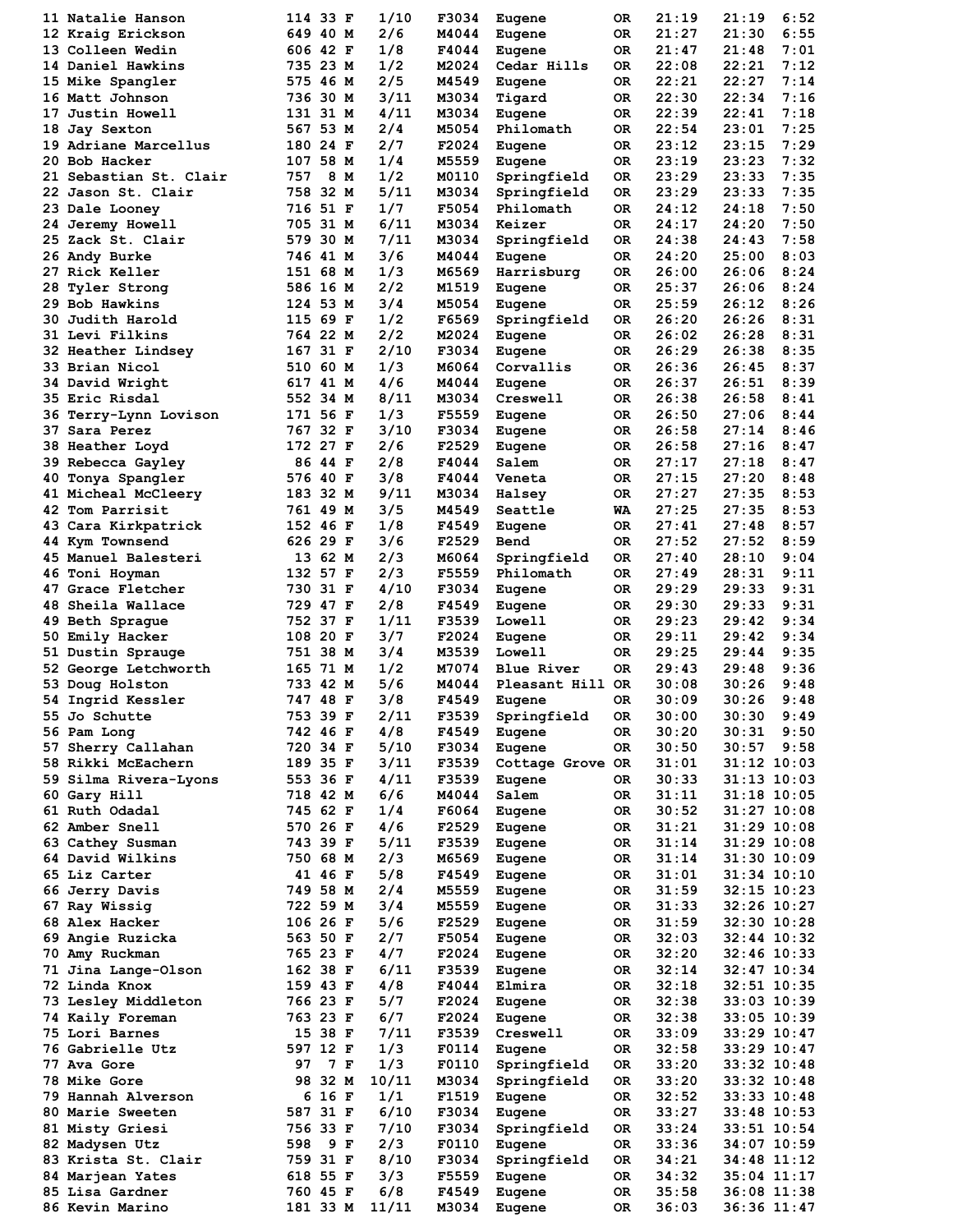| 87 Gretchen Hill-Marino   | 128 35 F |         |     | 8/11  | F3539 | Eugene           | 0R        | 36:04 | 36:36 11:47              |             |
|---------------------------|----------|---------|-----|-------|-------|------------------|-----------|-------|--------------------------|-------------|
| 88 Dawn Strong            | 585 51 F |         |     | 3/7   | F5054 | Eugene           | 0R        | 36:07 | $36:38$ $11:48$          |             |
| 89 Jennifer Butenschoen   |          | 38 39 F |     | 9/11  | F3539 | Eugene           | 0R        | 36:29 |                          | 36:50 11:52 |
| 90 Kyndra Morgan          | 504 14 F |         |     | 2/3   | F0114 | Eugene           | 0R        | 36:27 | 36:51 11:52              |             |
| 91 Kelly Stewart          | 581 50 M |         |     | 4/4   | M5054 | Marcola          | <b>OR</b> | 36:48 | $37:12$ 11:59            |             |
| 92 Holly Locke            | 169 24 F |         |     | 7/7   | F2024 | Eugene           | <b>OR</b> | 37:07 | $37:24$ 12:03            |             |
| 93 Eric Swegles           | 588 70 M |         |     | 2/2   | M7074 | Eugene           | OR.       | 37:01 | $37:34$ 12:06            |             |
| 94 Matney Lea             | 164 36 F |         |     | 10/11 | F3539 | Eugene           | <b>OR</b> | 37:36 | $37:48$ 12:10            |             |
| 95 Wendell Hoyman         | 133 53 F |         |     | 4/7   | F5054 | Eugene           | 0R        | 37:17 | $37:59$ $12:14$          |             |
| 96 David Lovison          | 170 59 M |         |     | 4/4   | M5559 | Eugene           | 0R        | 37:50 | 38:10 12:17              |             |
| 97 Eric Robinson          | 555 43 F |         |     | 5/8   | F4044 | Eugene           | 0R        | 37:58 | 38:45 12:29              |             |
| 98 Cristy Robinson        | 554 43 F |         |     | 6/8   | F4044 | Eugene           | 0R        | 37:58 | 38:45 12:29              |             |
| 99 Nancy Colfer           |          | 51 54 F |     | 5/7   | F5054 | Eugene           | <b>OR</b> | 38:26 | 39:09 12:36              |             |
| 100 Jane Dods             |          | 64 76 F |     | 1/1   | F7579 | Springfield      | <b>OR</b> | 39:16 | 39:22 12:41              |             |
| 101 Laura Lay             | 723 31 F |         |     | 9/10  | F3034 | Eugene           | <b>OR</b> | 40:50 | 41:39 13:25              |             |
| 102 Kathy Zweibohmer      | 623 47 F |         |     | 7/8   | F4549 | Eugene           | <b>OR</b> | 40:51 | 41:40 13:25              |             |
| 103 Tami Eckstine         |          | 69 52 F |     | 6/7   | F5054 | Dorena           | <b>OR</b> | 42:42 | 43:21 13:58              |             |
| 104 Cristina Rosado       | 558 35 F |         |     | 11/11 | F3539 | Junction City OR |           | 42:43 | 43:23 13:58              |             |
| 105 Zoe Notenboom         | 517 11 F |         |     | 3/3   | F0114 | Eugene           | 0R        | 43:39 | 44:09 14:13              |             |
| 106 Heather Notenboom     | 516 40 F |         |     | 7/8   | F4044 | Eugene           | <b>OR</b> | 43:45 | 44:12 14:14              |             |
| 107 Dave Larson           | 163 48 M |         |     | 4/5   | M4549 | Eugene           | <b>OR</b> | 44:24 | 44:37 14:22              |             |
| <b>108 Care'e Belcher</b> | 20       | 31 F    |     | 10/10 | F3034 | Eugene           | <b>OR</b> | 44:32 | 45:00 14:29              |             |
| 109 Austin Gray           | 99       | 65 M    |     | 3/3   | M6569 | Eugene           | OR.       | 44:46 | 45:04 14:31              |             |
| 110 Jan Morin             | 506 53 F |         |     | 7/7   | F5054 | Eugene           | 0R        | 46:19 | 46:33 14:59              |             |
| 111 Kevin Lyons           | 175 37 M |         |     | 4/4   | M3539 | Eugene           | <b>OR</b> | 47:11 | 47:49 15:24              |             |
| 112 Bobbe Denker          |          | 62 63 F |     | 2/4   | F6064 | Creswell         | 0R        |       | 49:41 16:00              |             |
| 113 Jim Denker            | 63       | 63 M    |     | 3/3   | M6064 | Creswell         | 0R        | 49:12 | 49:42 16:00              |             |
| 114 Kristin Heck          | 740 45 F |         |     | 8/8   | F4549 | Eugene           | <b>OR</b> | 50:03 | $50:50$ 16:22            |             |
| 115 Max Heck              | 741      |         | 6 M | 2/2   | M0110 | Eugene           | <b>OR</b> | 50:07 | $50:54$ 16:23            |             |
| 116 Marieke Johnson       | 714      |         | 7 F | 3/3   | F0110 | Eugene           | OR.       | 53:10 | 53:35 17:15              |             |
| 117 Mark Golly            |          | 96 45 M |     | 5/5   | M4549 | Veneta           | 0R        | 53:11 | $53:36$ $17:16$          |             |
| 118 Ivette Johnson        | 715 41 F |         |     | 8/8   | F4044 | Eugene           | 0R        | 53:13 | $53:38$ $17:16$          |             |
| 119 Karen Pendergrass     | 531 65 F |         |     | 2/2   | F6569 | Florence         | 0R        | 53:02 |                          | 53:41 17:17 |
| 120 Jackie Pendergrass    | 530 62 F |         |     | 3/4   | F6064 | Dallas           | 0R        | 53:03 | 53:42 17:17              |             |
| 121 Jamie Cox             |          | 55 28 F |     | 6/6   | F2529 | Eugene           | <b>OR</b> | 58:10 | 58:33 18:51              |             |
| 122 Carol Golly           |          | 95 61 F |     | 4/4   | F6064 | Eugene           |           |       | OR 1:04:20 1:04:48 20:52 |             |
|                           |          |         |     |       |       |                  |           |       |                          |             |

# **New Year's Day 5K Results By Age Group**

| MALE AGE GROUP: 1 TO 10    |                   |                    |      |                     |                 |                 |  |
|----------------------------|-------------------|--------------------|------|---------------------|-----------------|-----------------|--|
| 1 Sebastian St. Clair      | 8                 | $23:33 \quad 7:35$ |      | 2 Max Heck          | 6               | $50:54$ 16:23   |  |
| FEMALE AGE GROUP: 1 TO 10  |                   |                    |      |                     |                 |                 |  |
| 1 Ava Gore                 | 7                 | $33:32$ 10:48      |      | 3 Marieke Johnson   | 7               | 53:35 17:15     |  |
| 2 Madysen Utz              | 9                 | 34:07 10:59        |      |                     |                 |                 |  |
| FEMALE AGE GROUP: 11 TO 14 |                   |                    |      |                     |                 |                 |  |
| 1 Gabrielle Utz            | $12 \overline{ }$ | 33:29 10:47        |      | 3 Zoe Notenboom     | 11              | $44:09$ 14:13   |  |
| 2 Kyndra Morgan            | 14                | $36:51$ $11:52$    |      |                     |                 |                 |  |
| MALE AGE GROUP: 15 TO 19   |                   |                    |      |                     |                 |                 |  |
| 1 Alex Johnston            | 16                | $19:16$ $6:12$     |      | 2 Tyler Strong      | 16              | $26:06$ 8:24    |  |
| FEMALE AGE GROUP: 15 TO 19 |                   |                    |      |                     |                 |                 |  |
| 1 Hannah Alverson          | 16                | $33:33$ $10:48$    |      |                     |                 |                 |  |
| MALE AGE GROUP: 20 TO 24   |                   |                    |      |                     |                 |                 |  |
| 1 Daniel Hawkins           | 23                | $22:21$ 7:12       |      | 2 Levi Filkins      | 22              | $26:28$ $8:31$  |  |
| FEMALE AGE GROUP: 20 TO 24 |                   |                    |      |                     |                 |                 |  |
| 1 Sarah Raber              | 20                | 20:28              | 6:36 | 5 Lesley Middleton  | 23              | 33:03 10:39     |  |
| 2 Adriane Marcellus        | 24                | 23:15              | 7:29 | 6 Kaily Foreman     | 23              | 33:05 10:39     |  |
| 3 Emily Hacker             | 20                | $29:42$ $9:34$     |      | 7 Holly Locke       | 24              | $37:24$ 12:03   |  |
| 4 Amy Ruckman              | 23                | $32:46$ 10:33      |      |                     |                 |                 |  |
| FEMALE AGE GROUP: 25 TO 29 |                   |                    |      |                     |                 |                 |  |
| 1 Holly Thomson            | 25                | 18:39              | 6:01 | 4 Amber Snell       | 26              | $31:29$ 10:08   |  |
| 2 Heather Loyd             | 27                | $27:16$ 8:47       |      | 5 Alex Hacker       | 26              | $32:30$ 10:28   |  |
| 3 Kym Townsend             | 29                | 27:52 8:59         |      | 6 Jamie Cox         | 28              | 58:33 18:51     |  |
| MALE AGE GROUP: 30 TO 34   |                   |                    |      |                     |                 |                 |  |
| 1 Johnny MacLean           | 32                | 18:19              | 5:54 | 7 Zack St. Clair    | 30              | $24:43$ 7:58    |  |
| 2 Enrique Benitez          | 31                | 18:36              | 6:00 | 8 Eric Risdal       | 34              | $26:58$ $8:41$  |  |
| 3 Matt Johnson             | 30                | $22:34$ 7:16       |      | 9 Micheal McCleery  | 32 <sub>2</sub> | $27:35$ 8:53    |  |
| 4 Justin Howell            | 31                | $22:41$ 7:18       |      | <b>10 Mike Gore</b> | 32              | 33:32 10:48     |  |
| 5 Jason St. Clair          | 32                | $23:33$ 7:35       |      | 11 Kevin Marino     | 33              | $36:36$ $11:47$ |  |
| 6 Jeremy Howell            | 31                | 24:20              | 7:50 |                     |                 |                 |  |
| FEMALE AGE GROUP: 30 TO 34 |                   |                    |      |                     |                 |                 |  |
| 1 Natalie Hanson           | 33                | 21:19              | 6:52 | 6 Marie Sweeten     | 31              | $33:48$ 10:53   |  |
| 2 Heather Lindsey          | 31                | 26:38              | 8:35 | 7 Misty Griesi      | 33              | 33:51 10:54     |  |
| 3 Sara Perez               | 32                | $27:14$ 8:46       |      | 8 Krista St. Clair  | 31              | 34:48 11:12     |  |
| 4 Grace Fletcher           | 31                | 29:33 9:31         |      | 9 Laura Lay         | 31              | 41:39 13:25     |  |
| 5 Sherry Callahan          | 34                | 30:57              | 9:58 | 10 Care'e Belcher   | 31              | 45:00 14:29     |  |
| MALE AGE GROUP: 35 TO 39   |                   |                    |      |                     |                 |                 |  |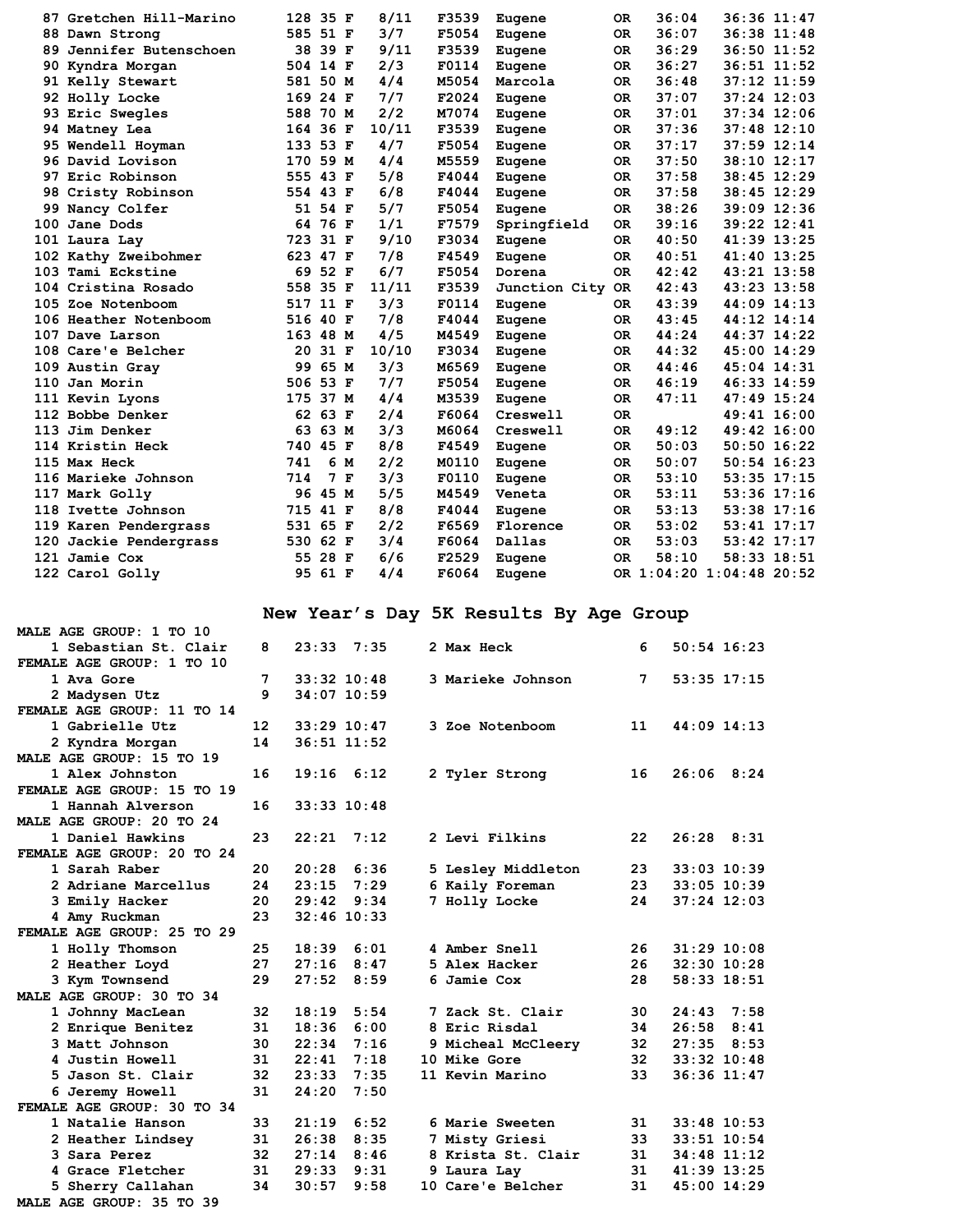| 1 Jason Townsend           | 36 | 18:36           | 6:00 | 3 Dustin Sprauge              | 38 |                  | $29:44$ 9:35    |  |
|----------------------------|----|-----------------|------|-------------------------------|----|------------------|-----------------|--|
| 2 John Howe                | 37 | 20:31           | 6:36 | 4 Kevin Lyons                 | 37 |                  | 47:49 15:24     |  |
| FEMALE AGE GROUP: 35 TO 39 |    |                 |      |                               |    |                  |                 |  |
| 1 Beth Sprague             | 37 | $29:42$ $9:34$  |      | 7 Lori Barnes                 | 38 |                  | $33:29$ $10:47$ |  |
| 2 Jo Schutte               | 39 | 30:30           | 9:49 | 8 Gretchen Hill-Marino        | 35 |                  | 36:36 11:47     |  |
| 3 Rikki McEachern          | 35 | $31:12$ $10:03$ |      | <b>9 Jennifer Butenschoen</b> | 39 |                  | $36:50$ 11:52   |  |
| 4 Silma Rivera-Lyons       | 36 | $31:13$ $10:03$ |      | 10 Matney Lea                 | 36 |                  | $37:48$ 12:10   |  |
| 5 Cathey Susman            | 39 | $31:29$ 10:08   |      | 11 Cristina Rosado            | 35 |                  | 43:23 13:58     |  |
| 6 Jina Lange-Olson         | 38 | $32:47$ $10:34$ |      |                               |    |                  |                 |  |
| MALE AGE GROUP: 40 TO 44   |    |                 |      |                               |    |                  |                 |  |
| 1 Robert Franklin          | 44 | 18:31           | 5:58 | 4 David Wright                | 41 |                  | $26:51$ $8:39$  |  |
| 2 Kraig Erickson           | 40 | 21:30           | 6:55 | 5 Doug Holston                | 42 |                  | $30:26$ 9:48    |  |
| 3 Andy Burke               | 41 | 25:00           | 8:03 | 6 Gary Hill                   | 42 |                  | $31:18$ 10:05   |  |
| FEMALE AGE GROUP: 40 TO 44 |    |                 |      |                               |    |                  |                 |  |
| 1 Colleen Wedin            | 42 | 21:48           | 7:01 | 5 Eric Robinson               | 43 |                  | $38:45$ 12:29   |  |
| 2 Rebecca Gayley           | 44 | 27:18           | 8:47 | 6 Cristy Robinson             | 43 |                  | $38:45$ 12:29   |  |
| 3 Tonya Spangler           | 40 | 27:20           | 8:48 | 7 Heather Notenboom           | 40 |                  | 44:12 14:14     |  |
| 4 Linda Knox               | 43 | $32:51$ $10:35$ |      | 8 Ivette Johnson              | 41 |                  | 53:38 17:16     |  |
| MALE AGE GROUP: 45 TO 49   |    |                 |      |                               |    |                  |                 |  |
| 1 Angel Amores             | 47 | 20:42           | 6:40 | 4 Dave Larson                 | 48 |                  | 44:37 14:22     |  |
| 2 Mike Spangler            | 46 | 22:27           | 7:14 | 5 Mark Golly                  | 45 |                  | 53:36 17:16     |  |
| 3 Tom Parrisit             | 49 | 27:35           | 8:53 |                               |    |                  |                 |  |
| FEMALE AGE GROUP: 45 TO 49 |    |                 |      |                               |    |                  |                 |  |
| 1 Cara Kirkpatrick         | 46 | 27:48           | 8:57 | 5 Liz Carter                  | 46 |                  | 31:34 10:10     |  |
| 2 Sheila Wallace           | 47 | 29:33           | 9:31 | 6 Lisa Gardner                | 45 |                  | 36:08 11:38     |  |
| 3 Ingrid Kessler           | 48 | 30:26           | 9:48 | 7 Kathy Zweibohmer            | 47 |                  | 41:40 13:25     |  |
| 4 Pam Long                 | 46 | 30:31           | 9:50 | 8 Kristin Heck                | 45 |                  | $50:50$ 16:22   |  |
| MALE AGE GROUP: 50 TO 54   |    |                 |      |                               |    |                  |                 |  |
| 1 Randy Hilliard           | 51 | 19:53           | 6:24 | 3 Bob Hawkins                 | 53 |                  | $26:12$ $8:26$  |  |
| 2 Jay Sexton               | 53 | 23:01           | 7:25 | 4 Kelly Stewart               | 50 |                  | $37:12$ $11:59$ |  |
| FEMALE AGE GROUP: 50 TO 54 |    |                 |      |                               |    |                  |                 |  |
| 1 Dale Looney              | 51 | 24:18           | 7:50 | 5 Nancy Colfer                | 54 |                  | 39:09 12:36     |  |
| 2 Angie Ruzicka            | 50 | $32:44$ $10:32$ |      | 6 Tami Eckstine               | 52 |                  | 43:21 13:58     |  |
| 3 Dawn Strong              | 51 | 36:38 11:48     |      | 7 Jan Morin                   | 53 |                  | 46:33 14:59     |  |
| 4 Wendell Hoyman           | 53 | $37:59$ $12:14$ |      |                               |    |                  |                 |  |
| MALE AGE GROUP: 55 TO 59   |    |                 |      |                               |    |                  |                 |  |
| 1 Bob Hacker               | 58 | 23:23           | 7:32 | 3 Ray Wissig                  | 59 |                  | 32:26 10:27     |  |
| 2 Jerry Davis              | 58 | $32:15$ 10:23   |      | 4 David Lovison               | 59 |                  | 38:10 12:17     |  |
| FEMALE AGE GROUP: 55 TO 59 |    |                 |      |                               |    |                  |                 |  |
| 1 Terry-Lynn Lovison       | 56 | $27:06$ 8:44    |      | 3 Marjean Yates               | 55 |                  | $35:04$ 11:17   |  |
| 2 Toni Hoyman              | 57 | $28:31$ $9:11$  |      |                               |    |                  |                 |  |
| MALE AGE GROUP: 60 TO 64   |    |                 |      |                               |    |                  |                 |  |
| 1 Brian Nicol              | 60 | 26:45           | 8:37 | 3 Jim Denker                  | 63 |                  | 49:42 16:00     |  |
| 2 Manuel Balesteri         | 62 | $28:10$ $9:04$  |      |                               |    |                  |                 |  |
| FEMALE AGE GROUP: 60 TO 64 |    |                 |      |                               |    |                  |                 |  |
| 1 Ruth Odadal              | 62 | $31:27$ $10:08$ |      | 3 Jackie Pendergrass          |    | 62 53:42 17:17   |                 |  |
| 2 Bobbe Denker             | 63 | 49:41 16:00     |      | 4 Carol Golly                 |    | 61 1:04:48 20:52 |                 |  |
| MALE AGE GROUP: 65 TO 69   |    |                 |      |                               |    |                  |                 |  |
| 1 Rick Keller              | 68 | $26:06$ 8:24    |      | 3 Austin Gray                 | 65 |                  | $45:04$ 14:31   |  |
| 2 David Wilkins            | 68 | $31:30$ $10:09$ |      |                               |    |                  |                 |  |
| FEMALE AGE GROUP: 65 TO 69 |    |                 |      |                               |    |                  |                 |  |
| 1 Judith Harold            | 69 | $26:26$ $8:31$  |      | 2 Karen Pendergrass           | 65 |                  | $53:41$ $17:17$ |  |
| MALE AGE GROUP: 70 TO 74   |    |                 |      |                               |    |                  |                 |  |
| 1 George Letchworth        | 71 | $29:48$ $9:36$  |      | 2 Eric Swegles                | 70 |                  | $37:34$ 12:06   |  |
| FEMALE AGE GROUP: 75 TO 79 |    |                 |      |                               |    |                  |                 |  |
| 1 Jane Dods                | 76 | 39:22 12:41     |      |                               |    |                  |                 |  |
|                            |    |                 |      |                               |    |                  |                 |  |

# **New Year's Day 10K Overall Results**

| Place Name |                     | No.      |         | Ag S Div/Tot | Div   | City        |           | St Nettime Guntime Pace |       |      |
|------------|---------------------|----------|---------|--------------|-------|-------------|-----------|-------------------------|-------|------|
|            | =================== |          |         |              |       |             |           |                         |       |      |
|            | 1 Craig Godwin      | 732 44 M |         | 1/4          | M4044 | Eugene      | 0R        | 34:37                   | 34:37 | 5:35 |
|            | 2 Bobby Jennings    | 139      | 39 M    | 1/9          | M3539 | Eugene      | 0R        | 38:10                   | 38:13 | 6:09 |
|            | 3 Tim Cheek         | 709 36 M |         | 2/9          | M3539 | Harrisburg  | 0R        | 39:44                   | 39:46 | 6:24 |
|            | 4 David Morgan      | 503 43 M |         | 2/4          | M4044 | Eugene      | <b>OR</b> | 41:14                   | 41:15 | 6:39 |
|            | 5 Mark Tribe        | 726 52 M |         | 1/6          | M5054 | Eugene      | 0R        | 41:15                   | 41:19 | 6:39 |
|            | 6 Kingsley Hubbell  | 717 33 M |         | 1/4          | M3034 | Riddle      | <b>OR</b> | 42:18                   | 42:28 | 6:50 |
|            | 7 Caleb Morgan      | 502 17 M |         | 1/1          | M1519 | Eugene      | <b>OR</b> | 42:50                   | 42:50 | 6:54 |
|            | 8 Richard Clark     | 737 57 M |         | 1/2          | M5559 | Eugene      | 0R        | 42:49                   | 42:54 | 6:55 |
|            | 9 Jonathan Kehl     | 754 39 M |         | 3/9          | M3539 | Eugene      | 0R        | 43:44                   | 43:48 | 7:03 |
|            | 10 Gregory Sweeney  | 660 50 M |         | 2/6          | M5054 | Hillsboro   | OR.       | 43:56                   | 43:58 | 7:05 |
|            | 11 Brent Woods      | 615 43 M |         | 3/4          | M4044 | Springfield | OR.       | 43:53                   | 43:59 | 7:05 |
|            | 12 Carla Spangler   | 574 40 F |         | 1/2          | F4044 | Eugene      | <b>OR</b> | 44:41                   | 44:45 | 7:12 |
|            | 13 Ben Coutant      |          | 54 51 M | 3/6          | M5054 | Eugene      | OR.       | 45:03                   | 45:06 | 7:16 |
|            | 14 John Malosh      | 178 49 M |         | 1/5          | M4549 | Corvallis   | OR.       | 45:24                   | 45:31 | 7:20 |
|            | 15 Charles Young    | 619      | 65 M    | 1/3          | M6569 | Roseburg    | 0R        | 45:32                   | 45:37 | 7:21 |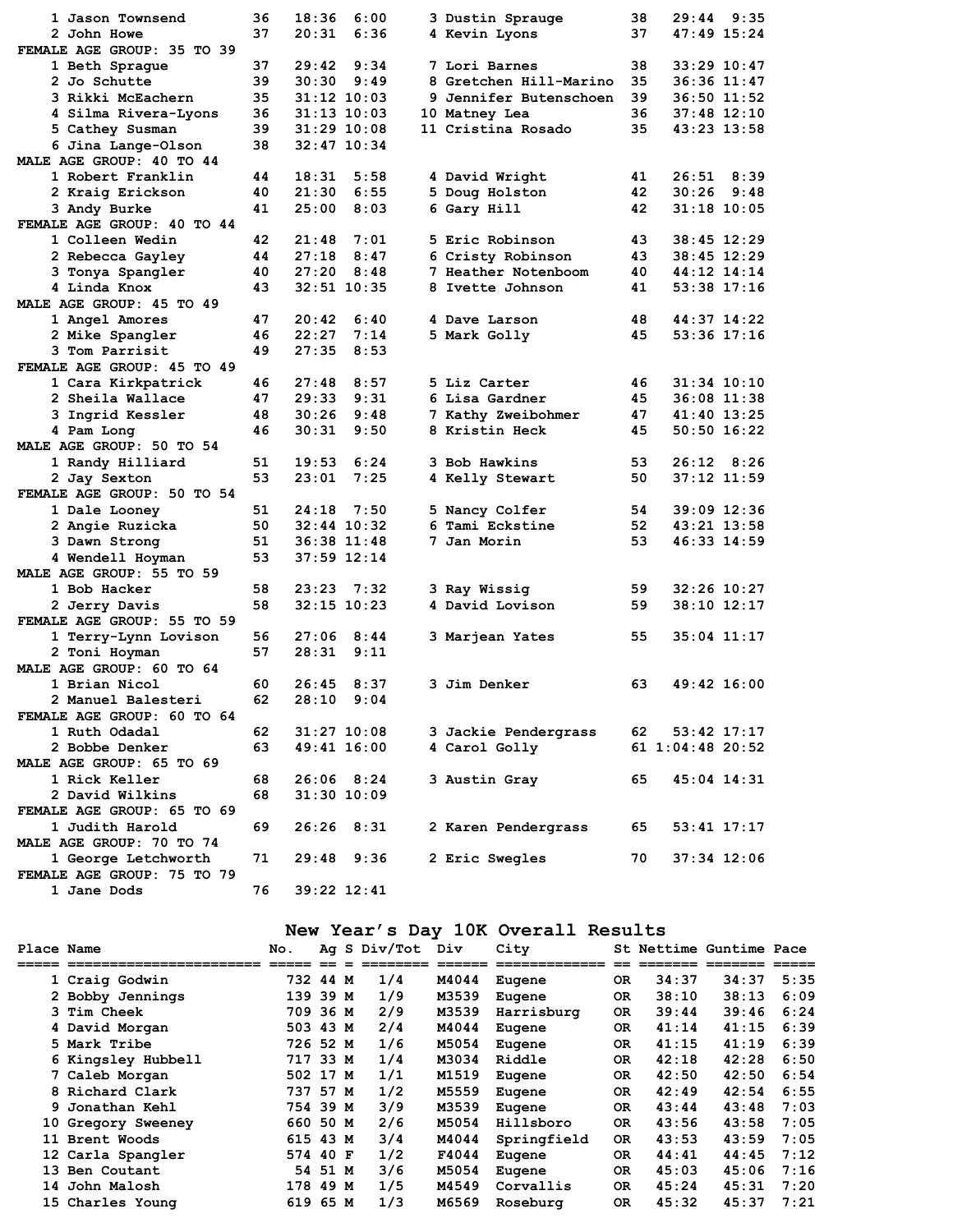| 16 Michael Johnson          |     | 144 22 M | 1/2 | M2024 | Springfield                            | 0R  | 46:16                    | 46:18         | 7:28 |
|-----------------------------|-----|----------|-----|-------|----------------------------------------|-----|--------------------------|---------------|------|
| 17 Jerry Stromme            |     | 584 50 M | 4/6 | M5054 | Eugene                                 | 0R  | 46:36                    | 46:40         | 7:31 |
| 18 Dylan Pan                |     | 527 33 M | 2/4 | M3034 | Eugene                                 | 0R  | 47:12                    | 47:14         | 7:37 |
| 19 Rodrigo Hidalgo          |     | 689 34 M | 3/4 | M3034 | Eugene                                 | OR  | 47:56                    | 48:13         | 7:46 |
| 20 Larry Dunlap             |     | 762 69 M | 2/3 | M6569 |                                        | 0R  | 48:16                    | 48:23         | 7:48 |
| 21 Kirk Rose                |     | 727 64 M | 1/2 | M6064 | Eugene                                 | 0R  | 50:17                    | 50:26         | 8:07 |
|                             |     |          |     |       | West Stayton                           |     |                          |               |      |
| 22 Moises Lucero            |     | 174 32 M | 4/4 | M3034 | Eugene                                 | 0R  | 50:12                    | 50:38         | 8:09 |
| 23 Wally Miller             |     | 744 57 M | 2/2 | M5559 | Eugene                                 | 0R  | 50:49                    | 50:57         | 8:12 |
| 24 Laura Lee McIntyre       |     | 192 36 F | 1/3 | F3539 | Springfield                            | 0R  | 50:43                    | 50:58         | 8:13 |
| 25 Carol Dubbels            |     | 65 33 F  | 1/9 | F3034 | Eugene                                 | ОR  | 50:59                    | 51:07         | 8:14 |
| 26 Gina Lucero              |     | 173 33 F | 2/9 | F3034 | Eugene                                 | 0R  | 50:47                    | 51:14         | 8:15 |
| 27 George Unger             |     | 595 53 M | 5/6 | M5054 | Eugene                                 | 0R  | 51:33                    | 51:48         | 8:21 |
| 28 Cambra Ward              |     | 738 48 F | 1/4 | F4549 | Eugene                                 | 0R  | 52:15                    | 52:24         | 8:26 |
| 29 Easther Chigumira        |     | 45 33 F  | 3/9 | F3034 | Eugene                                 | ОR  | 52:14                    | 52:45         | 8:30 |
| <b>30 Jennifer Duringer</b> |     | 66 35 F  | 2/3 | F3539 | <b>Brownsville</b>                     | 0R  | 52:44                    | 52:53         | 8:31 |
| 31 Scott Simpson            |     | 748 40 M | 4/4 | M4044 | Eugene                                 | 0R  | 52:54                    | 53:09         | 8:34 |
| 32 Irene Alltucker          | 5   | 51 F     | 1/6 | F5054 | Eugene                                 | 0R  | 53:12                    | 53:17         | 8:35 |
| 33 Gary Elce                | 650 | 20 M     | 2/2 | M2024 | Springfield                            | 0R  | 53:36                    | 53:41         | 8:39 |
| 34 Roger Butenschoen        |     | 39 47 M  | 2/5 | M4549 | Eugene                                 | ОR  | 53:27                    | 53:41         | 8:39 |
| 35 Bill P. Manning          |     | 179 48 M | 3/5 | M4549 | Springfield                            | ОR  | 54:04                    | 54:50         | 8:50 |
| <b>36 Chris Heck</b>        |     | 739 51 M | 6/6 |       |                                        |     |                          | 55:22         | 8:55 |
|                             |     |          |     | M5054 | Eugene                                 | 0R  | 55:02                    |               |      |
| <b>37 Steven Modee</b>      | 200 | 60 M     | 2/2 | M6064 | Veneta                                 | 0R  | 55:50                    | 56:24         | 9:05 |
| 38 Cathlyn Medina           |     | 195 15 F | 1/1 | F1519 | Eugene                                 | 0R  | 55:57                    | 56:40         | 9:08 |
| 39 Michael Harry            |     | 119 25 M | 1/1 | M2529 | Springfield                            | OR  | 56:43                    | 56:49         | 9:09 |
| 40 Scott Smith              | 728 | 38 M     | 4/9 | M3539 | Harrisburg                             | ОR  | 56:57                    | 57:07         | 9:12 |
| 41 Ann Malosh               |     | 177 49 F | 2/4 | F4549 | Corvallis                              | 0R  | 57:04                    | 57:11         | 9:13 |
| 42 Erin Reid                |     | 721 31 F | 4/9 | F3034 | Eugene                                 | 0R  | 57:27                    | 57:38         | 9:17 |
| 43 Marcia Beard             | 19  | 44 F     | 2/2 | F4044 | Creswell                               | 0R  | 57:29                    | 57:42         | 9:18 |
| 44 Cindy Nicol              |     | 511 58 F | 1/5 | F5559 | Corvallis                              | 0R  | 57:44                    | 57:53         | 9:19 |
| 45 Susan Staffel            |     | 580 61 F | 1/2 | F6064 | Springfield                            | ОR  | 58:01                    | 58:07         | 9:22 |
| 46 David Blankenship        | 25  | 37 M     | 5/9 | M3539 | Eugene                                 | ОR  | 58:22                    | 58:57         | 9:30 |
| 47 Deborah Carver           |     | 42 60 F  | 2/2 | F6064 | Eugene                                 | 0R  | 59:15                    | 59:40         | 9:37 |
| 48 Roberto Zaragoza         |     | 622 35 M | 6/9 | M3539 | Eugene                                 | 0R  |                          | 59:35 1:00:10 | 9:41 |
| 49 Robert Rule              |     | 562 39 M | 7/9 | M3539 | Eugene                                 | OR. |                          | 59:43 1:00:21 | 9:43 |
| 50 Lynne Rule               |     | 561 50 F | 2/6 | F5054 |                                        | 0R. |                          | 59:54 1:00:32 | 9:45 |
|                             |     |          |     | F5559 | Eugene                                 |     |                          |               |      |
| 51 Cheryl Nordhager         |     | 694 59 F | 2/5 |       | Salem                                  |     | OR 1:03:46 1:04:07 10:20 |               |      |
| 52 Amira Fahoum             |     | 73 30 F  | 5/9 | F3034 | Springfield                            |     | OR 1:03:50 1:04:18 10:21 |               |      |
| 53 Michael Thompson         | 590 | 36 M     | 8/9 | M3539 | Springfield                            |     | OR 1:03:50 1:04:18 10:21 |               |      |
| 54 Bob Golly                |     | 94 76 M  | 1/1 | M7579 | Eugene                                 |     | OR 1:04:37 1:04:48 10:26 |               |      |
| 55 Kathy Eckert-Mason       | 68  | 54 F     | 3/6 | F5054 | Corvallis                              |     | OR 1:04:24 1:04:56 10:27 |               |      |
| 56 Robyn Varner             |     | 599 23 F | 1/4 | F2024 | Eugene                                 |     | OR 1:04:55 1:05:17 10:31 |               |      |
| 57 Shelley Bokor            |     | 26 46 F  | 3/4 | F4549 | Salem                                  |     | OR 1:05:34 1:05:55 10:37 |               |      |
| 58 Chad Ash                 | 8   | 36 M     | 9/9 | M3539 | Eugene                                 |     | OR 1:08:26 1:08:38 11:03 |               |      |
| 59 Vicki Ash                | 9   | 31 F     | 6/9 | F3034 | Eugene                                 |     | OR 1:08:26 1:08:38 11:03 |               |      |
| 60 Rachel Pergamit          |     | 533 21 F | 2/4 | F2024 | Eugene                                 |     | OR 1:08:50 1:09:13 11:09 |               |      |
| 61 Dana Harrington          |     | 116 21 F | 3/4 | F2024 | Eugene                                 |     | OR 1:08:50 1:09:13 11:09 |               |      |
| 62 Emily Johnson            |     | 724 21 F | 4/4 | F2024 | Eugene                                 |     | OR 1:08:50 1:09:13 11:09 |               |      |
| 63 Cindy Medina             |     | 196 53 F | 4/6 | F5054 | Eugene                                 |     | OR 1:08:32 1:09:15 11:09 |               |      |
| 64 Ted Cooper               |     | 52 45 M  | 4/5 | M4549 | Eugene                                 |     | OR 1:09:59 1:10:36 11:22 |               |      |
| 65 Lindsey Petersen         |     | 535 48 F | 4/4 | F4549 | Eugene                                 |     | OR 1:09:59 1:10:36 11:22 |               |      |
|                             |     |          | 3/3 |       |                                        |     |                          |               |      |
| 66 Hank Alley               |     | 4 66 M   |     | M6569 | Eugene                                 |     | OR 1:11:29 1:11:43 11:33 |               |      |
| 67 Anna Houpt               |     | 640 57 F | 3/5 | F5559 | Creswell                               |     | OR 1:12:03 1:12:28 11:40 |               |      |
| 68 Rina Zaragoza            |     | 621 31 F | 7/9 | F3034 | Eugene                                 |     | OR 1:12:15 1:12:49 11:44 |               |      |
| 69 Kennedy Pendergrass      |     | 532 14 F | 1/1 | F0114 | Dallas                                 |     | OR 1:14:04 1:14:38 12:01 |               |      |
| 70 Audrey Blankenship       |     | 24 30 F  | 8/9 | F3034 | Eugene                                 |     | OR 1:14:05 1:14:40 12:01 |               |      |
| 71 Sara Blackwell           |     | 731 54 F | 5/6 | F5054 | Eugene                                 |     | OR 1:14:53 1:15:42 12:11 |               |      |
| 72 Jeff Unger               |     | 725 48 M | 5/5 | M4549 | Eugene                                 |     | OR 1:16:11 1:16:28 12:19 |               |      |
| 73 Kimberly Olson           |     | 524 25 F | 1/1 | F2529 | Pleasant Hill OR 1:22:48 1:23:10 13:23 |     |                          |               |      |
| 74 Jean Raz                 |     | 545 32 F | 9/9 | F3034 | Eugene                                 |     | OR 1:23:34 1:24:05 13:32 |               |      |
| 75 Kat Keys                 |     | 696 54 F | 6/6 | F5054 | Salem                                  |     | OR 1:25:04 1:25:25 13:45 |               |      |
| 76 Darcy Pendergrass        |     | 529 35 F | 3/3 | F3539 | Dalla                                  |     | OR 1:33:07 1:33:42 15:05 |               |      |
| 77 Carol Krietz             |     | 160 59 F | 4/5 | F5559 | Eugene                                 |     | OR 1:33:40 1:33:50 15:06 |               |      |
| 78 Evelyn Siecinski         |     | 569 57 F | 5/5 | F5559 | Eugene                                 |     | OR 1:33:39 1:33:51 15:07 |               |      |
|                             |     |          |     |       |                                        |     |                          |               |      |

**New Year's Day 10K Results By Age Group**

| FEMALE AGE GROUP: 11 TO 14             |               |             |     |                |  |
|----------------------------------------|---------------|-------------|-----|----------------|--|
| 1 Kennedy Pendergrass 14 1:14:38 12:01 |               |             |     |                |  |
| MALE AGE GROUP: 15 TO 19               |               |             |     |                |  |
| 1 Caleb Morgan 17 42:50 6:54           |               |             |     |                |  |
| FEMALE AGE GROUP: 15 TO 19             |               |             |     |                |  |
| 1 Cathlyn Medina 15 56:40 9:08         |               |             |     |                |  |
| MALE AGE GROUP: 20 TO 24               |               |             |     |                |  |
| 1 Michael Johnson                      | 22 46:18 7:28 | 2 Gary Elce | -20 | $53:41$ $8:39$ |  |
| FEMALE AGE GROUP: 20 TO 24             |               |             |     |                |  |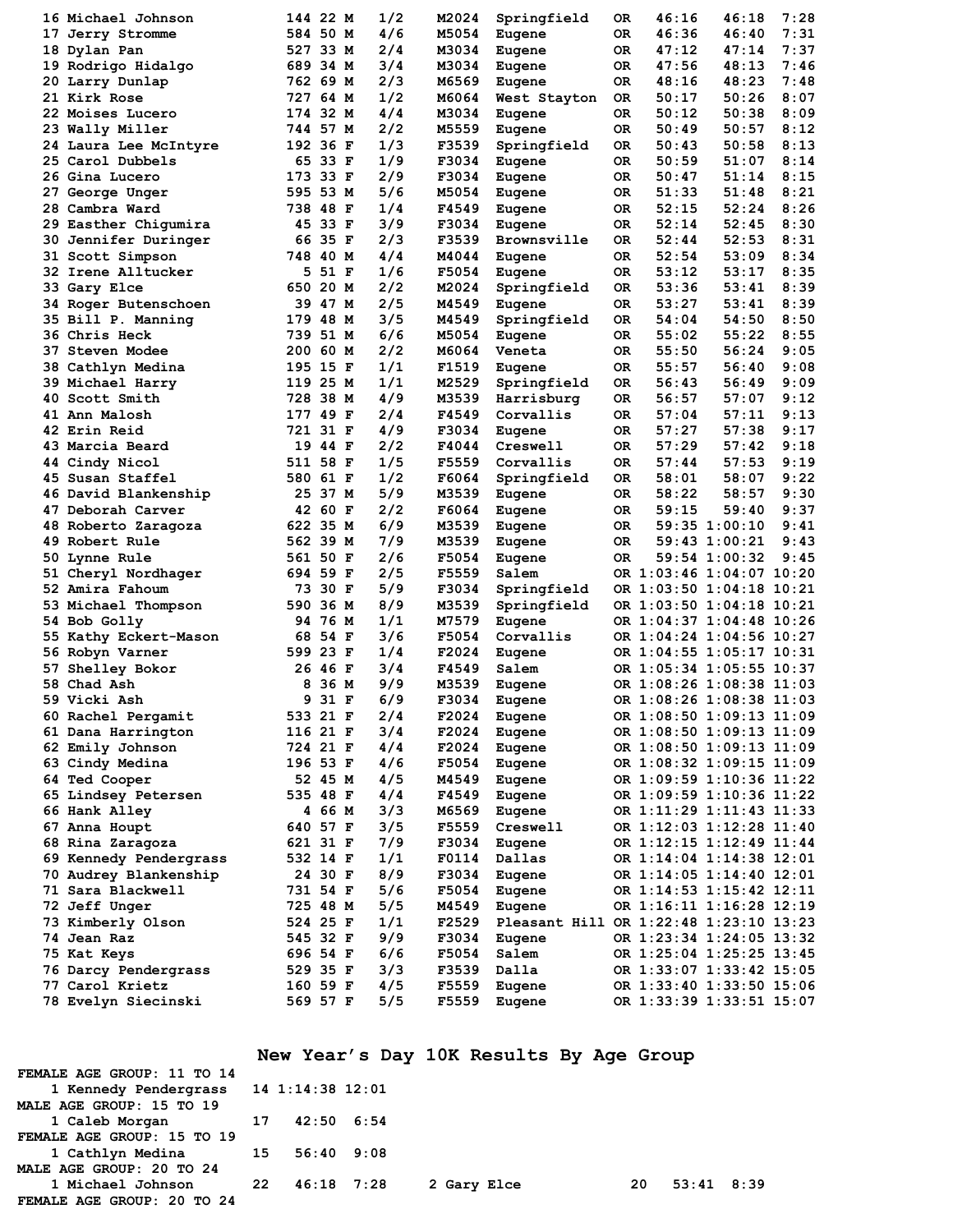| 1 Robyn Varner                                   |      | 23 1:05:17 10:31 |      | 3 Dana Harrington    |     | 21 1:09:13 11:09 |                |
|--------------------------------------------------|------|------------------|------|----------------------|-----|------------------|----------------|
| 2 Rachel Pergamit                                |      | 21 1:09:13 11:09 |      | 4 Emily Johnson      |     | 21 1:09:13 11:09 |                |
| MALE AGE GROUP: 25 TO 29                         |      |                  |      |                      |     |                  |                |
| 1 Michael Harry                                  | 25   | 56:49 9:09       |      |                      |     |                  |                |
| FEMALE AGE GROUP: 25 TO 29                       |      |                  |      |                      |     |                  |                |
| 1 Kimberly Olson                                 |      | 25 1:23:10 13:23 |      |                      |     |                  |                |
| MALE AGE GROUP: 30 TO 34                         |      |                  |      |                      |     |                  |                |
| 1 Kingsley Hubbell                               | 33   | 42:28            | 6:50 | 3 Rodrigo Hidalgo    | 34  | 48:13            | 7:46           |
| 2 Dylan Pan                                      | 33   | 47:14            | 7:37 | 4 Moises Lucero      | 32. | 50:38            | 8:09           |
| FEMALE AGE GROUP: 30 TO 34                       |      |                  |      |                      |     |                  |                |
| 1 Carol Dubbels                                  | 33   | $51:07$ $8:14$   |      | 6 Vicki Ash          |     | 31 1:08:38 11:03 |                |
| 2 Gina Lucero                                    | 33   | 51:14            | 8:15 | 7 Rina Zaragoza      |     | 31 1:12:49 11:44 |                |
| 3 Easther Chigumira                              | 33   | $52:45$ $8:30$   |      | 8 Audrey Blankenship |     | 30 1:14:40 12:01 |                |
| 4 Erin Reid                                      | 31   | 57:38            | 9:17 | 9 Jean Raz           |     | 32 1:24:05 13:32 |                |
| 5 Amira Fahoum                                   |      | 30 1:04:18 10:21 |      |                      |     |                  |                |
| MALE AGE GROUP: 35 TO 39                         |      |                  |      |                      |     |                  |                |
| 1 Bobby Jennings                                 | 39   | 38:13            | 6:09 | 6 Roberto Zaragoza   |     | 35 1:00:10 9:41  |                |
| 2 Tim Cheek                                      | 36   | 39:46            | 6:24 | 7 Robert Rule        |     | 39 1:00:21       | 9:43           |
| 3 Jonathan Kehl                                  | 39   | 43:48            | 7:03 | 8 Michael Thompson   |     | 36 1:04:18 10:21 |                |
| 4 Scott Smith                                    | 38   | 57:07            | 9:12 | 9 Chad Ash           |     | 36 1:08:38 11:03 |                |
| 5 David Blankenship                              | 37   | 58:57            | 9:30 |                      |     |                  |                |
| FEMALE AGE GROUP: 35 TO 39                       |      |                  |      |                      |     |                  |                |
| 1 Laura Lee McIntyre                             | 36.  | 50:58            | 8:13 | 3 Darcy Pendergrass  |     | 35 1:33:42 15:05 |                |
| 2 Jennifer Duringer                              | 35   | 52:53            | 8:31 |                      |     |                  |                |
| MALE AGE GROUP: 40 TO 44                         |      |                  |      |                      |     |                  |                |
| 1 Craig Godwin                                   | 44   | 34:37            | 5:35 | 3 Brent Woods        | 43  |                  | 43:59 7:05     |
| 2 David Morgan                                   | 43   | 41:15            | 6:39 | 4 Scott Simpson      | 40  | 53:09            | 8:34           |
| FEMALE AGE GROUP: 40 TO 44                       |      |                  |      |                      |     |                  |                |
| 1 Carla Spangler                                 | 40   | 44:45            | 7:12 | 2 Marcia Beard       | 44  |                  | $57:42$ $9:18$ |
| MALE AGE GROUP: 45 TO 49                         |      |                  |      |                      |     |                  |                |
| 1 John Malosh                                    | 49   | 45:31            | 7:20 | 4 Ted Cooper         |     | 45 1:10:36 11:22 |                |
| 2 Roger Butenschoen                              | 47   | 53:41            | 8:39 | 5 Jeff Unger         |     | 48 1:16:28 12:19 |                |
| 3 Bill P. Manning                                | 48   | 54:50            | 8:50 |                      |     |                  |                |
| FEMALE AGE GROUP: 45 TO 49                       |      |                  |      |                      |     |                  |                |
| 1 Cambra Ward                                    | 48   | 52:24            | 8:26 | 3 Shelley Bokor      |     | 46 1:05:55 10:37 |                |
| 2 Ann Malosh                                     | 49   | 57:11            | 9:13 | 4 Lindsey Petersen   |     | 48 1:10:36 11:22 |                |
| MALE AGE GROUP: 50 TO 54                         |      |                  |      |                      |     |                  |                |
| 1 Mark Tribe                                     | 52   | 41:19            | 6:39 | 4 Jerry Stromme      | 50  |                  | $46:40$ 7:31   |
| 2 Gregory Sweeney                                | 50   | 43:58            | 7:05 | 5 George Unger       | 53  |                  | $51:48$ $8:21$ |
| 3 Ben Coutant                                    | 51   | 45:06            | 7:16 | 6 Chris Heck         | 51  |                  | $55:22$ 8:55   |
| FEMALE AGE GROUP: 50 TO 54                       |      |                  |      |                      |     |                  |                |
| 1 Irene Alltucker                                | 51   | 53:17            | 8:35 | 4 Cindy Medina       |     | 53 1:09:15 11:09 |                |
| 2 Lynne Rule                                     |      | 50 1:00:32       | 9:45 | 5 Sara Blackwell     |     | 54 1:15:42 12:11 |                |
|                                                  |      | 54 1:04:56 10:27 |      | 6 Kat Keys           |     |                  |                |
| 3 Kathy Eckert-Mason<br>MALE AGE GROUP: 55 TO 59 |      |                  |      |                      |     | 54 1:25:25 13:45 |                |
|                                                  |      |                  |      |                      |     |                  |                |
| 1 Richard Clark                                  | 57   | $42:54$ 6:55     |      | 2 Wally Miller       |     | 57 50:57 8:12    |                |
| FEMALE AGE GROUP: 55 TO 59                       |      |                  |      |                      |     |                  |                |
| 1 Cindy Nicol                                    | 58 — | $57:53$ $9:19$   |      | 4 Carol Krietz       |     | 59 1:33:50 15:06 |                |
| 2 Cheryl Nordhager                               |      | 59 1:04:07 10:20 |      | 5 Evelyn Siecinski   |     | 57 1:33:51 15:07 |                |
| 3 Anna Houpt                                     |      | 57 1:12:28 11:40 |      |                      |     |                  |                |
| MALE AGE GROUP: 60 TO 64                         |      |                  |      |                      |     |                  |                |
| 1 Kirk Rose                                      | 64   | $50:26$ 8:07     |      | 2 Steven Modee       | 60. |                  | 56:24 9:05     |
| FEMALE AGE GROUP: 60 TO 64                       |      |                  |      |                      |     |                  |                |
| 1 Susan Staffel                                  | 61   | $58:07$ $9:22$   |      | 2 Deborah Carver 60  |     |                  | $59:40$ $9:37$ |
| MALE AGE GROUP: 65 TO 69                         |      |                  |      |                      |     |                  |                |
| 1 Charles Young                                  | 65 — | $45:37$ $7:21$   |      | 3 Hank Alley         |     | 66 1:11:43 11:33 |                |
| 2 Larry Dunlap                                   | 69   | 48:23 7:48       |      |                      |     |                  |                |
| MALE AGE GROUP: 75 TO 79                         |      |                  |      |                      |     |                  |                |

### **Combined Results (10K Total)**

**1 Bob Golly 76 1:04:48 10:26**

| PLACE | <b>BIB</b> | <b>LAST NAME</b> | FIRST NAME | <b>SEX</b> | AGE | DIV   | CITY   | <b>STATE</b> | <b>EVE</b> | <b>DAY</b> | <b>EVE</b> | <b>DAY</b> | <b>TOTAL</b> |
|-------|------------|------------------|------------|------------|-----|-------|--------|--------------|------------|------------|------------|------------|--------------|
|       | 591        | Townsend         | Jason      | м          | 36  | M3539 | Bend   | 0R           | 5          | 5          | 0:18:45    | 0:18:36    | 0:37:21      |
| 2     | 146        | Johnston         | Alex       | М          | 16  | M1519 | Eugene | 0R           | 5          | 5          | 0:18:24    | 0:19:16    | 0:37:40      |
| 3     | 649        | Erickson         | Kraig      | м          | 40  | M4044 | Eugene | 0R           | 5          | 5          | 0:21:07    | 0:21:30    | 0:42:37      |
| 4     | 114        | Hanson           | Natalie    | F          | 33  | F3034 | Eugene | <b>OR</b>    | 5          | 5          | 0:22:00    | 0:21:19    | 0:43:19      |
| 5.    | 131        | <b>Howell</b>    | Justin     | м          | 31  | M3034 | Eugene | 0R           | 5          | 5          | 0:23:09    | 0:22:41    | 0:45:50      |
| 6     | 705        | <b>Howell</b>    | Jeremy     | м          | 31  | M3034 | Keizer | 0R           | 5          | 5          | 0:24:20    | 0:24:20    | 0:48:40      |
| 7     | 86         | Gayley           | Rebecca    | F          | 44  | F4044 | Salem  | <b>OR</b>    | 5          | 5          | 0:27:53    | 0:27:18    | 0:55:11      |
| 8     | 172        | Loyd             | Heather    | F          | 27  | F2529 | Eugene | 0R           | 5          | 5          | 0:28:05    | 0:27:16    | 0:55:21      |
| 9     | 152        | Kirkpatrick      | Cara       | F          | 46  | F4549 | Eugene | 0R           | 5          | 5          | 0:27:35    | 0:27:48    | 0:55:23      |
| 10    | 626        | Townsend         | Kym        | F          | 29  | F2529 | Bend   | <b>OR</b>    | 5          | 5          | 0:29:09    | 0:27:52    | 0:57:01      |
| 11    | 576        | Spangler         | Tonya      | F          | 40  | F4044 | Veneta | <b>OR</b>    | 5          | 5          | 0:31:48    | 0:27:20    | 0:59:08      |